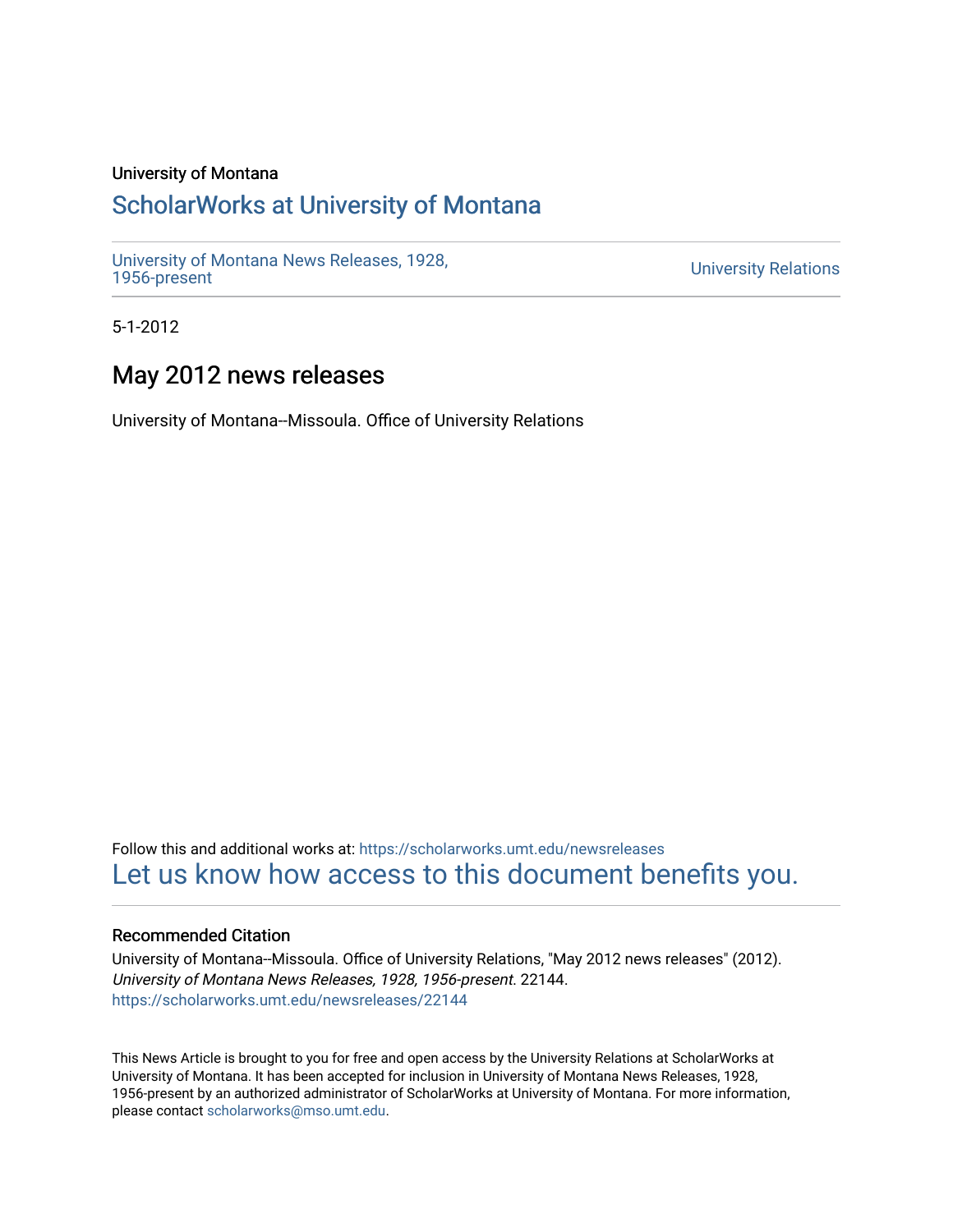

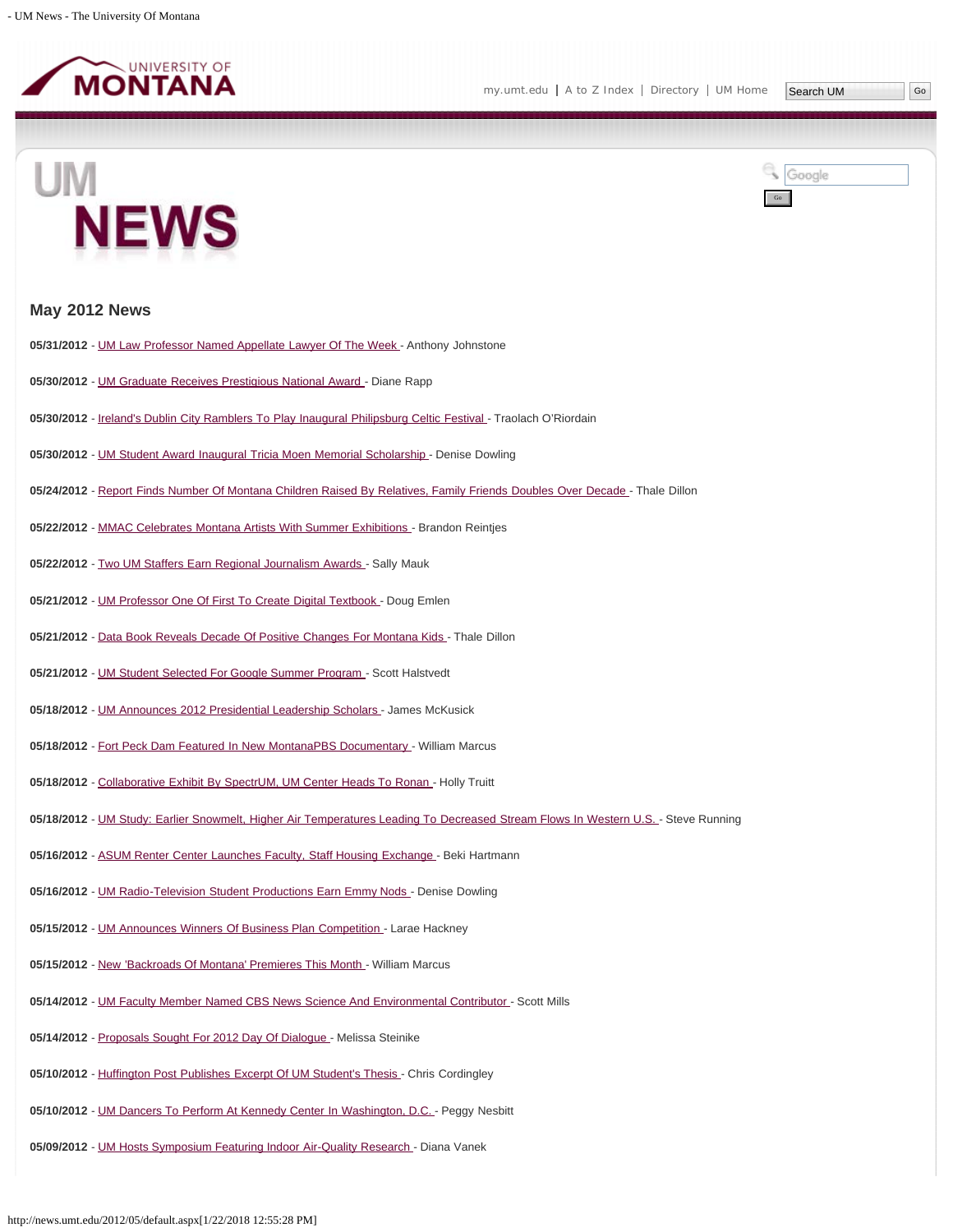|  |  | - UM News - The University Of Montana |
|--|--|---------------------------------------|

| 05/09/2012 - Grant To Fund UM TRiO-Upward Bound For Five More Years - Joseph Hickman                           |
|----------------------------------------------------------------------------------------------------------------|
| 05/08/2012 - UM Will Stream Commencement Live Online - Ed Johnson                                              |
| 05/08/2012 - Student Documentary Explores Bakken Oil Boom - Denise Dowling                                     |
| 05/08/2012 - UM Center Offers Arabic Program For High School Students - Samir Bitar                            |
| 05/08/2012 - MontanaPBS Garners 11 Emmy Nominations - William Marcus                                           |
| 05/07/2012 - UM Students Win Richard Drake Award For Superior Writing - Jenny McNulty                          |
| 05/07/2012 - Researchers To Study How Trees Survived Past Ice Ages - Solomon Dobrowski                         |
| 05/04/2012 - UM. MCPS To Showcase Collaborative Programs - Lisa Blank                                          |
| 05/04/2012 - University Theatre Renamed To Honor Former UM President, Wife - Stephen Kalm                      |
| 05/04/2012 - UM Broadcast Journalism Students Named Winners of Fox News College Challenge - Ray Ekness         |
| 05/04/2012 - Crown Of The Continent Excursion Offers Once-In-A-Lifetime Experience - Candi Merrill             |
| 05/04/2012 - Dining Services Student Employee Earns Regional Accolade - Jerry O'Malley                         |
| 05/03/2012 - Philanthropist, Former Microsoft Attorney To Speak At UM Law School Graduation - Patience Woodill |
| 05/02/2012 - UM Research Suggests Largest 1 Percent Of Trees Dominate Forest Biomass - Andrew Larson           |
| 05/02/2012 - UM Students Host Informational Meeting On Blackfoot Enrollment Reform - Robert Hall               |
| 05/01/2012 - Entertainment Management Program Presents Student-Run Festival On The Oval May 4 - Rachel Zerger  |
| 05/01/2012 - UM J-School Awards Record Amount In Scholarships - Peggy Kuhr                                     |
|                                                                                                                |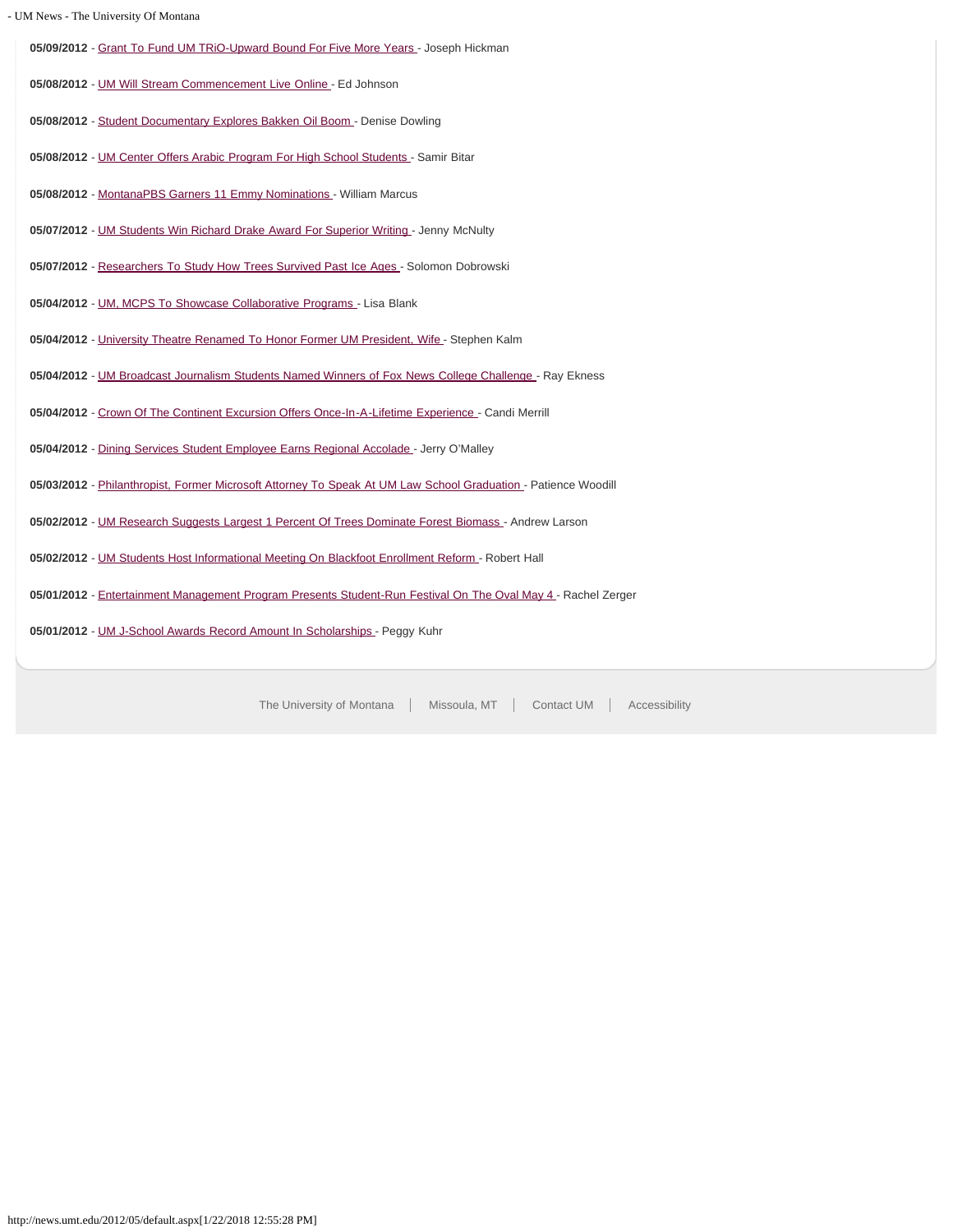<span id="page-3-0"></span>



May 31, 2012

#### **MISSOULA –**

The National Law Journal recently named University of Montana Assistant Professor Anthony Johnstone its Appellate Lawyer of the Week. Johnstone, who teaches constitutional law and related courses at UM's School of Law, earned the honor for his work surrounding the constitutional challenges to campaign finance laws in Citizens United and related cases.

In the 2010 Citizens United case, Johnstone wrote a brief for Montana and 25 other states urging the U.S. Supreme Court to leave state laws on corporate electioneering alone. He is now helping the state defend a constitutional challenge to Montana's 1912 Corrupt Practices Act in the case of American Tradition Partnership v. Bullock, pending before the U.S. Supreme Court.

Before joining UM's School of Law, Johnstone served as solicitor for the state of Montana. In that position, he advised and represented the state in constitutional cases. While teaching at UM he continued work on two cases before the Supreme Court, American Tradition Partnership and PPL Montana v. Montana, which was decided in February.

Johnstone also has clerked for Judge Sidney R. Thomas, U.S. Court of Appeals for the 9th Circuit, and practiced litigation as an associate at Cravath, Swaine & Moore in New York City. He earned a bachelor's degree from Yale University and a juris doctorate with honors from the University of Chicago Law School.

Each week, the National Law Journal features in-depth analyses of critical issues affecting today's legal profession from well-known practitioners. The full article can be found at<http://www.law.com/jsp/nlj/PubArticleSCI.jsp?id=1202555936944>.

###

ALL

**State** 

053012tony

**Contact:** Anthony Johnstone, assistant professor, UM School of Law, 406-243-6711, [anthony.johnstone@umontana.edu](mailto:anthony.johnstone@umontana.edu).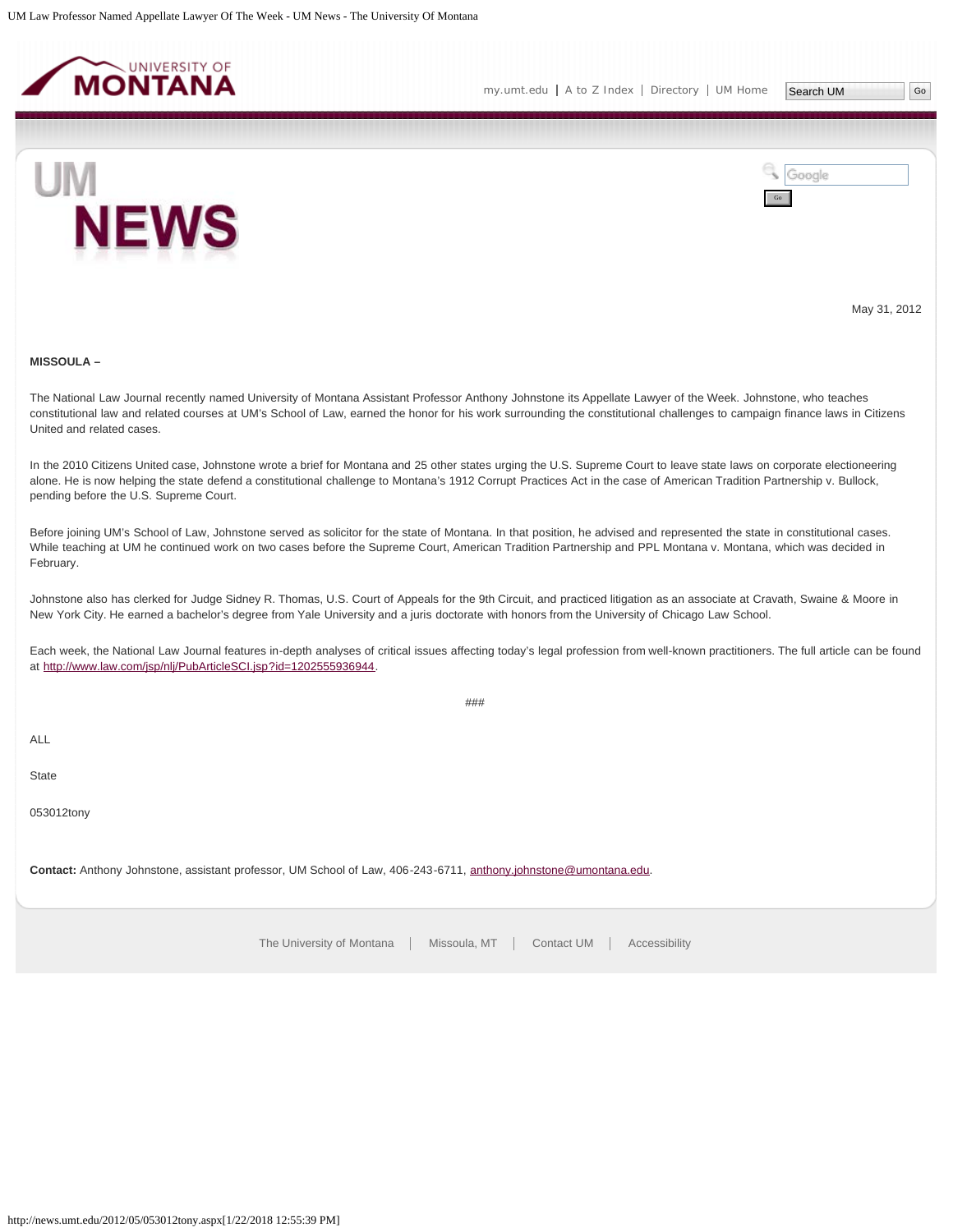<span id="page-4-0"></span>



May 30, 2012

# **MISSOULA –**

Kayla Blackman, a recent graduate of The University of Montana, has been named one of 15 winners of the 2012 Gilder Lehrman History Scholar Award.

The award recognizes outstanding graduating college seniors who have demonstrated academic and extracurricular excellence in American history or American studies.

Blackman, who is from Billings, received a bachelor's degree in history at UM this year. She will enroll in the UM Department of History master's program this fall.

Blackman will join award winners from universities such as Yale, Purdue and Stanford June 8-11 in New York City for a series of special presentations in their honor. They will meet with eminent scholars and participate in exclusive behind-the-scenes tours of historic archives. Museum and archive visits will include stops at the Metropolitan Museum of Art, New-York Historical Society and Museum of the City of New York.

Since 1994 the Gilder Lehrman Institute of American History has promoted history education through an array of national programs. More information about the institute is online at<http://www.gilderlehrman.org/historyscholaraward>.

For more information about UM's history department, visit<http://www.cas.umt.edu/history>.

###

BD

Missoulian, Billings Gazette

053012gild

**Contact:** Diane Rapp, administrative associate, UM Department of History, 406-243-2231, .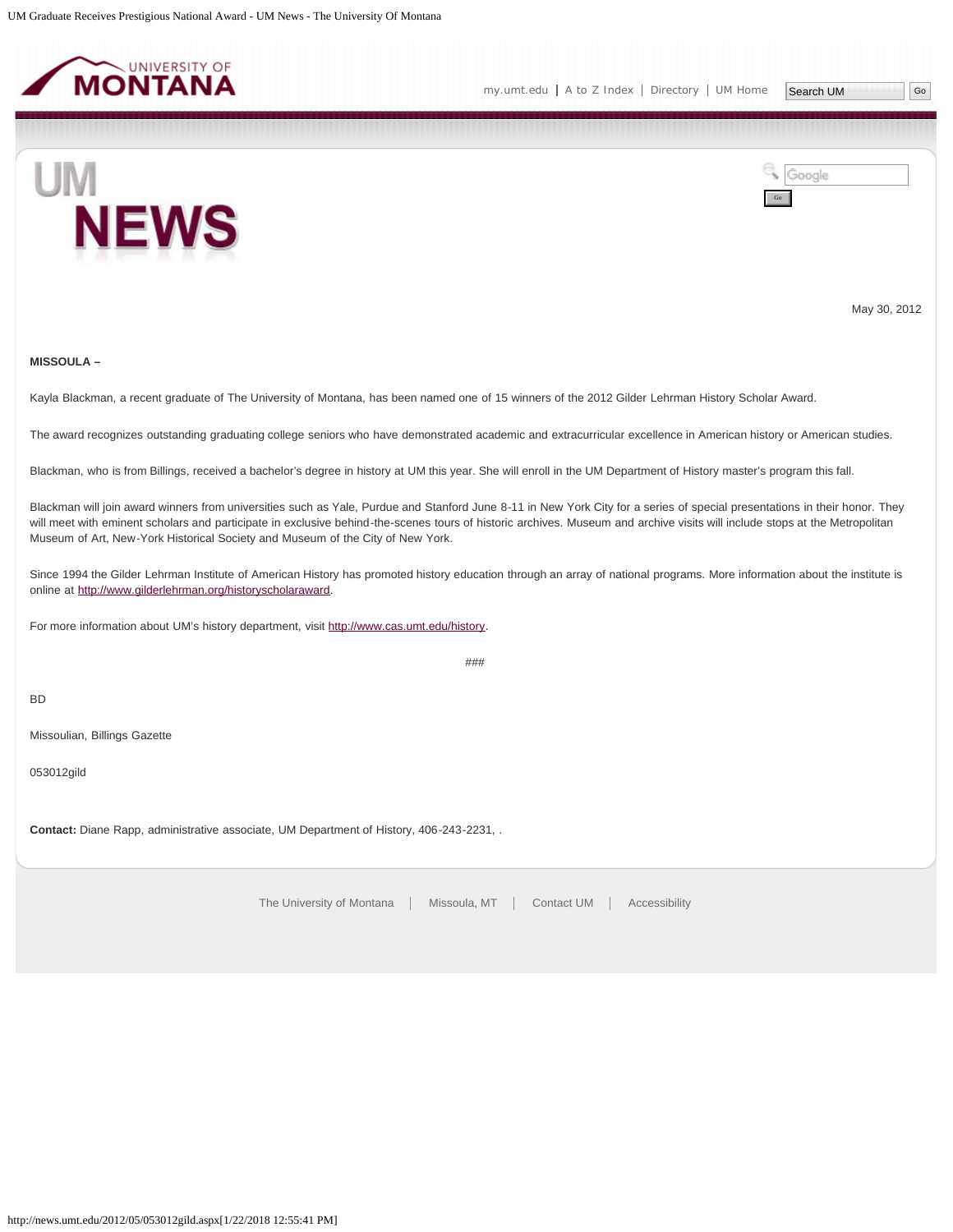<span id="page-5-0"></span>



May 30, 2012

# **MISSOULA –**

The Dublin City Ramblers, an award-winning folk band from Ireland, will headline the first-ever Philipsburg Celtic Festival on Sunday, June 24.

Also scheduled to play at the festival are The Montana ShamRockers of Polson and Dublin Gulch of Butte.

The concert will be held at the Winninghoff Park amphitheater in Philipsburg. Gates open at noon, and music starts at 2 p.m. Tickets purchased in advance are \$20 for general admission and \$15 for seniors, students and veterans. Children age 12 and under are admitted free with an adult. On the day of the show, tickets cost \$25.

All seating is grass, so concertgoers are encouraged to bring blankets and lawn chairs. Free camping also will be available at the Sunshine Station in Philipsburg, and a horse-drawn shuttle will travel between camping areas, parking areas and the amphitheater.

Tickets are available at Rockin Rudy's in Missoula, Schnibble's Flowers in Philipsburg, Cavanaugh's County Celtic in Butte and online at [http://www.skytics.com/.](http://www.skytics.com/)

The Dublin City Ramblers won the 2012 Irish Music Award for the Best Folk/Ballad Group.

Proceeds from the concert will benefit the Philipsburg Performing Arts Center and the Irish Studies Program at The University of Montana.

For more information, call Traolach O'Riordain, UM's Irish Studies Program director, at 406-544-0311 or email [toriordain@hotmail.com](mailto:toriordain@hotmail.com), or call Highland Entertainment promoter Jim Adie at 406-859-0036 or email [pbjim@montana.com](mailto:pbjim@montana.com).

###

#### JH

Western Montana, dailies

052912ramb

**Contact:** Traolach O'Riordain, UM Irish Studies director, toriordain@hotmail.com, [406-544-0311](mailto:406-544-0311); Jim Adie, Highland Entertainment, pbjim@montana.com, [406-859-0056](mailto:406-859-0056).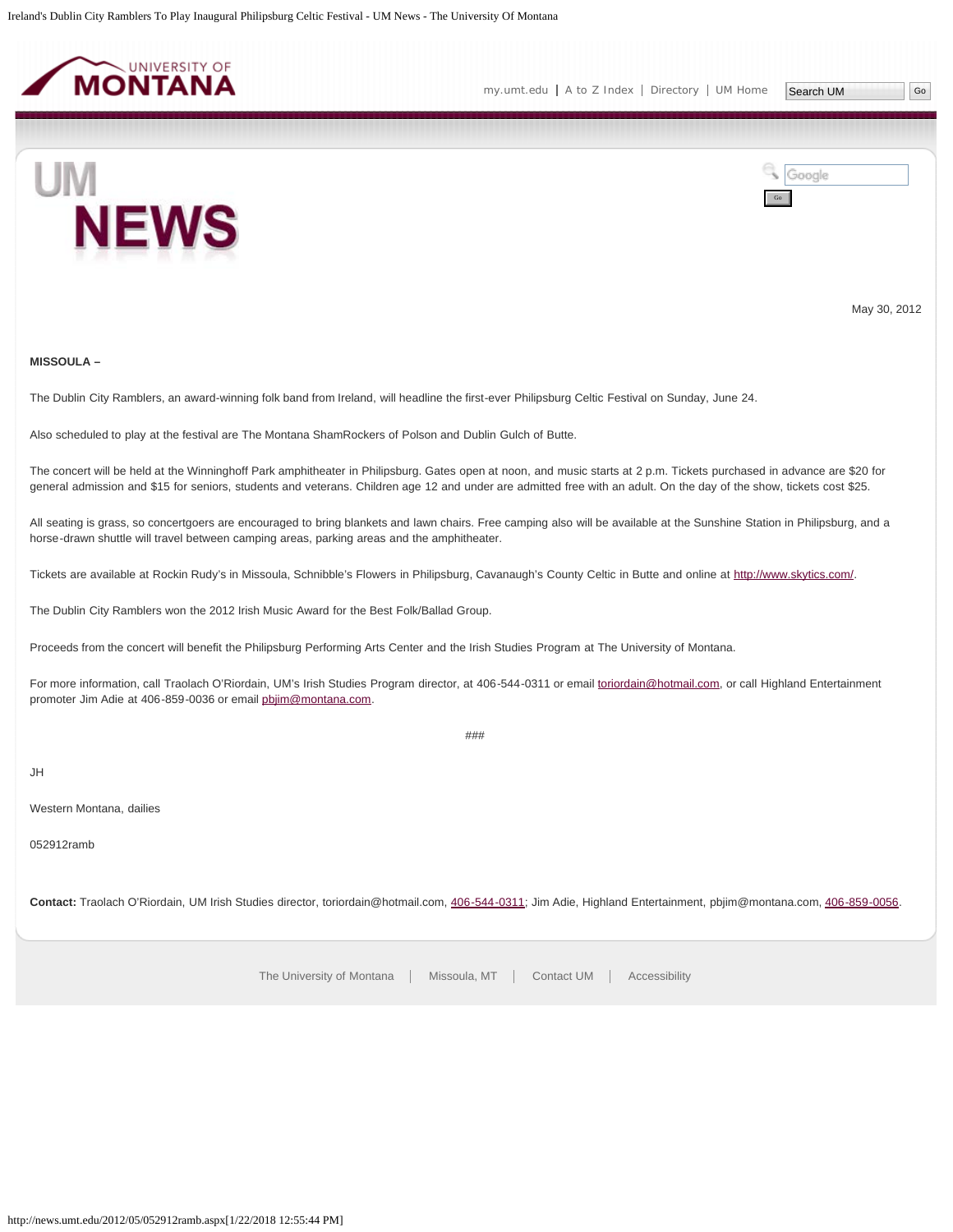<span id="page-6-0"></span>



May 30, 2012

# **MISSOULA –**

The National Association of Television Arts and Sciences-Northwest Chapter recently awarded University of Montana senior Alexandra Schwier the inaugural Tricia Moen Memorial Scholarship.

NATAS, the organization that presents the Emmys, created this scholarship to honor Tricia Moen, a young producer at KOMO television in Seattle who died of cancer in 2011.

A panel of NATAS judges interviewed finalists for the scholarship in May and unanimously chose Schwier, a UM School of Journalism radio-television student, to receive the \$2,500 award.

In her interview, Schwier most clearly articulated the role of the producer in the newsroom and clearly expressed her admiration for Moen.

"Tricia Moen reminds me that you can never appreciate your producer and your newsroom family too much," said Schwier.

Schwier has honed skills as a producer at the Montana Television Network, where she has worked since high school, both in Bozeman and Missoula. She graduated from Bozeman High School in June 2010 and will graduate with honors in December from the University with a double major in Spanish and journalism, and a minor in Latin American studies.

###

ALL

Local, Bozeman-area media

052812nata

**Contact:** Denise Dowling, UM radio-television associate professor, 406-243-4143, [denise.dowling@umontana.edu.](mailto:denise.dowling@umontana.edu)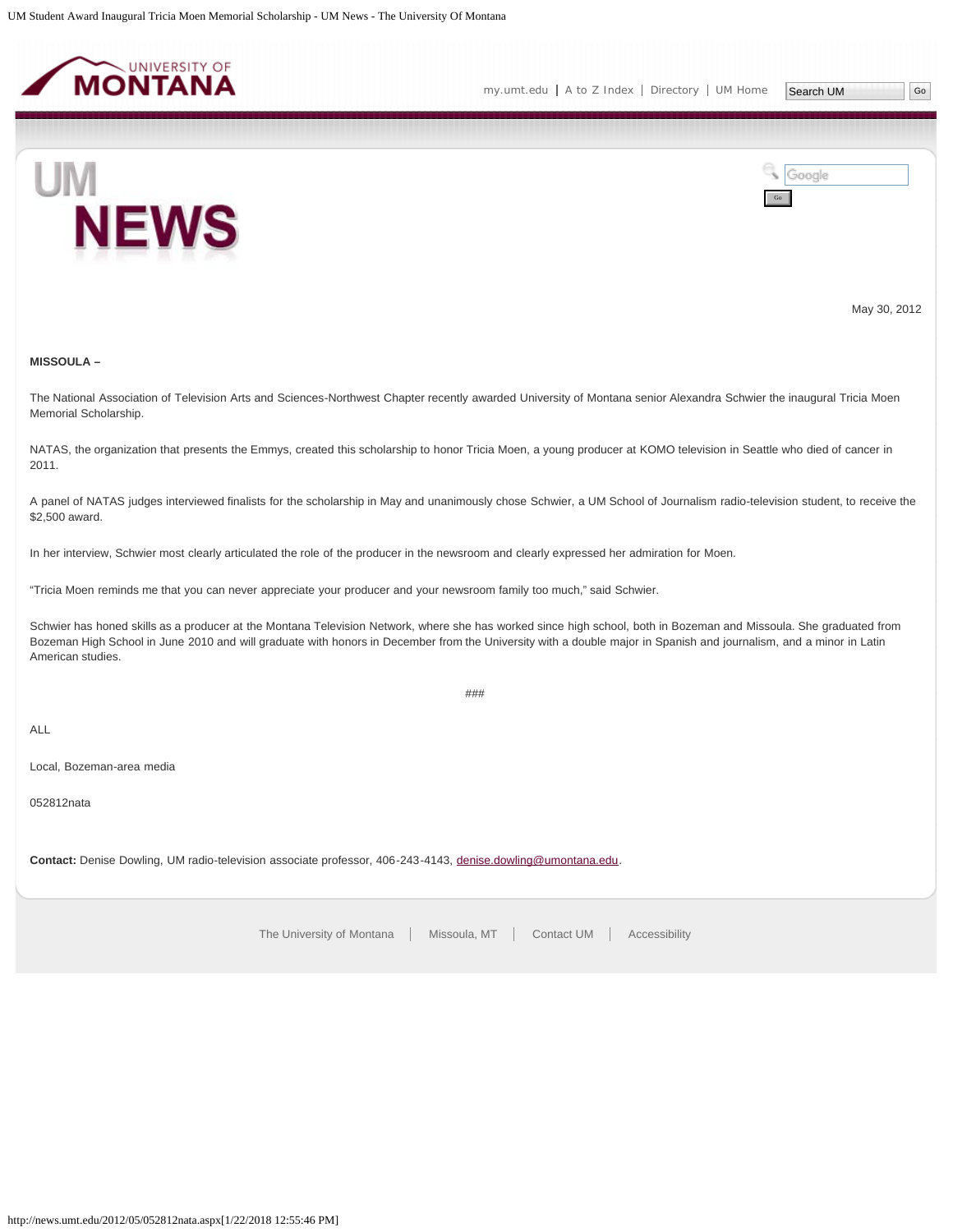<span id="page-7-0"></span>

[my.umt.edu](http://my.umt.edu/) | [A to Z Index](http://www.umt.edu/search/atoz/) | [Directory](http://www.umt.edu/directory/) | [UM Home](http://www.umt.edu/)

Search UM



Google Go

May 24, 2012

# **MISSOULA –**

What do President Barack Obama, Sen. Olympia Snowe and Oprah Winfrey have in common?

They, like more than 2.7 million children in America, were raised by grandparents or other relatives at some point in their lives. This longtime practice, known as kinship care, has become more prevalent in the past decade, which has seen an 18 percent increase nationally in children living with relatives or close family friends because their parents can no longer care for them, according to a new national KIDS COUNT report from the Annie E. Casey Foundation. An estimated 9 percent of youth will live with extended family for at least three consecutive months at some point before age 18.

"In Montana, the number of children in kinship care more than doubled over the past decade, a period that also saw a reduction in the child population in the state," says Thale Dillon, director of Montana KIDS COUNT at the Bureau of Business and Economic Research at The University of Montana. "It is estimated that close to 4 percent of Montana children under age 18, or 7,600 kids, are in the care of relatives other than their parents."

The rise of this practice warrants immediate attention, according to the report, "Stepping Up for Kids: What Government and Communities Should Do to Support Kinship Families." Many family members and friends who take on parental responsibilities with their often-limited incomes struggle to meet the basic needs of children, a problem that could be alleviated with increased access to and awareness of government and community programs.

The new KIDS COUNT report details the types of challenges kinship caregivers encounter:

- **Financial:** They are more likely to be poor, single, older, less-educated and unemployed, which makes taking on such additional costs as child care and health insurance an extra burden. They often are unfamiliar with available government support programs or struggle to access them, particularly in the case of Temporary Assistance for Needy Families, the primary federal financial aid program for low-income families.
- **Emotional:** They must contend with child trauma from parental separation and possible emotional and behavioral issues tied to abuse or neglect.
- Legal: They sometimes lack the necessary legal authority to enroll a child in school, access basic medical care or give medical consent. Requirements for becoming licensed foster parents, which aren't always applicable to kinship families, present additional hurdles to receiving the same benefits as nonrelatives taking in children.

In Montana, more than 800 children are in kinship care as foster children, and as such are the only ones who qualify for financial assistance. However, the state does have both educational consent and medical consent legislation in place that allow kinship caregivers to enroll children in school and make other educational and health decisions on their behalf with their parents' consent, and without having to obtain legal custody.

"Stepping Up for Kids"

details the various circumstances, which include death, child abuse or neglect, military deployment, incarceration or deportation, that lead extended family members to become primary caregivers. It also highlights recommendations for states and communities to take advantage of existing federal funding for these families and to strengthen them and help their kids flourish, avoiding greater costs down the road:

- Increase their financial stability through TANF-funded programs specifically designed to meet their unique needs.
- Remove barriers within the child welfare system through policies that formally seek to involve relatives in a child's care and reforms to foster-home licensing requirements.
- Establish laws and resources to bolster kinship families by promoting stable housing, access to child health care and community-based services for older relatives.

"Stepping Up for Kids" includes the latest kinship care data for every state, the District of Columbia and the nation. This information is available at <http://www.aecf.org/MajorInitiatives/KIDSCOUNT.aspx>.

###

TD/all State, local

052312kids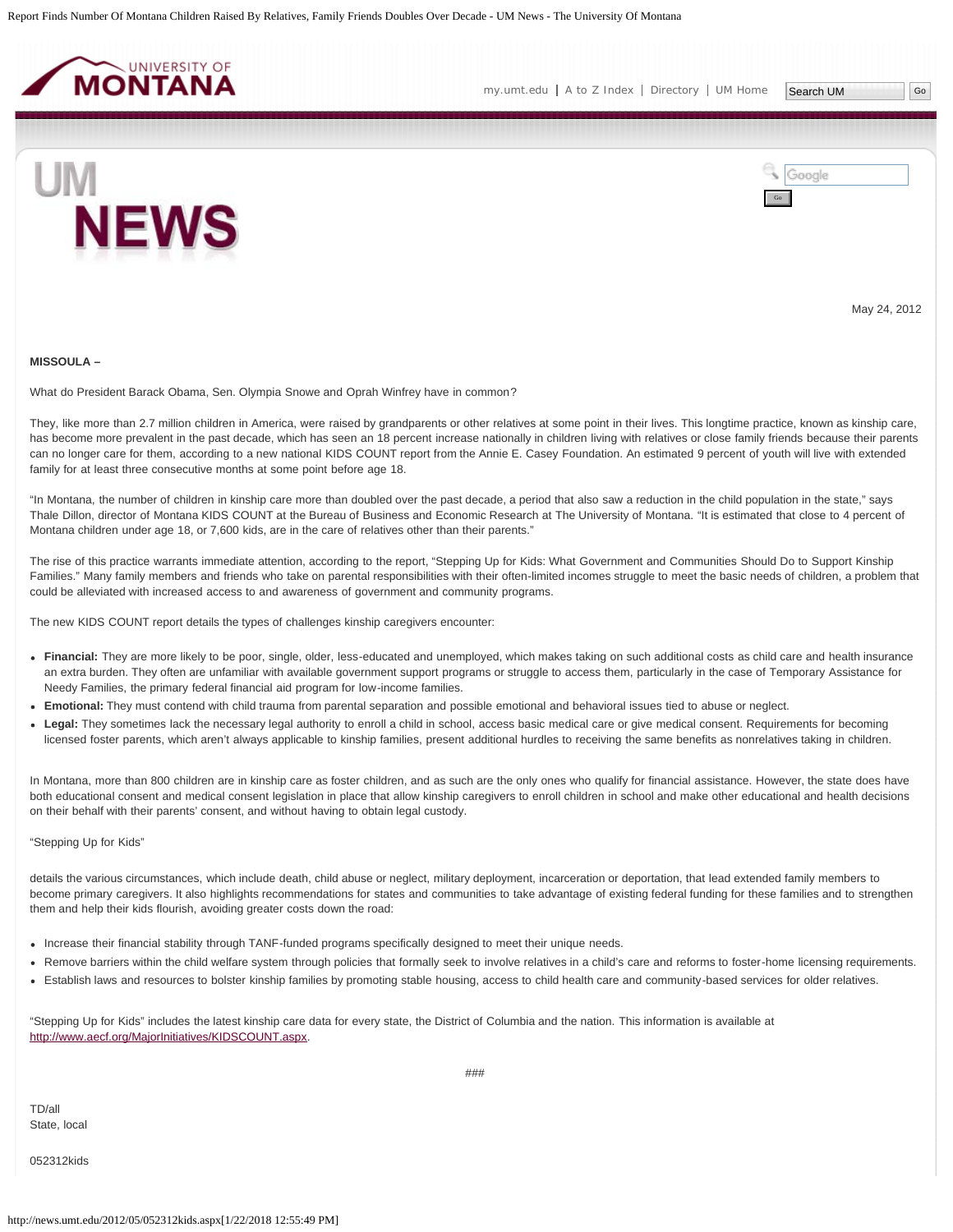**Contact:** Thale Dillon, director, Montana KIDS COUNT, UM Bureau of Business and Economic Research, 406-243-5113, [thale.dillon@umontana.edu.](mailto:thale.dillon@umontana.edu)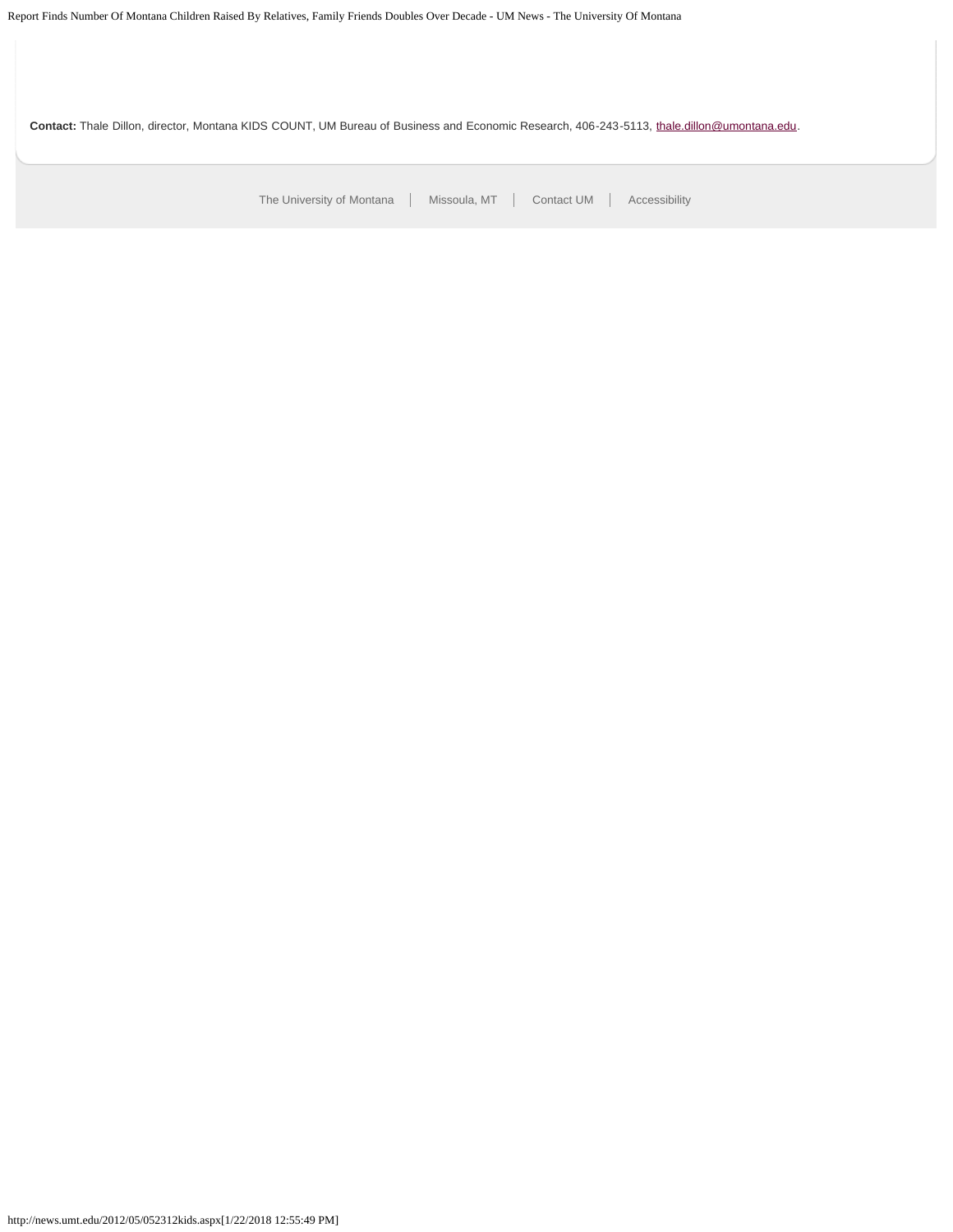<span id="page-9-0"></span>



May 22, 2012

#### **MISSOULA –**

The Montana Museum of Art & Culture at The University of Montana will premiere two new exhibitions on Thursday, May 31.

The exhibitions, "Cultural Homesteaders: Montana Institute of the Arts from the MMAC Permanent Collection" and "Edith Freeman: Montana Seasons," will be displayed through Aug. 25. An opening reception for both exhibitions will take place from 6 to 8 p.m. in the Performing Arts and Radio/TV Center lobby at UM. The event is free and open to the public. Food and beverages will be provided.

"Cultural Homesteaders: Montana Institute of the Arts from the MMAC Permanent Collection" features selections from the Montana Institute of the Arts. Founded in 1948, the MIA was a statewide grassroots organization that tied together the relatively isolated practitioners of various arts and crafts across Montana through publications, an annual festival and travelling exhibits.

In 1954, the MIA began a collection of artworks solicited from member artists. The organization collected for more than 30 years during a time when there were few other collecting institutions in the state and none that focused exclusively on fine art. The MIA collection illustrates the history of the development of the arts in Montana during this time period. In 1994, this collection was transferred to the MMAC and is now part of its Permanent Collection.

MMAC curator of art Brandon Reintjes will present a public lecture, "The History of the MIA," at 5 p.m. Friday, Aug. 24, in in the PAR/TV Center's Masquer Theater. Following the lecture, there will be a closing reception and gathering of MIA artists from 6 to 8 p.m. in the PAR/TV Center lobby.

"The MIA artists we have notified thus far about this exhibition have expressed appreciation and excitement about a reunion of sorts," said MMAC Director Barbara Koostra. "Their positive response signifies the richness of the Montana arts community from the 1950s through the 1980s."

Freeman (1913-1992) was a noted artist, rancher and teacher. She was born in **Broadview** and in 1919 moved to **Billings**, where she attended public schools and received her bachelor's and master's degrees from Eastern Montana College (now Montana State University-Billings). Freeman taught in a number of elementary schools throughout her 30-year career. Upon retirement, she began her second career as a printmaker. A master of reduction woodcut printing, she studied with noted Billings artist Isabelle Johnson.

Among many honors, Freeman was the recipient of the Montana Governor's Award for the Arts in 1983 and also received an Eastern Montana College Distinguished Alumna Award. Her work is held in museum collections throughout Montana as well as in numerous private collections.

"Edith Freeman: Montana Seasons" is a traveling exhibition sponsored through the Museum and Art Gallery Directors Association-Montana, on loan from the Yellowstone Art Museum Permanent Collection.

MMAC's hours are noon to 3 p.m. Wednesday, Thursday and Saturday and noon to 6 p.m. Friday. For more information call 406-243-2019 or go online to [http://www.umt.edu/montanamuseum.](http://www.umt.edu/montanamuseum)

###

**NOTE TO MEDIA:** Digital images of select items included in the exhibitions are available upon request by calling 406-243-2019.

BK/jh Western Montana 052212mmac

**Contact:** Brandon Reintjes, curator of art, Montana Museum of Art and Culture, 406-243-2019, [brandon.reintjes@mso.umt.edu.](mailto:brandon.reintjes@mso.umt.edu)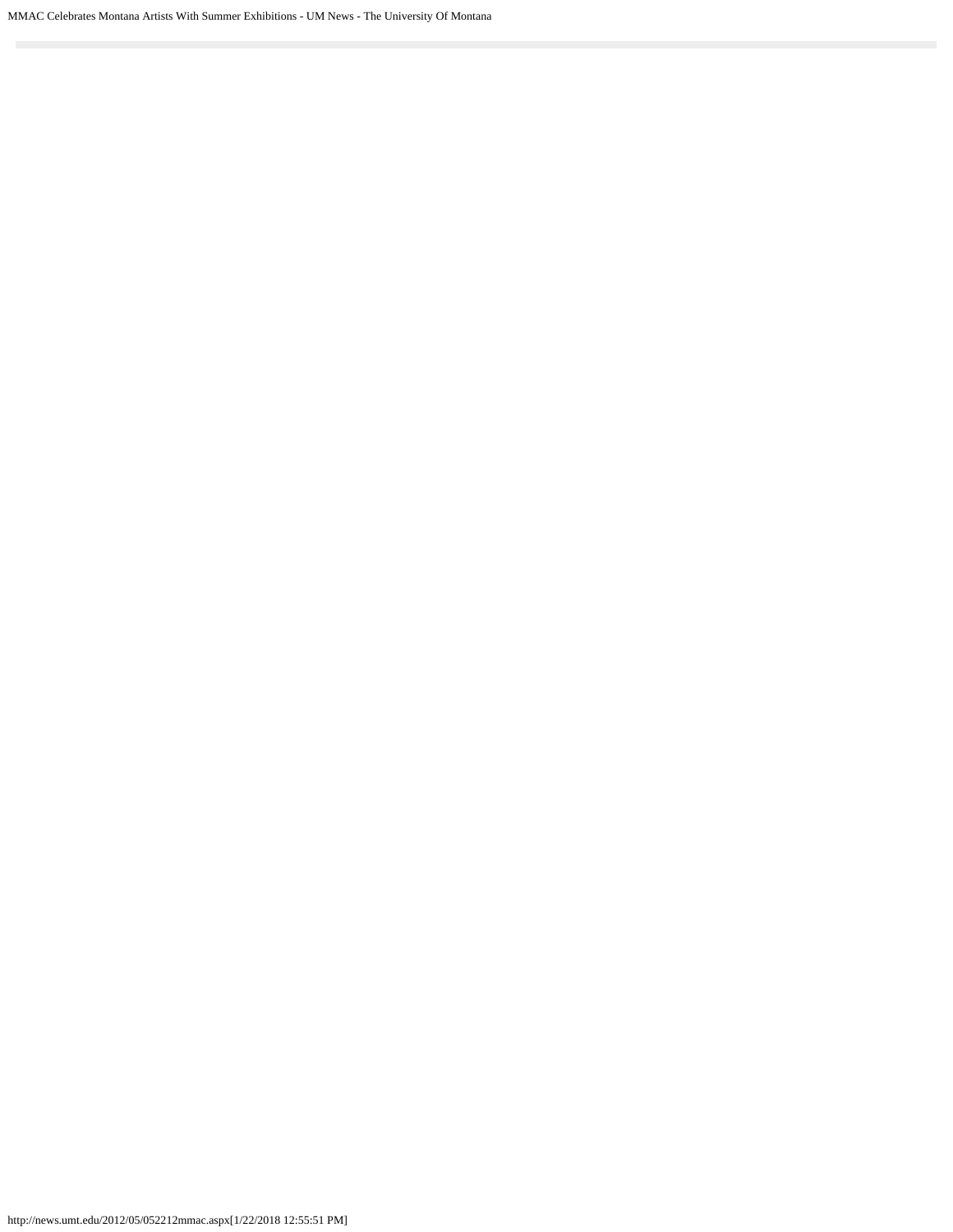<span id="page-11-0"></span>



May 22, 2012

#### **MISSOULA –**

Montana Public Radio (MTPR) News Director Sally Mauk and MTPR Capitol Bureau Chief Dan Boyce received a total of four awards from the Northwest division of the Society of Professional Journalists. Part of the 2011 Excellence in Journalism Contest, the awards were announced May 19 in Portland, Ore., and Seattle.

Mauk won a first-place award for a general column in a medium-sized newspaper for her columns that are published twice-monthly in the Missoulian. Mauk often bases her columns on her on-air feature interviews on "Montana Evening Edition," heard weeknights at 5:30 p.m. on MTPR.

Boyce won three awards, including first place in radio feature news reporting for his story on the 100th anniversary of the birth of legendary Montana-born television broadcaster Chet Huntley. Boyce traveled to Big Sky Resort, built by Huntley in the 1970s, to add dimension and depth to his profile. You can hear the story at [http://boycedan.wordpress.com/2011/12/09/chet-huntleys-montana-legacy/.](http://boycedan.wordpress.com/2011/12/09/chet-huntleys-montana-legacy/)

Boyce received a third-place award for a series of stories resulting from his 2011 summer internship in Germany. He compared climate change perspectives by visiting a glacier in Germany and Glacier National Park, did an in-depth analysis of the German Beer Purity Law and how it's followed by one Missoula brewery, and profiled a German expatriate who lives in **Polebridge**.

Boyce also received a first-place sports reporting award for a news report produced during his tenure as a reporter with KBZK-TV in Bozeman, prior to joining MTPR. The story, "A Montana Marlin," chronicled Boyce's paddlefishing trip with his parents. KBZK is in the "121-210 markets" category, representing smaller stations.

The Northwest Region of SPJ includes Alaska, Oregon, Washington, Idaho and Montana. More than 2,100 entries from more than 250 news outlets and journalists were received for the contest. The Society of Professional Journalists [\(http://www.spj.org](http://www.spj.org/)) is dedicated to the perpetuation of a free press as the cornerstone of our nation and our liberty.

MTPR broadcasts as a public service of The University of Montana and is heard on eight transmitters and multiple translators in western and central Montana. For more information visit [http://mtpr.org](http://mtpr.org/).

###

WM/cbs Local, Western Montana, Dailies 052212mtpr

**Contact:** Sally Mauk, MTPR news director, 406-243-4075, [sally.mauk@umontana.edu](mailto:sally.mauk@umontana.edu); Dan Boyce, MTPR capitol bureau chief, 406-444-9399, [dan.boyce@umontana.edu](mailto:dan.boyce@umontana.edu).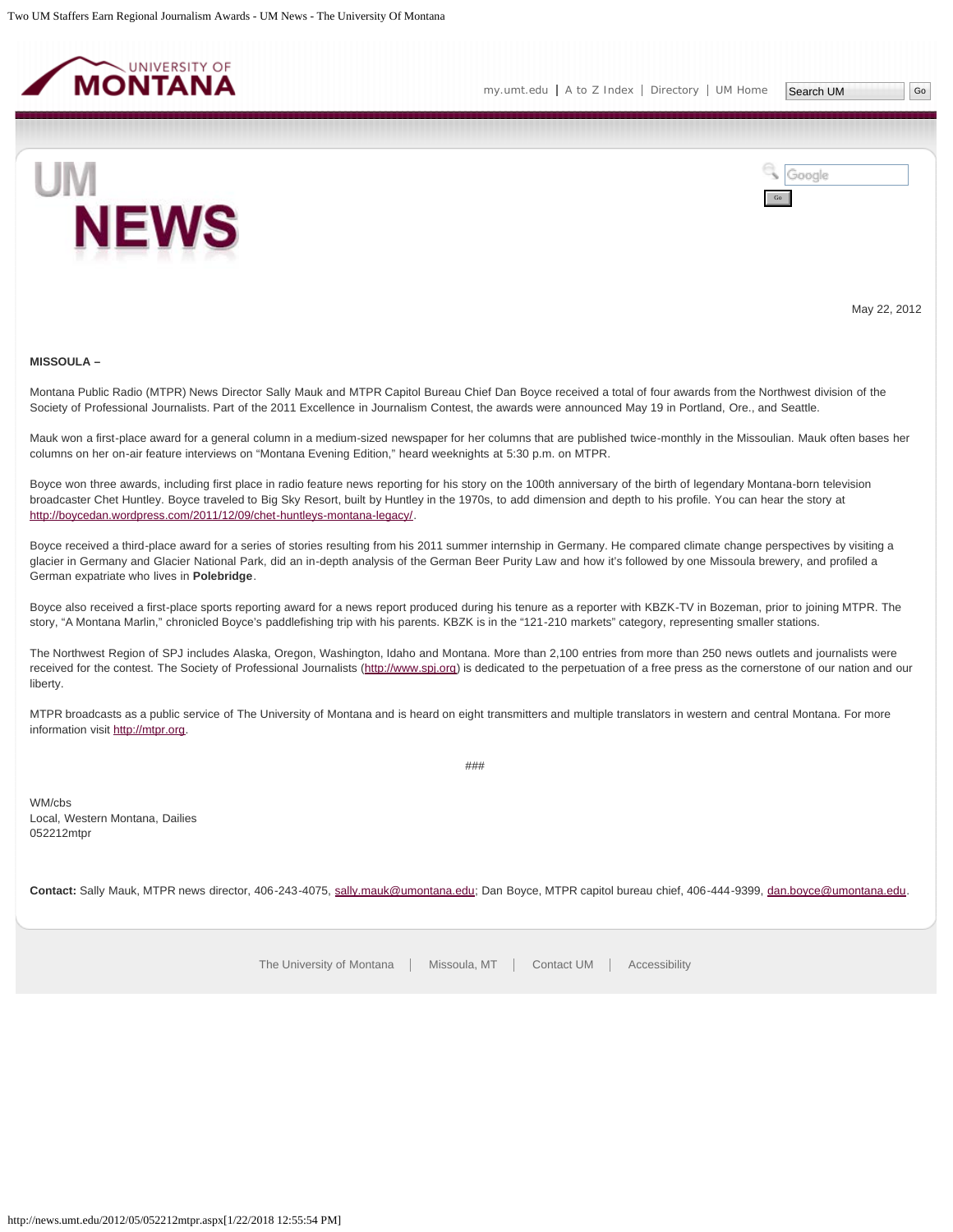<span id="page-12-0"></span>



May 21, 2012

#### **MISSOULA –**

It's only fitting that an evolutionary biologist is hard at work creating the next evolution of the textbook. University of Montana Professor Doug Emlen is creating a first-of-itskind textbook that will be coupled with an iPad app to provide images, audio, video clips, and interactive graphics and exercises so college students taking courses in evolutionary biology have multiple ways to learn and — more important to Emlen — to retain the subject matter.

According to Emlen's publisher, recent studies have found as many as 90 percent of college students don't read their textbooks because the material tends to be dense and dull. So, Emlen and co-author Carl Zimmer, a renowned science writer and regular contributor to The New York Times, set out to change that.

With the backing of progressive publishing company Roberts & Company, Emlen and Zimmer were able to rethink the very nature of the textbook. Their goal was to create a tool that would not look or feel like the traditional desk-reference textbook. Instead, they went to work filling the pages of "Evolution: Making Sense of Life" with compelling narrative, conveying science through stories and illustrating the pages with commissioned, original artwork and colorful photographs.

"The book is grounded in examples, but the pages come to life," Emlen said. "We want this book to be fun to read and, more importantly, we want the content to stick in the minds of students."

The iPad application is where the real evolution is happening because students can interact with the material. They still can read all of the same text found in the print version, but after reading about, for example, the way mating male frogs attract females, they can pull up an island window audio player and hear the difference between what a female frog interprets as an attractive call and what she hears as a non-attractive call.

"The student is now in the mindset of the frog," Emlen said. "If they are thinking like a frog, good chances are they are retaining the information because they are having a memorable learning experience."

Like a traditional textbook, students can highlight information and take notes in the margins. However, the app can take that information and create custom study sheets where even the professors' notes and supplemental information can be integrated.

"This tool isn't just an electronic book," Emlen said. "It's a true application built with the interactive end user in mind."

Need a definition for term? Touch the word, and up pops the glossary definition. Want to see what two sparing elk look like in the wild? Pull up the video window to see the battle play out. Touch a photo and it becomes a slideshow of multiple examples. The list goes on.

This isn't the first project in which Emlen has been a pioneer. He also was the first person in the world ever to study the development of horns in beetles.

Emlen's beetle research and multidisciplinary approach have gained attention from the broader scientific community. That research still continues, but it's his passion for wanting to get students to read an entire textbook and feel a connection to the material that motivated him to spend the last two years taking difficult scientific concepts and making them accessible.

###

The textbooks will hit the bookshelves in August, and the interactive iPad app will follow in September.

ALL **State** 052112ipad

**Contact:** Doug Emlen, professor, UM Division of Biological Sciences, 406-243-2535, [douglas.emlen@umontana.edu](mailto:douglas.emlen@umontana.edu).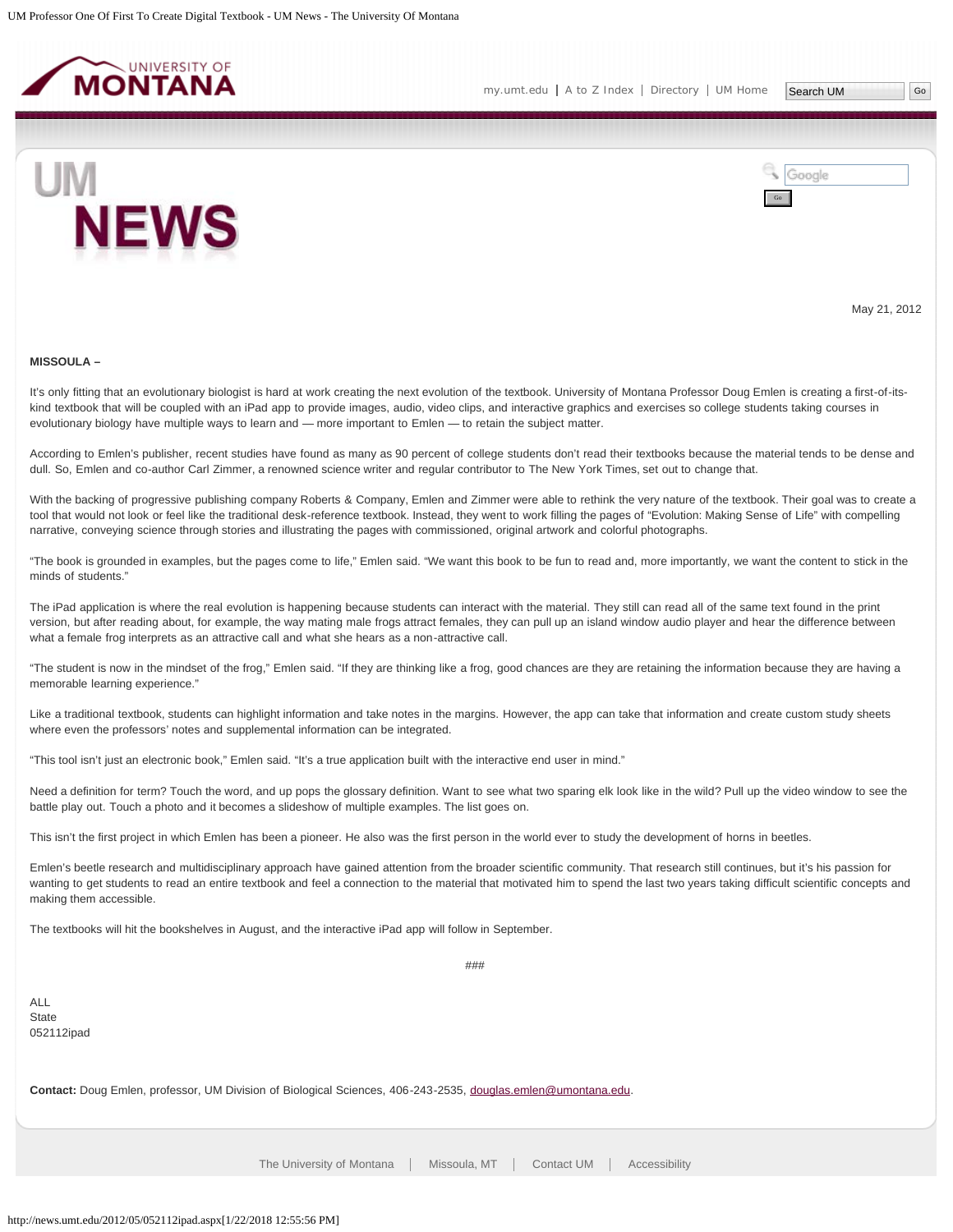UM Professor One Of First To Create Digital Textbook - UM News - The University Of Montana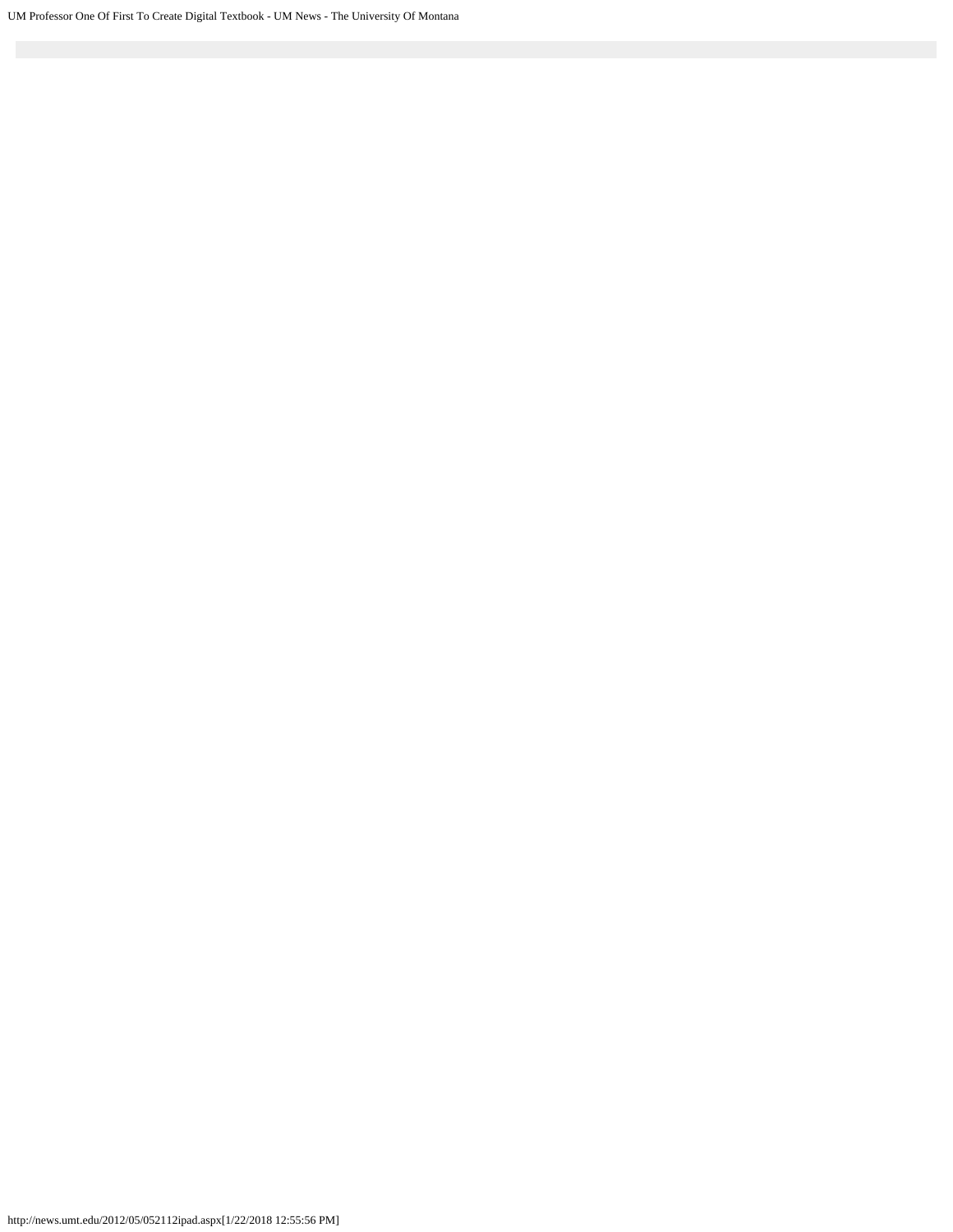<span id="page-14-0"></span>



May 21, 2012

#### **MISSOULA –**

While increased poverty rates among children and high school dropout rates have been the focus of much attention, positive changes such as decreasing numbers of automobile crashes and alcohol-related crashes involving drivers under age 18 were reported in the latest edition of the Montana KIDS COUNT data book.

Automobile crashes involving drivers in this age group have declined 64 percent between 2000 and 2010, and the alcohol-related crash rate for this age group dropped by 36 percent, according to the data book.

"The trend is in keeping with reductions in other alcohol-related risk behaviors, such as underage drinking, binge drinking and driving while intoxicated," said Thale Dillon, director of Montana KIDS COUNT at The University of Montana Bureau of Business and Economic Research. "Smoking has also dropped considerably, while seat belt use has gone up."

The 2011 Montana KIDS COUNT data book, an annual publication that provides detailed data on children and families in the state, emphasizes many of these improvements.

Public health-related successes include Montana's adolescent immunization coverage, which increased by 20 percentage points over two years and earned Montana an annual award for most improved coverage for youths ages 13-17, Dillon said. Recent pertussis outbreaks across western Montana serve to underscore the importance of appropriate immunization for all age groups.

Another achievement for Montana is the success of the Healthy Montana Kids program, which combines the State Health Insurance Program and children's Medicaid. The percentage of Montana children without health insurance has seen significant drops, especially for children under age 5, Dillon said. For this age group, lack of coverage went from 16 percent in 2000 to 9 percent in 2009. For children in poverty, the uncovered rate went from 24 percent to 16 percent. Healthy Montana Kids currently insures 35 percent of Montana children under age 19.

Montana has a way to go for its children's well-being to be better than at least half the other states, Dillon said. Montana currently ranks 33rd in the national KIDS COUNT state-by-state ranking of child well-being indicators, which shows there are several areas in which Montana children experience conditions worse than the national average. Some of those areas include child poverty; children with no parent in full-time, year-round employment; idle youth; and teen death rate.

"However, it's important to not lose sight of our accomplishments and positive changes," Dillon said.

Funded by the Annie E. Casey Foundation, Montana KIDS COUNT is a statewide effort to track the status and well-being of Montana children by collecting, analyzing and disseminating data.

###

SF/all **State** 052112data

**Contact:** Thale Dillon, director, Montana KIDS COUNT, UM Bureau of Business and Economic Research, 406-243-5113, [thale.dillon@umontana.edu.](mailto:thale.dillon@umontana.edu)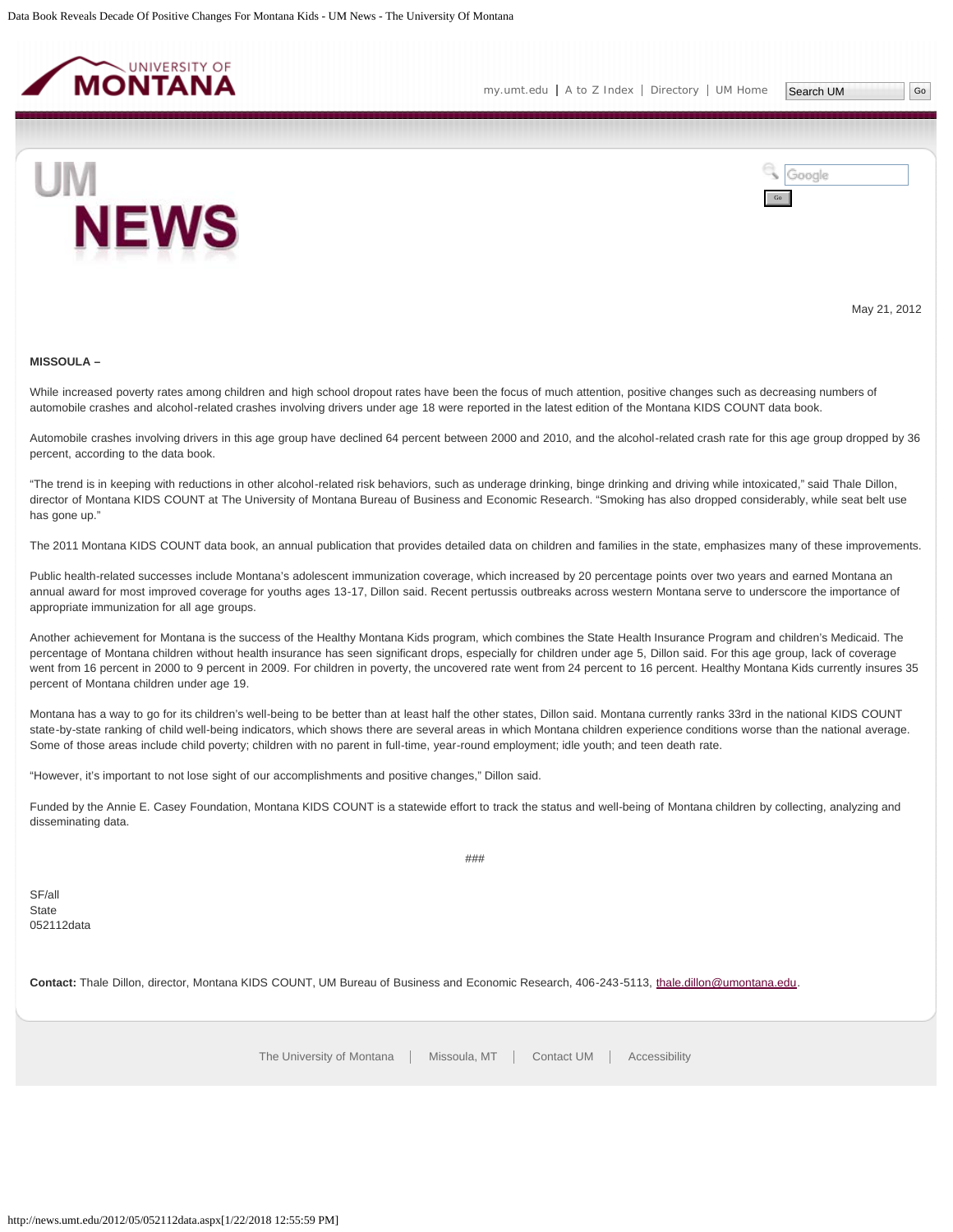<span id="page-15-0"></span>



May 21, 2012

#### **MISSOULA –**

For the second consecutive year, University of Montana student Scott Halstvedt will spend his summer "flipping bits, not burgers" as a participant in Google's Summer of Code.

Summer of Code is a program designed to give university undergraduates a chance to work with software communities to develop open-source projects. Students receive a \$5,000 stipend for their work, allowing them to gain crucial real-world experience in their field instead of working a job unrelated to their major to survive financially during the summer.

About 1,200 projects from around the world are accepted each summer, and fewer than 220 of those are from the United States.

Halstvedt, a computer science major from **Billings**, will work with the Natural User Interface Group, which focuses on hardware and software related to natural interactions. He will rewrite code for Community Core Vision, a tool that analyzes finger movement and position, allowing users to build large-scale interactive surfaces, such as massive public art installations and advertisements.

"My project is to work with several researchers around the world to rewrite CCV as a more general-purpose machine sensing solution," Halstvedt said. "That is, instead of just having a fixed function and process, we aim to make CCV a platform for continued experimentation. ... We should be able to point at an object in the room and refer to it when speaking to the computer, and it should be able to understand the concepts behind spatial and symbolic representations as we do."

Halstvedt said the best widely known example of the this type of programming is Microsoft Kinect, a motion-sensing device used with the Xbox 360 video game console that allows users to play without touching a game controller.

This is the second year Halstvedt will participate in Summer of Code. He worked on a similar project with the Natural User Interface Group in 2011, which inspired this year's application.

"It's been kind of a dream for me to get a paycheck with 'Google' on the top, so it was very surreal," Halstvedt said.

Halstvedt, who said he's been intrigued by computers since before he can remember, started writing code when he was in elementary school. He enrolled in college computer science courses while still in high school and educated himself online about code, design and math. He attended Rocky Mountain College and the University of the Pacific before transferring to study computer science at UM, where he also works part-time at the campus IT department.

Halstvedt said he's known about the Summer of Code program since he was in high school and was disappointed he couldn't participate then.

"I've had ambitions for most of my life to work at either Apple, Google or Microsoft making computers better and easier to use than what I saw growing up," Halstvedt said. "The program piqued my interest because of its relationship to Google, almost certainly. And I am getting an opportunity to do radical stuff that is way more explorative than what most engineers at Google spend their time doing."

###

ALS Local, dailies 052112code

**Contact:** Scott Halstvedt, UM computer science student, 406-697-3602, [shalstvedt@gmail.com.](mailto:shalstvedt@gmail.com)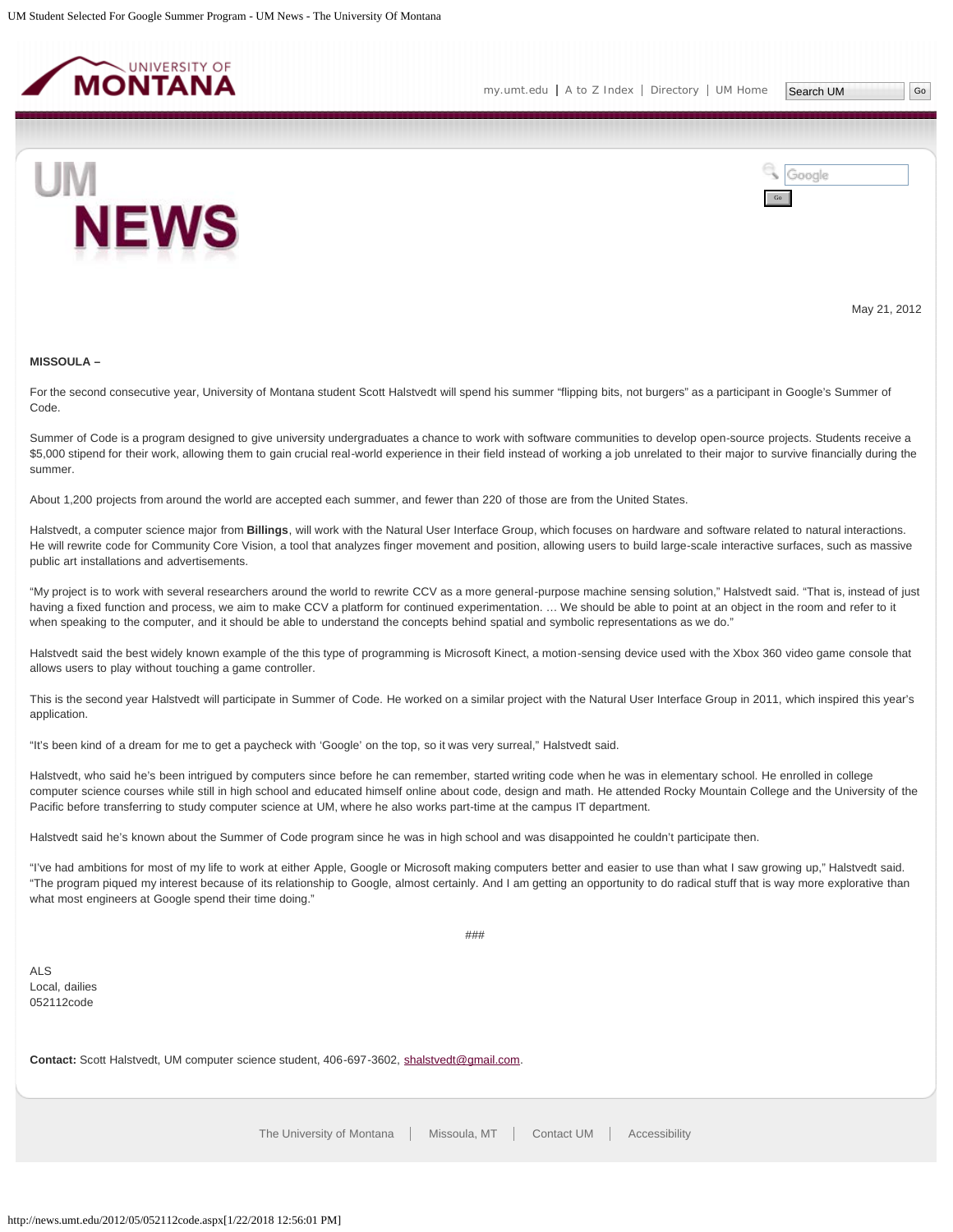<span id="page-16-0"></span>

[my.umt.edu](http://my.umt.edu/) | [A to Z Index](http://www.umt.edu/search/atoz/) | [Directory](http://www.umt.edu/directory/) | [UM Home](http://www.umt.edu/)

Search UM



Google Go

May 18, 2012

#### **MISSOULA –**

University of Montana Presidential Leadership Scholarships have been awarded to 42 exceptional incoming UM freshmen. The scholarships recognize outstanding talent, academic performance, leadership and contribution to the community.

This year's scholarship winners were chosen from a field of more than 300 qualified applicants. Scholarship recipients become members of UM's Davidson Honors College and receive a four-year tuition waiver and an additional \$5,000 to \$7,500 per year.

"We have recruited an impressive group of students for this prestigious scholarship program," said James McKusick, dean of UM's Davidson Honors College. "These students will contribute to the entire campus in many and varied ways, and we expect tremendous accomplishments from them."

Montana's crop of 2012 Presidential Leadership Scholars are Mariah Forbes, Avon; Mercedes Becker, Belgrade; Justin Stevens, Big Sandy; Michela Jacobson, Billings; Margrethe Boyd, Claire Chandler, Joseph Desch and Caelan Simeone, Bozeman; McKinley Sangwin, Chester; Mikaela Koski, Columbus; Casey Shifflett, Corvallis; Brady Baughman, Frenchtown; Peter Breigenzer, Glasgow; Morgan Clapshaw, Jordan Frotz, Brianna McLean, Cecily Meade, Olivia Moulton and Meg Smith, Great Falls; MaryAnn Beach, Greta Hoffman and Miriam Krainacker, Helena; Jacob Kreamer, Jefferson City; Benjamin Mason, Kalispell; Morgan Luce, Laurel; Sydney Stivers, Lewistown; Michelle Nemetchek, Gilia Patterson, Tessa Richards, Lindsey Trent and Jenae White, Missoula; and Mary Mikeson, Stanford.

Eight Presidential Leadership Scholars will come to UM from other states. They are Alexandra Green of Clovis, Calif.; Simon Coffin of Los Gatos, Calif.; Cassidy Grotte of Sacramento, Calif.; Jeanette Murnane and Hope Radford of Colorado Springs, Colo.; Rennie Winkelman of Fort Collins, Colo.; Ian Anderson of Divernon, Ill.; Rebecca Collins of Cornelius, Ore.; Claire Robertson of Boerne, Texas; and Byron Boots of Shelton, Wash.

###

JM/js

Local, dailies, hometowns

051812pres

**Contact:** James McKusick, dean, Davidson Honors College, 406-243-2541, [dhc@umontana.edu.](mailto:dhc@umontana.edu)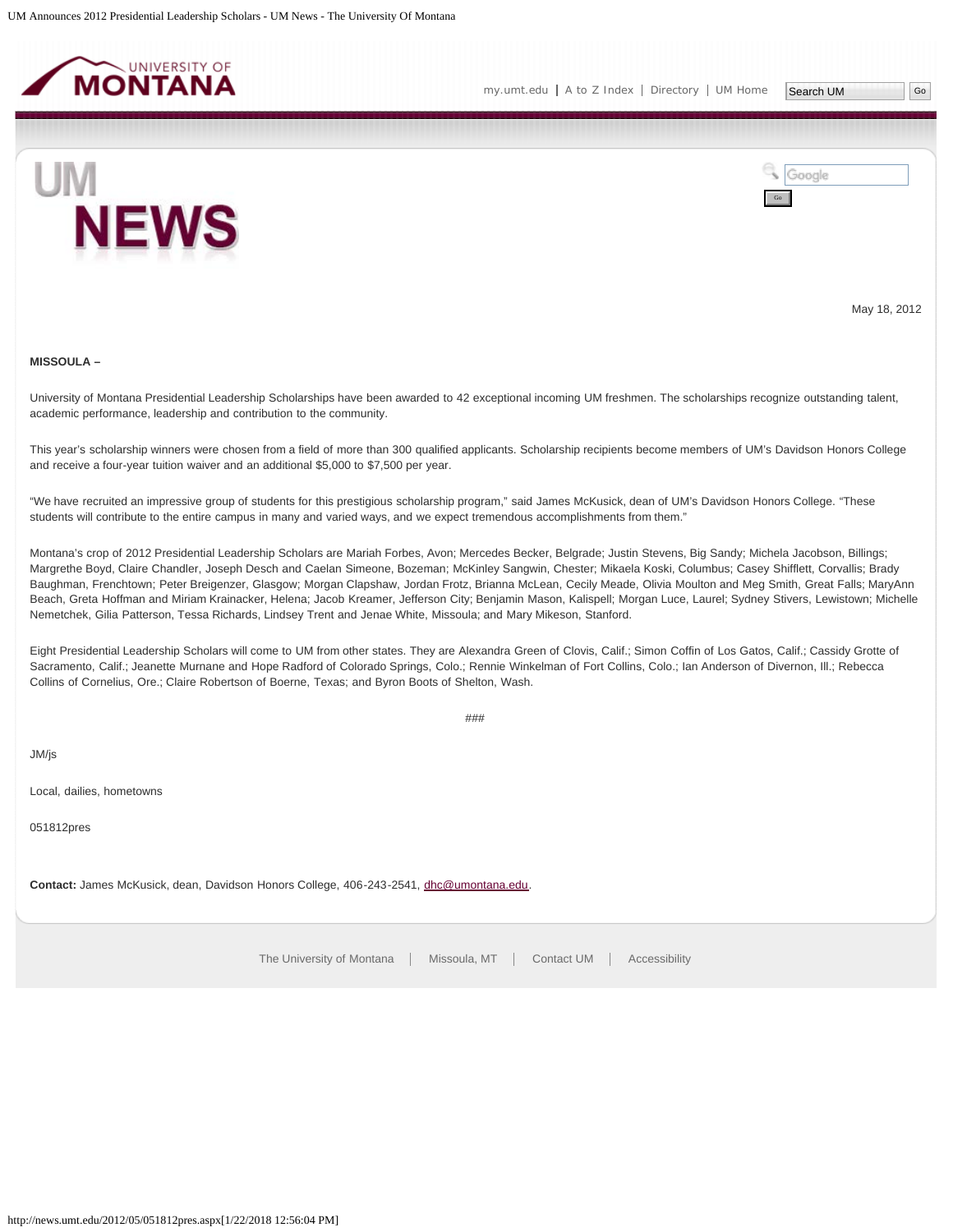<span id="page-17-0"></span>



May 18, 2012

#### **MISSOULA –**

Construction of the colossal dam at **Fort Peck** manifested the promise of America as the country faced an unprecedented Depression. Seventy-five years after its completion, the structure stands as one of the greatest achievements in the history of the West, and is the subject of a new historical documentary, "Fort Peck Dam," premiering at 8 p.m. Monday, May 21, on MontanaPBS.

In the midst of the Great Depression, President Franklin Delano Roosevelt set the stage to tame the mighty Missouri River and build, what was at the time, the world's largest dam. Winding through America's heartland, the Missouri was wildly unpredictable and characterized by extremes.

It was no surprise to see the mercury drop to 54 degrees below zero in the winter and climb to 115 degrees in the dry summers. The conditions were dangerous, the pay low and the housing inadequate. Over six years, 50,000 workers faced risky and dangerous conditions around the clock. Sixty men were killed during construction, six of whom still are entombed deep in the dam following a massive landslide in 1938.

The epic project, featured on the cover of the first Life magazine, embodies the wildest dreams about what we've become, and regrets about what we've done. The value system that existed when the dam was authorized gave little consideration to the destruction of natural habitats. There is an ever-growing debate about the management of water, the ecosystem and the role of large dams. Arid Western states already are considering the future of the commodity that is quickly becoming the new gold standard.

"Fort Peck Dam" tells the incredible human story of the era's dramatic achievement that was bold in design, daring in execution and far-reaching in its effects.

"Everybody knew what a massive project it was, but everybody was so thankful to have a job," said Joe Morin who worked on the dam. "It was a project that did everybody, for a huge radius surrounding Fort Peck, a lot of good."

Compiled from thousands of archival photographs and hours of film, mixed with stunning modern footage, the documentary will premiere in high definition and Surround Sound and will air again at 7 p.m. Thursday, May 24.

For more information, high-resolution photos and a preview, visit<http://montanapbs.org/FortPeckDam/> or<http://montanapbs.org/FortPeckDam/pressroom/>.

###

**NOTE TO THE MEDIA:** Broadcast-quality video and audio clips are available upon request, as well as interviews or comments from the film producer and director. Call producer Scott Sterling at 406-994-6202 or email [ssterling@montanapbs.org.](mailto:ssterling@montanapbs.org) For comments regarding the dam, call Michele Fromdahl, park ranger, U.S. Army Corps of Engineers, at 406-526-3493 or email [michele.l.fromdahl@usace.army.mil.](mailto:michele.l.fromdahl@usace.army.mil)

SC/all

**State** 

051812fbdm

**Contact:** William Marcus, director,MontanaPBS, 406-243-4154, [william.marcus@umontana.edu.](mailto:william.marcus@umontana.edu)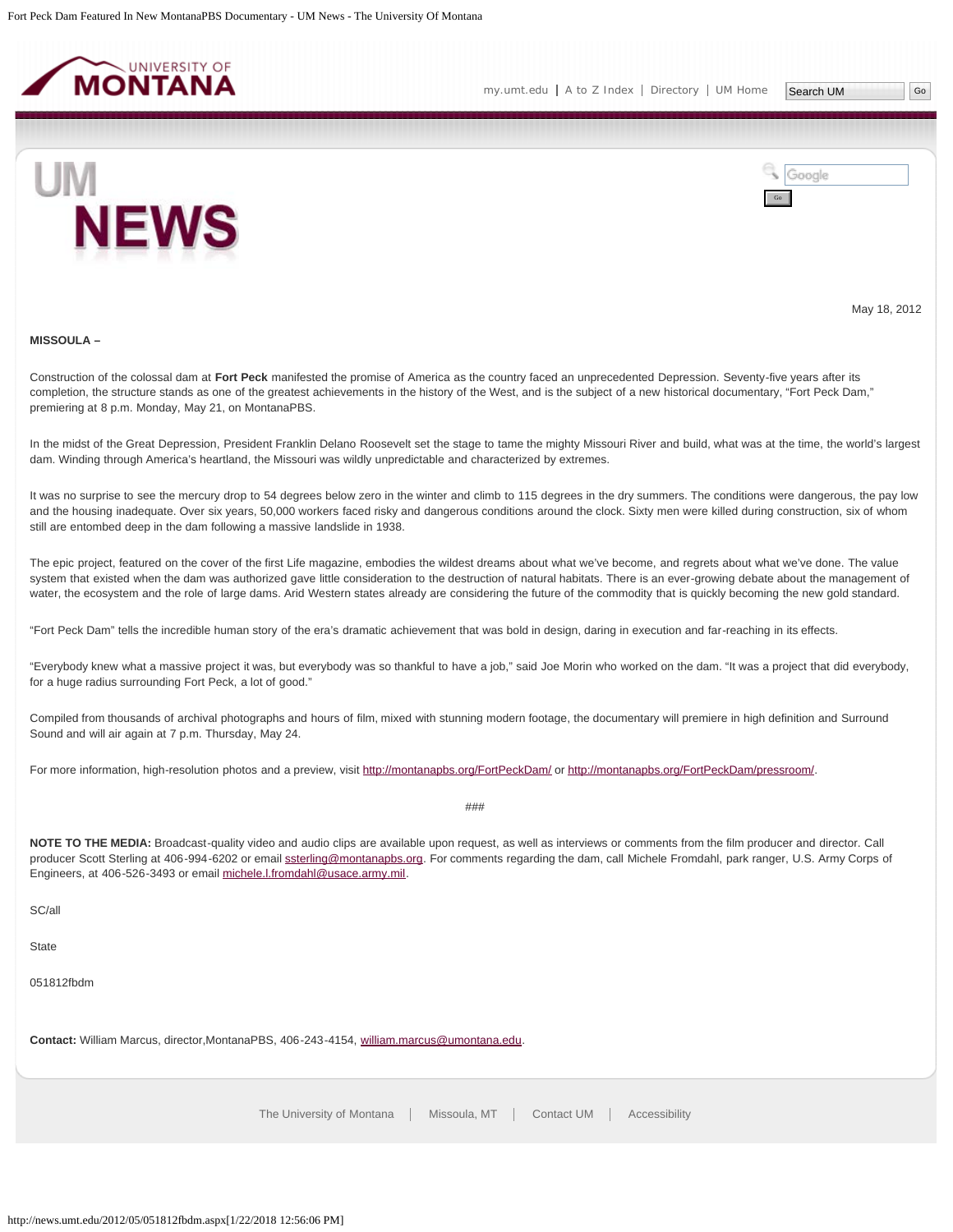<span id="page-18-0"></span>

Go

Google



May 18, 2012

# **MISSOULA –**

The University of Montana's spectrUM Discovery Area will bring its popular "The Brain: A World Inside Your Head" exhibition to **Ronan** on Tuesday, May 22.

Students will participate in guided field trips of the exhibition in K. William Harvey Elementary School gymnasium.

"The Brain" features interactive science exhibits and activities exploring the wonders of neuroscience, including an EEG measurement station, a colossal brain and an activity in which visitors can move a ball using their own brain waves.

SpectrUM travels the state with a mobile science center featuring various interactive science exhibitions, including "Hands on Health" and "The Brain: A World Inside Your Head." Since 2007, spectrUM has visited dozens of counties and reservations across the state, including some of Montana's most remote communities.

"We travel hands-on science around the state, transforming gymnasiums and cafeterias into powerful science learning centers that help inspire Montana's next generation of scientists, health care providers, engineers and visionaries," said Holly Truitt, spectrUM director.

SpectrUM's visit to Ronan is sponsored by PPL Electric Utilities and the UM Center For Structural and Functional Neuroscience. Neuroscientists and staff from the center collaborated with spectrUM on the design and development of "The Brain."

SpectrUM Discovery Area in Missoula is located in Skaggs Building Room 166 on the UM campus. It's open to the public Thursdays from 3:30 to 7 p.m. and Saturdays from 11 a.m. to 4:30 p.m. Admission is \$3.50 per person.

Teachers who would like to arrange class field trips to spectrUM, which cost \$3.50 per student, can call 406-243-4828. To arrange for spectrUM to visit a school or organization, go to [http://www.spectrum.umt.edu](http://www.spectrum.umt.edu/) or call 406-243-4828.

###

HM/als

Local, Lake County Leader, Valley Journal

051712rnan

Contact: Holly Truitt , spectrUM Discovery Area director, 406-243-4872, [holly.truitt@mso.umt.edu](mailto:holly.truitt@mso.umt.edu); Hannah Motl, spectrUM outreach coordinator, 406-243-4828, [hannah.motl@mso.umt.edu](mailto:hannah.motl@mso.umt.edu).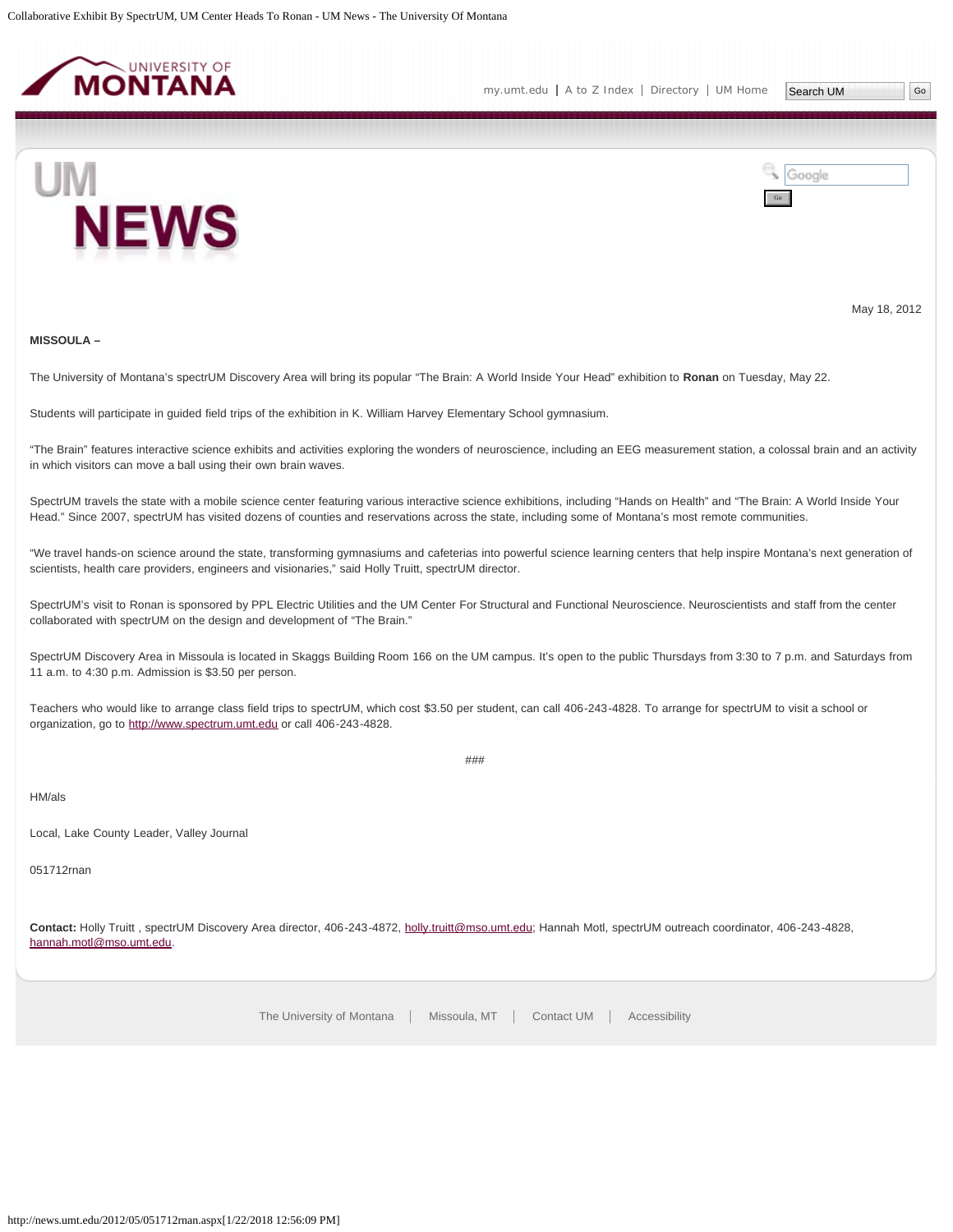<span id="page-19-0"></span>

[my.umt.edu](http://my.umt.edu/) | [A to Z Index](http://www.umt.edu/search/atoz/) | [Directory](http://www.umt.edu/directory/) | [UM Home](http://www.umt.edu/)





Google

Go

May 18, 2012

# **MISSOULA –**

Earlier spring snowmelt and rising air temperatures over the past 50 years have led to decreased late-summer stream flows in arid Western U.S. landscapes, a new study by University of Montana researchers suggests.

The study, "Impacts of climate change on August stream discharge in the Central-Rocky Mountains," was published May 15 in the international journal Climatic Change.

The study examined 153 streams throughout the central Rockies for changes in mean late-summer flow over the last half-century. It found 89 percent of watersheds have experienced substantial declines in stream flow, likely caused by longer and warmer summer temperatures.

This trend could pose serious future concerns for aquatic ecosystems in the region, said Steve Running, UM Regents Professor of Ecology and one of the study's authors.

"If a stream ceases to flow for even a few weeks a year, the aquatic ecosystem and fish populations can be devastated," he said. "And water management in the arid West will become even more difficult as summers grow longer."

The other UM authors are Jason Leppi of UM's Numerical Terradynamic Simulation Group, a division of the College of Forestry and Conservation, and mathematics Associate Professor Solomon Harrar. The team collaborated with Thomas Deluca, an environmental sciences professor at Bangor University in Wales.

The study is available online at<http://ntsg.umt.edu/>.

###

# ALS

Western Montana, dailies

051612strm

Contact: Steve Running, UM Regents Professor of Ecology, 406-243-6311, swr@ntsg.umt.edu.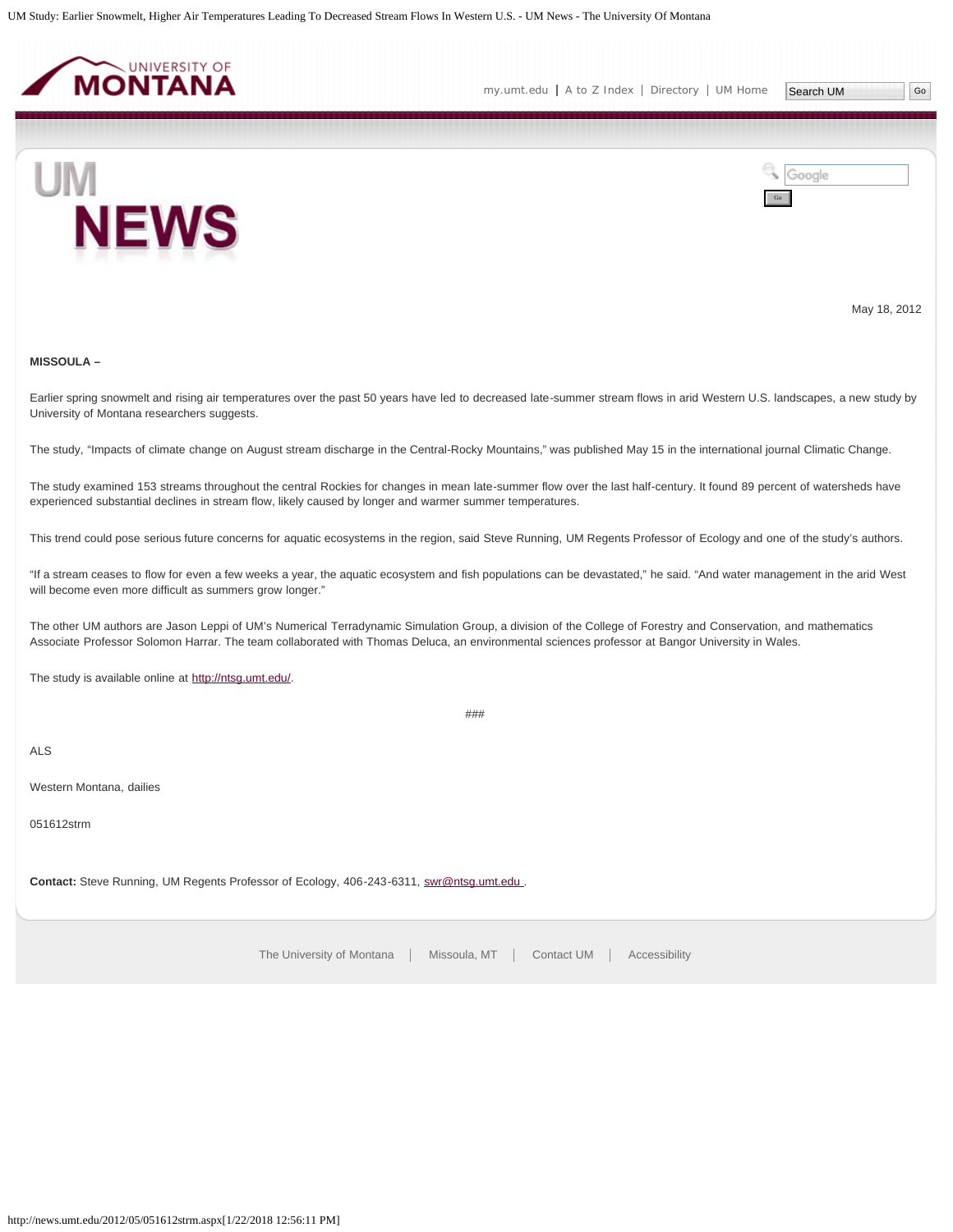<span id="page-20-0"></span>



May 16, 2012

# **MISSOULA –**

University of Montana faculty and staff looking to rent out their homes or find a place to rent now have access to an online feature allowing them to post and view listings by other UM employees.

The Off-Campus Renter Center, a service of the Associated Students of UM, and the Office of the Provost recently launched an online faculty and staff housing-exchange feature on the Renter Center Housing Finder website. It's available at<http://www.umt.edu/HousingFinder>.

Only UM faculty and staff can access and search the feature by logging on with their Net ID and password.

"Our hope is to assist faculty on sabbatical leave to rent their homes to other faculty and staff members," said Beki Hartmann, Renter Center director.

Faculty members who do not have a Net ID can request a guest ID by calling the Office of the Provost at 406-243-4689. Students will not be able to access the site unless they have a Net ID with an "e."

For more information, call the Renter Center at 406-243-2017.

###

BH/als

Campus

051512fcst

**Contact:** Beki Hartmann, director, ASUM Off-Campus Renter Center, 406-243-2017, [rebecca.hartmann@mso.umt.edu](mailto:rebecca.hartmann@mso.umt.edu).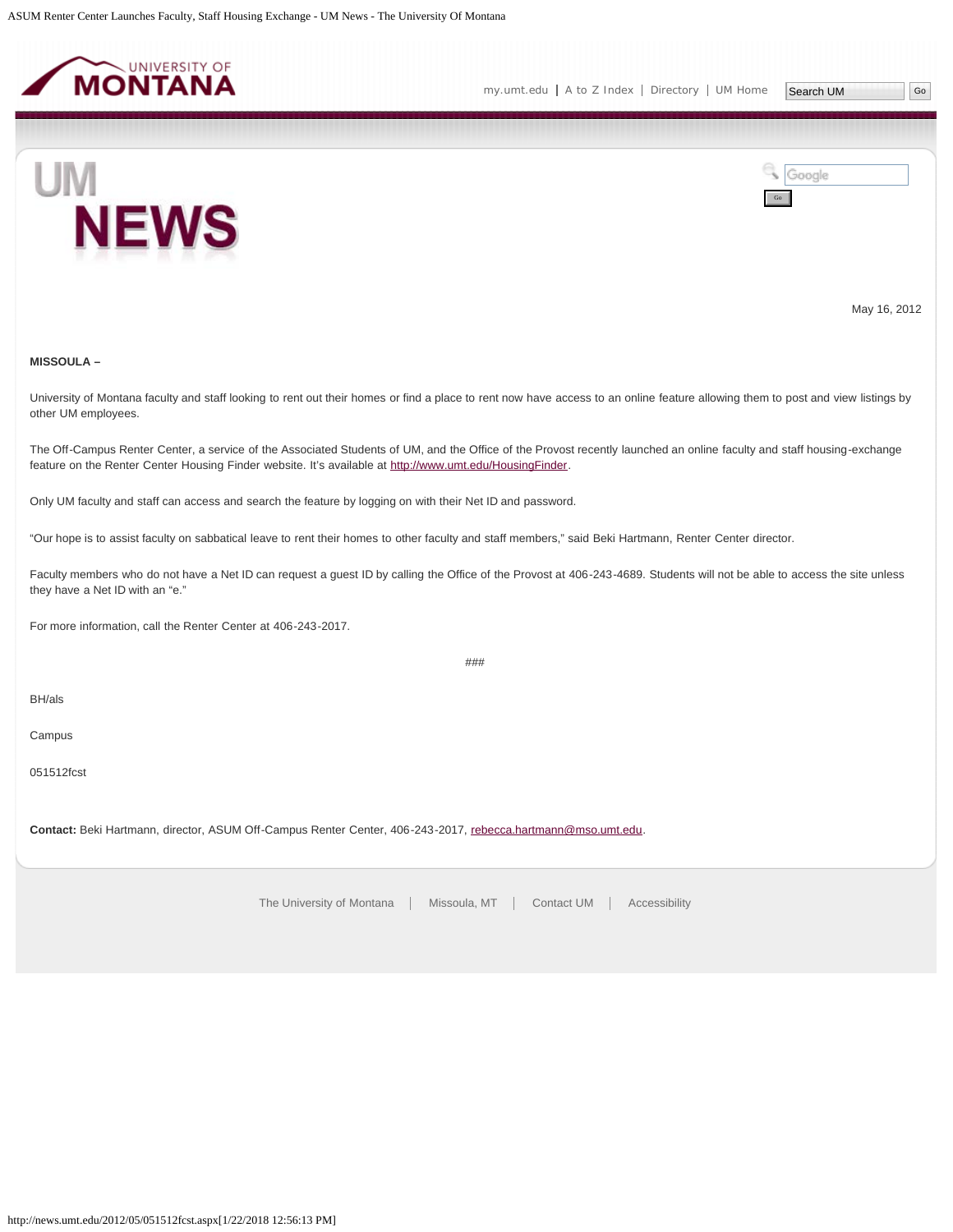<span id="page-21-0"></span>





May 16, 2012

# **MISSOULA –**

Television programs produced by students in the Department of Radio-Television in the School of Journalism at The University of Montana have earned Emmy nominations in four categories.

The Emmys are presented by the Northwest Chapter of the National Academy of Television Arts and Sciences.

Thirty-three students working on UM News, a weekly update of campus news broadcast on the Montana Television Network, were nominated in the news, sports and cultural affairs categories. The 2011 student documentary "Connecting the 406" earned a nomination in the long-form nonfiction category. That program aired on MontanaPBS in 2011.

###

The Emmy Awards ceremony will be held Saturday, June 2, in Snoqualmie, Wash.

JS

Local

050912tele

**Contact:** Denise Dowling, UM radio-television associate professor, 406-243-4143, [denise.dowling@umontana.edu.](mailto:denise.dowling@umontana.edu)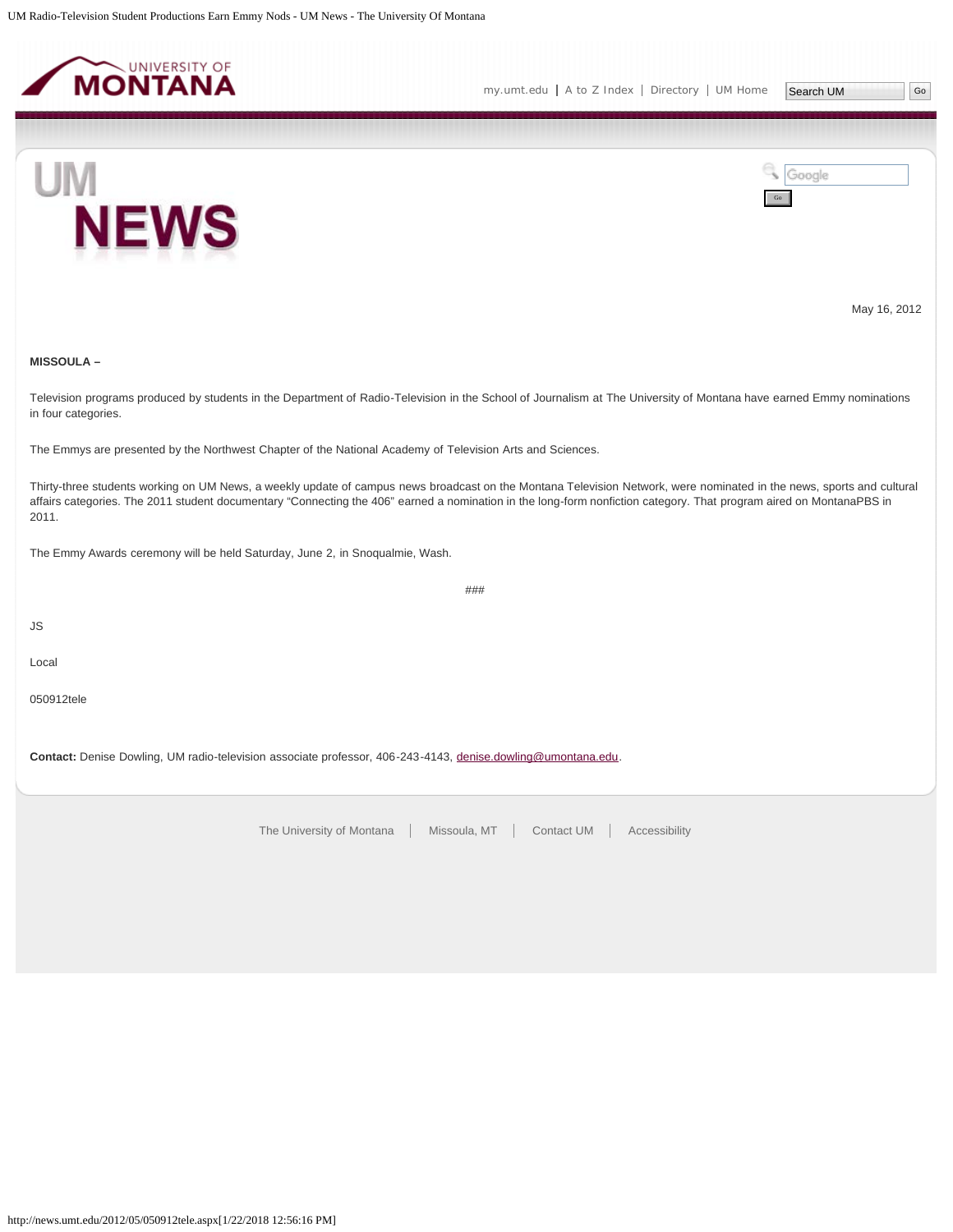<span id="page-22-0"></span>



May 15, 2012

#### **MISSOULA –**

The University of Montana School of Business Administration and the Montana Academy of Distinguished Entrepreneurs (MADE) recently announced the winners of the 23rd Annual John Ruffatto Business Plan Competition, held May 10 in UM's Gallagher Business Building.

The top award went to UM business school MBA candidate and Montana native Charles Bateman for his business plan for Never Miss. His company provides an online tool to manage special-permit hunting applications for big-game hunters in North America. The subscription service guarantees hunters "never miss" an application deadline and provides options for financing to enable clients to increase the number of applications they submit, increasing their odds of drawing a tag.

During the 14-hour competition, an event designed to encourage Montana students to develop their business ideas and learn about entrepreneurship from business experts, 15 student teams competed in the semifinal round and four teams moved onto the final round to present their business plans to a panel of 26 judges and an audience of close to 250.

Student entrepreneurs competed in two divisions: high-growth businesses with the potential to attract public or private equity investments, and lifestyle businesses intended to provide entrepreneurs with autonomy, viable incomes and the opportunity to pursue what they love.

Support from several sponsors and private donors funded the \$28,000 prize purse and the students' competition expenses.

The award, division, prize amount, school, student names, hometowns, business plan names and descriptions are listed below.

- **First place High-growth Business:** \$7,000, UM, Charles Bateman, **Great Falls**, Never Miss. Never Miss is an automated online special permit application agent and fee financier for big-game hunters.
- **Second place High-growth Business:** \$3,500, UM, Jon Marchi, **Easton, Md.**; and Jake Pelczar, **Billings**, Kinetic Tech. Kinetic Tech designs, manufactures and wholesales tactical assault headlamps to be used by military and paramilitary forces.
- **Third place High-growth Business:** \$1,500, UM; Ben Sokoloski, **Missoula**; Brint Wahlberg, **Missoula**; Suzanna Simmons, **Missoula**; Fresh Finds Market and Deli; Fresh Finds offers organic and natural foods provided by local and regional food vendors to the Missoula community.
- **First place Lifestyle Business:** \$3,500, UM, Zack Boughton, **Coeur d'Alene, Idaho**; Annie Roberts, **Kodiak, Alaska**, Montana Wild. Montana Wild is a high-definition television series featuring young outdoor enthusiasts who hunt and fish across Montana.
- **Second place Lifestyle Business:** \$1,500, UM, Paul Stock, **Eagle River, Alaska**; Next Level Athletics. Next Level Athletics provides customized athletic training to young athletes who want to compete at the collegiate and professional levels.
- **First place Undergraduate Business Plan Award:** \$1,000, UM, Alyssa Komac, **Helena**, Montana Dog Food Company. Montana Dog Food Company manufactures and markets natural and nutritious dog food free of chemicals and additives.
- **First place Elevator Pitch (90-second team presentation):** \$500; UM, Ben Sokoloski, **Missoula**; Brint Wahlberg, **Missoula**; Suzanna Simmons, **Missoula**; Fresh Finds Market and Deli.

The following special awards were given to teams or individuals based on specific criteria:

**Overall Winner of Brandon Speth Passion, Poise and Charisma Award:** \$500, UM, Manuel Garcia Rodriguez**, Cordoba, Spain**, Cordoba Olive Oil. Cordoba Olive Oil produces and exports olive oil from Spain for distribution in the U.S.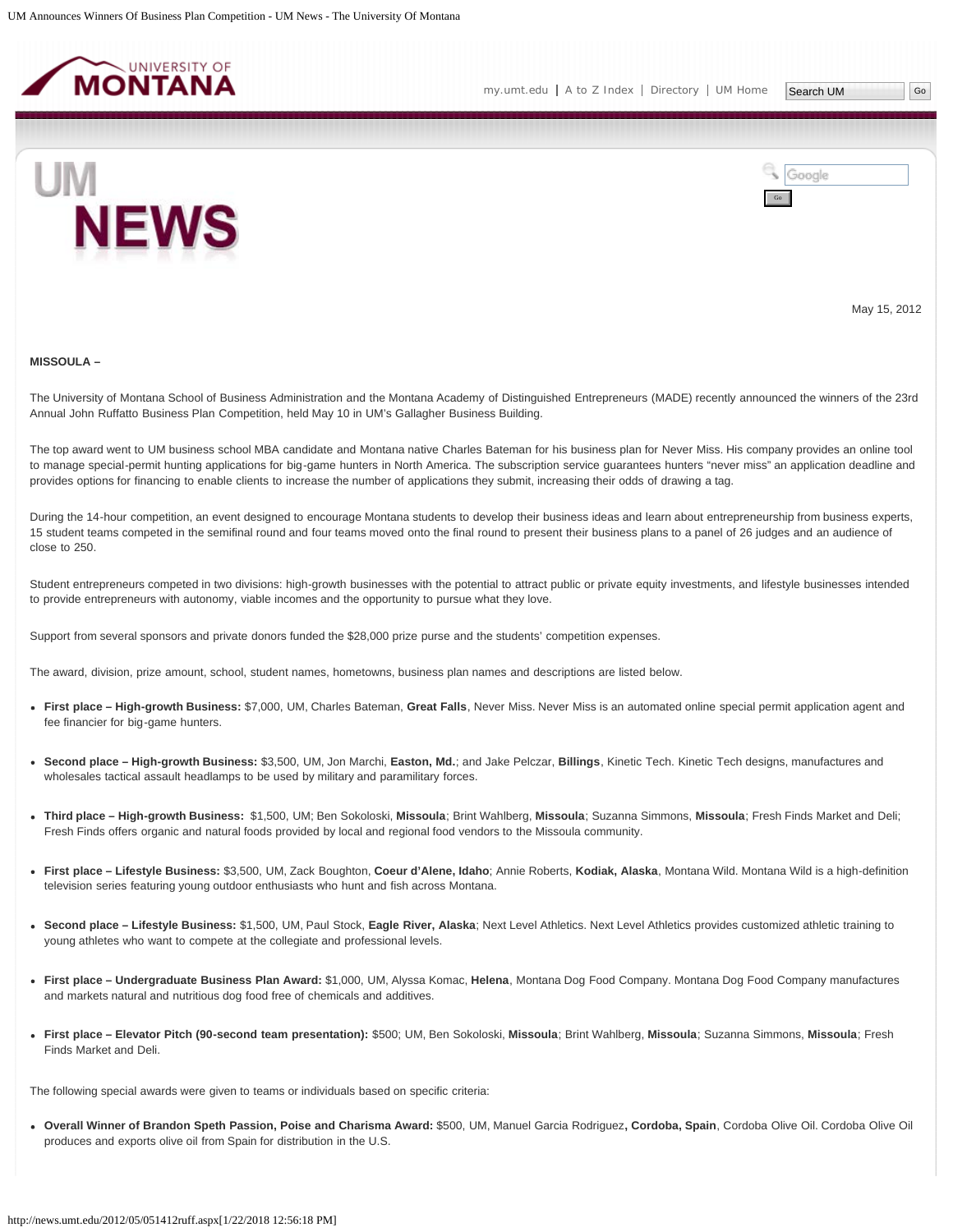UM Announces Winners Of Business Plan Competition - UM News - The University Of Montana

- **Overall Winner of People's Choice Award:** \$500, UM, Ben Sokoloski, **Missoula**; Brint Wahlberg, **Missoula**; Suzanna Simmons, **Missoula**; Fresh Finds Market and Deli.
- **Overall Winner of Environmental and Social Responsibility Award:** \$500, UM, Micah Scudder, **Missoula**; Rachel Anderson, **Missoula**; Tradewood International. Tradewood International exports Montana wood products to Asian markets.

Presented for the first time in 2009, the Environmental and Social Responsibility Award recognizes the team with a potential venture that judges identify as one that most embodies the concept of the "triple bottom line": the importance of economic profit, as well as social and environmental benefits.

The People's Choice Award is given to the team that receives the highest score from the audience during the final round of the competition. Audience members select the winning team based on presentations and executive summaries provided by each team.

In April, faculty from higher education institutions across Montana nominated 29 student teams to be considered for the competition. The judges and coaches who serve before and during the event are venture capitalists, angel investors, bankers, successful entrepreneurs and corporate executives who donate their time and expertise to the competition.

MADE was founded by successful entrepreneurs with the goal to bring their experience to students and the classroom. In addition to the John Ruffatto Business Plan Competition held each spring at UM, MADE conducts an educational seminar series and honors influential entrepreneurs who demonstrate a commitment to Montana with the Pioneer in Industry Award.

For more information about MADE go to [http://www.business.umt.edu/DegreesPrograms/MADE.aspx.](http://www.business.umt.edu/DegreesPrograms/MADE.aspx)

UM's School of Business Administration is accredited by the Association to Advance Collegiate Schools of Business International, the most rigorous accrediting body for business-degree programs.

The school offers undergraduate programs in accounting, finance, international business, management, management information systems and marketing; graduate programs in management and accounting; and certificate programs in entrepreneurship and entertainment management. Experiential learning opportunities prepare students to address real-world business problems and deliver value to their employers in today's global economy.

For more information, visit [http://www.business.umt.edu.](http://www.business.umt.edu. %0d/)

###

NOTE TO MEDIA: Photos of the students receiving the awards are available by calling Larae Hackney at 406-243-4830 or emailing [larae.hackney@business.umt.edu.](mailto:larae.hackney@business.umt.edu)

HR/als

Western Montana, hometowns

051412ruff

**Contact:** Larae Hackney, special program coordinator, UM School of Business Administration, 406-243-4830, [larae.hackney@business.umt.edu.](mailto:larae.hackney@business.umt.edu)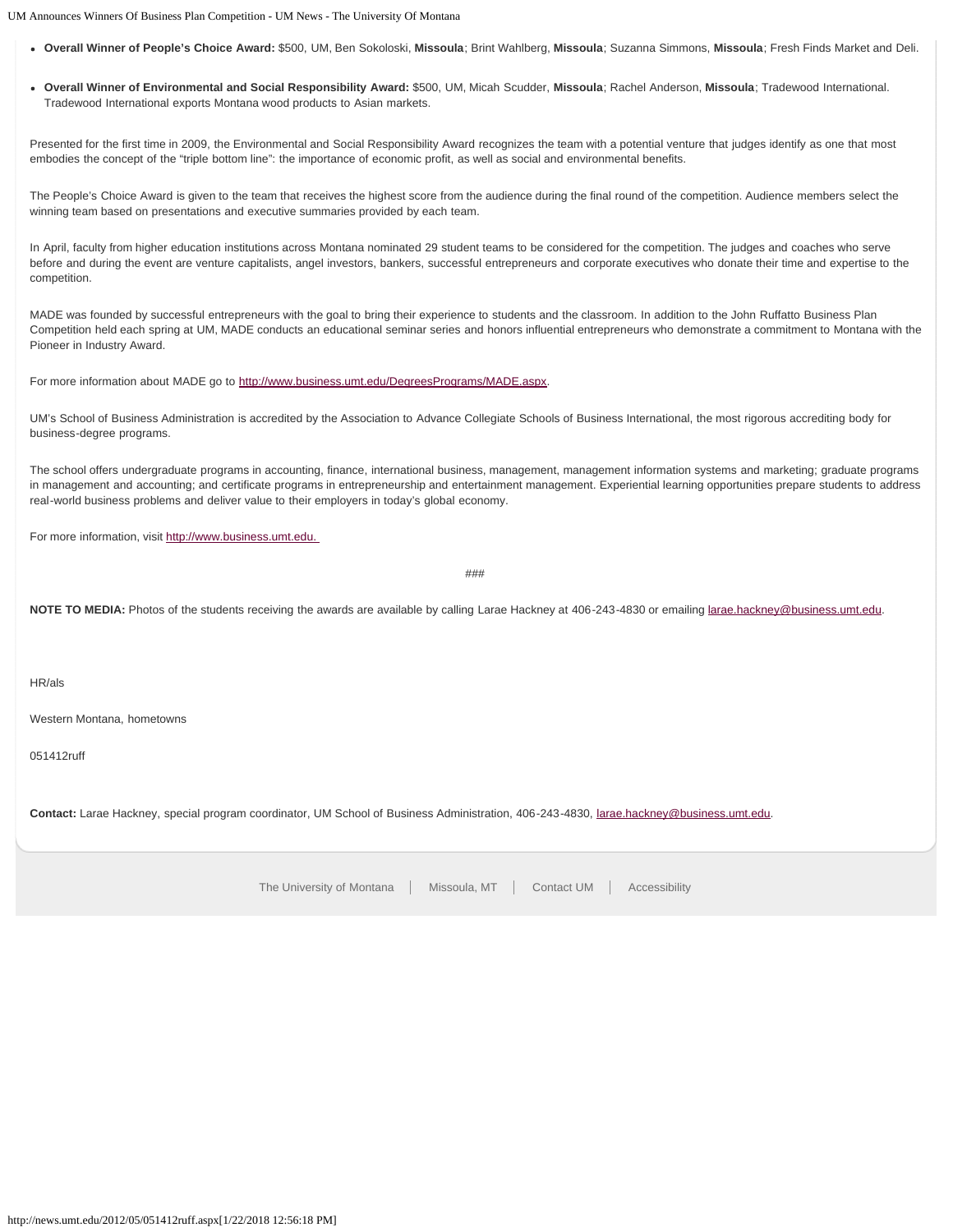<span id="page-24-0"></span>



May 15, 2012

#### **MISSOULA –**

A "Lunch Lady" with a local connection to the food she cooks, a harp maker with a loving connection to his muse and a telephone collector with connections galore are highlighted in the new edition of the travelogue program "Backroads of Montana," which premieres at 7 p.m. Wednesday, May 23, on MontanaPBS.

Producer Gus Chambers traveled to Greenfield School outside Fairfield, where an active farm-to-school program teaches students about food awareness, and the "Lunch Lady" fixes tasty meals from local farm products.

At Alamon Telco in Kalispell, producer Ray Ekness met company owners Peg and Frank Gebhardt. They have an impressive collection of vintage telephone equipment, from Montana's first pay phone to solid oak phone booths. And, as Frank demonstrated to host William Marcus, many of them have working connections.

A nearly 60-year-old love story is at the center of producer John Twiggs' profile of harp maker Wayne Hampton in Fort Benton. Twiggs also spends time observing the spring courtship rituals of Montana birds.

Marcus hosts the program from the grand-opening festivities for the new facility at the Big Horn County Historical Museum in Hardin.

"Backroads of Montana" is supported by grants from the Greater Montana Foundation, which encourages discussion of issues and trends important to Montana; the Montana Office of Tourism and The University of Montana.

"Backroads of Montana" is a production of KUFM-TV/MontanaPBS at The University of Montana. MontanaPBS is a collaborative statewide service of KUSM-TV at Montana State University in Bozeman and KUFM-TV at UM. Check local listings for channel information.

More information on the series is online at [http://www.umt.edu/montanan/s01/backroads.html.](http://www.umt.edu/montanan/s01/backroads.html)

###

**NOTE TO MEDIA:** High-resolution photos and graphics are available online at<http://montanapbs.org/BackroadsofMontana/pressroom/> and <http://montanapbs.org/BackroadsofMontana/episode136/pressroom/>.

WM/als

Dailies, weeklies

051412bckr

**Contact:** William Marcus, director, UM Broadcast Media Center, 406-243-4154, [william.marcus@umontana.edu.](mailto:william.marcus@umontana.edu)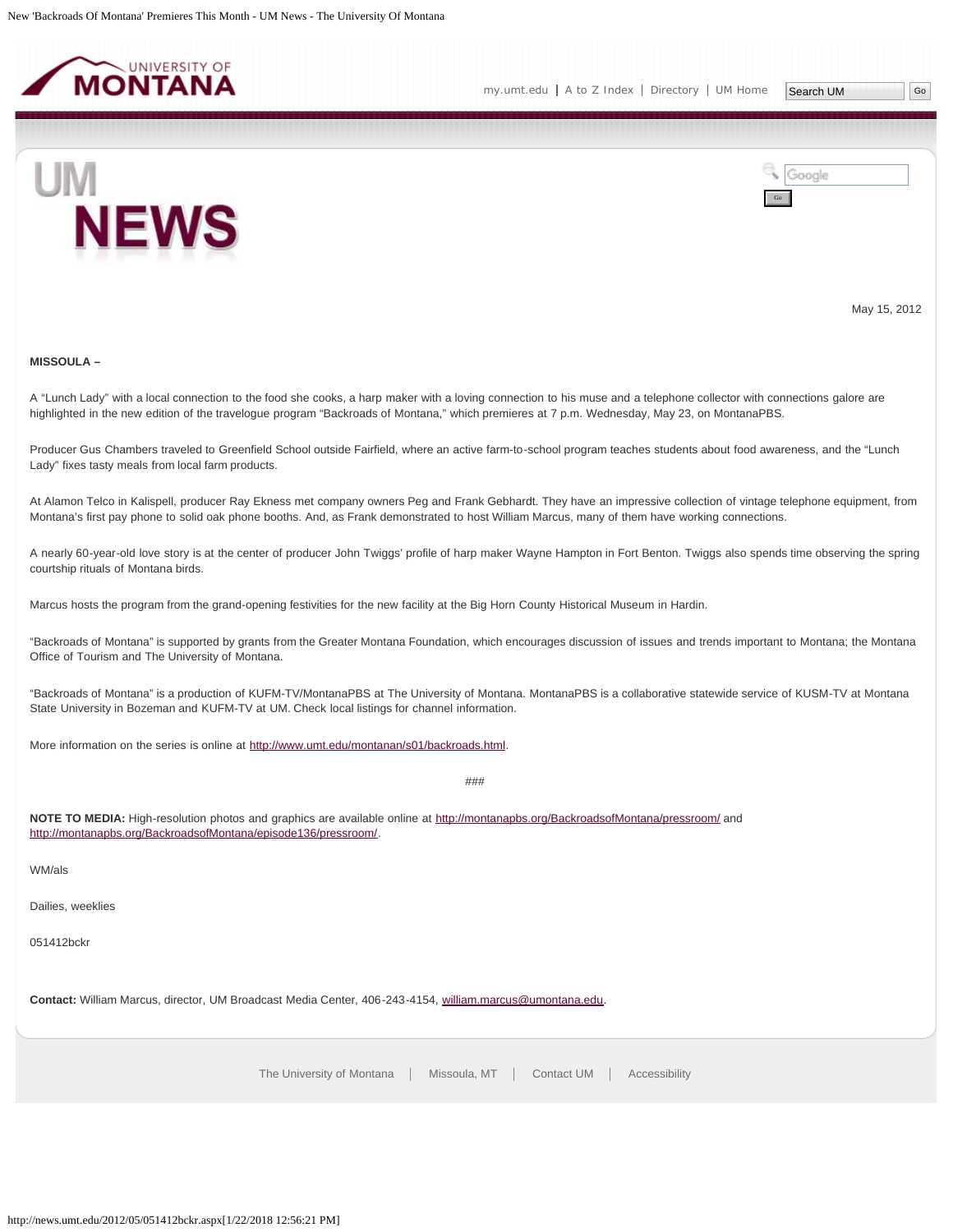<span id="page-25-0"></span>



Go

Google



May 14, 2012

#### **MISSOULA –**

M. Sanjayan, lead scientist for The Nature Conservancy and a faculty affiliate in The University of Montana Wildlife Biology Program, has been named science and environmental contributor to CBS News.

In this new role, Sanjayan will provide insight into a broad range of scientific and environmental topics across multiple platforms and contribute to CBS News broadcasts, including "CBS This Morning" and "CBS Evening News with Scott Pelley."

While his focus at the University is primarily research, Sanjayan also has taught international conservation within UM's Wildlife Biology Program.

"He is one of the most articulate people I know," said Daniel Pletscher, UM Wildlife Biology Program director. "He has the outstanding ability of explaining difficult scientific issues to the average layperson and scholar alike."

As lead scientist at The Nature Conservancy, Sanjayan specializes in human well-being and conservation, wildlife ecology and environmental education. He travels extensively to assess conservation efforts and wildlife protection needs across the globe. He has published his scientific work in several journals including Science, Nature and Conservation Biology, and also has received widespread print media coverage, including in Vanity Fair, Men's Journal, National Geographic Adventure, Outside and The New York Times.

Sanjayan's television experience includes co-hosting documentaries for BBC, the Discovery Channel, PBS and Natural Geographic TV, including his critically acclaimed 2010 four-part series, "Powering the Future," on the Discovery Channel. Filming on his new series for PBS and National Geographic TV begins this year.

Sanjayan is a sought-after speaker, with recent appearances at TED Global, International Women's Forum, Aspen Environment Forum, Aspen Ideas Festival, Clinton Global Initiative and the Summit Series. He also is a Catto Fellow at the Aspen Institute and a senior adviser to the Clinton Global Initiative.

###

Sanjayan holds a doctorate from the University of California, Santa Cruz. He lives in Missoula and is an avid fly-fisherman.

# BR/all

**State** 

051112cbsn

Contact: Scott Mills, professor, UM Wildlife Biology Program, 406-243-5552, [lscottmills@umontana.edu.](mailto:lscottmills@umontana.edu)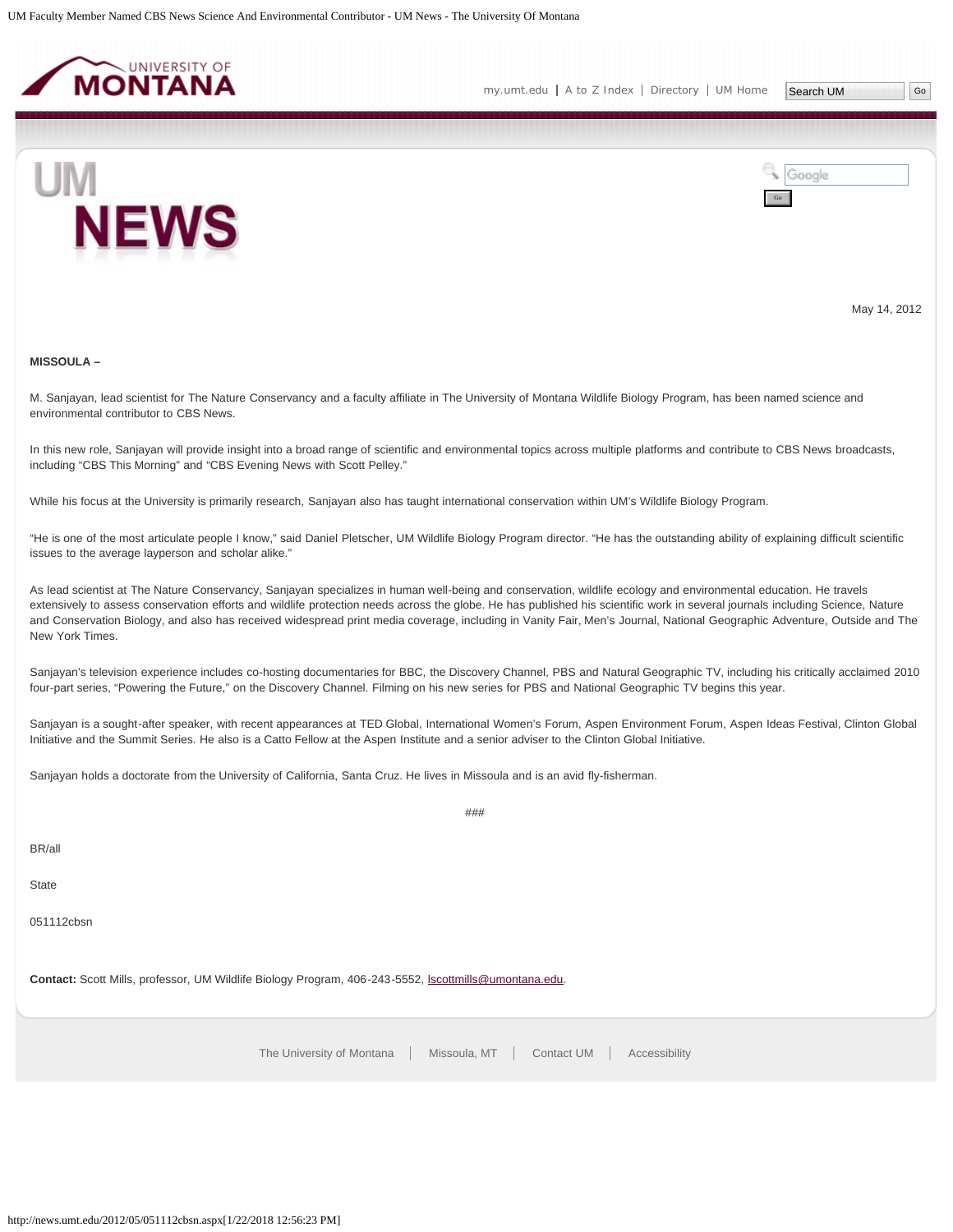<span id="page-26-0"></span>



May 14, 2012

# **MISSOULA –**

The University of Montana's seventh annual Day of Dialogue will be held Thursday, Oct. 25, at the University Center, and the organizing committee has issued a call for proposals for workshops, topics and presenters.

The free daylong symposium brings campus and community members together for lectures, performances and exhibits that encourage discussions about diversity.

Participants explore topics such as race, gender, ethnicity, ability/disability, religion, sexual orientation, class, social hierarchy and privilege. Day of Dialogue events are created by UM students, staff and faculty members and community members.

The day is an opportunity to showcase research, explore professional interests or share experiences related to topics of diversity. All campus members are encouraged to submit proposals. Priority will be given to proposals that demonstrate or model diversity through civil discourse.

Applications for proposals are available online at<http://www.umt.edu/dod>. The application deadline is Friday, May 25.

Applications can be submitted by mail to University Center 232, Attn: Day of Dialogue Proposals Committee, The University of Montana, Missoula, MT 59812-0112. Applications also may be emailed to [dayofdialogue@mso.umt.edu.](mailto:dayofdialogue@mso.umt.edu)

If you have any questions regarding your proposal, call Melissa Steinike, Proposal Outreach Committee chair, at 406-243-4734 or email [melissa.steinike@umontana.edu](mailto:melissa.steinike@umontana.edu). People also can call Peter Donaldson, Day of Dialogue student coordinator, at 406-243-5622 or email [dayofdialogue@mso.umt.edu.](mailto:dayofdialogue@mso.umt.edu)

###

BH/cbs

Western Montana

041212dial

**Contact:** Melissa Steinike, Proposal Outreach Committee chair, 406-243-4734, [melissa.steinike@umontana.edu;](mailto:melissa.steinike@umontana.edu) Peter Donaldson, Day of Dialogue student coordinator, 406-243-5622, [dayofdialogue@mso.umt.edu.](mailto:dayofdialogue@mso.umt.edu)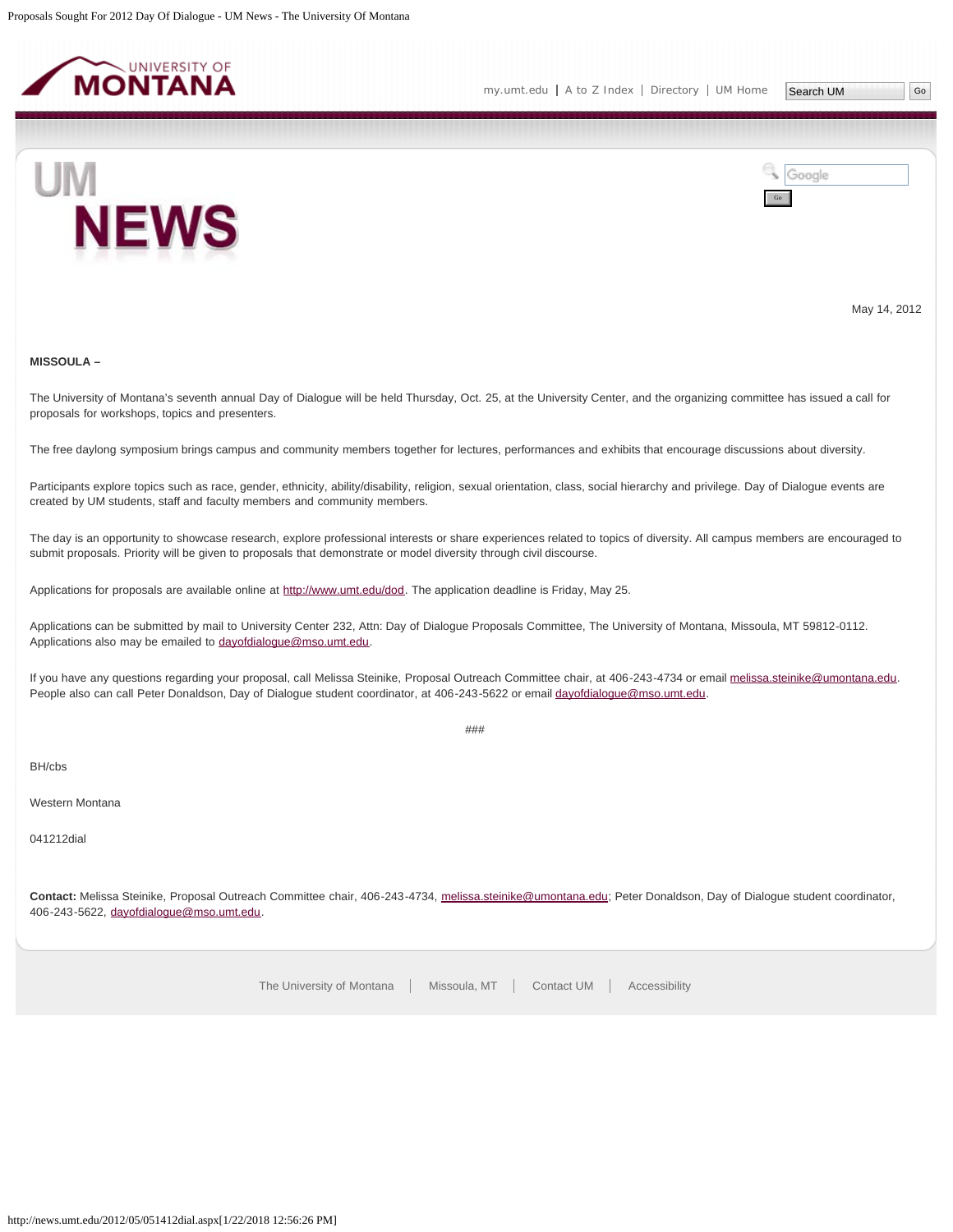<span id="page-27-0"></span>



May 10, 2012

# **MISSOULA –**

When Chris Cordingley, a University of Montana senior about to graduate with a degree in political science, saw a call for thesis submissions while browsing the Huffington Post website, he jumped at the chance to submit his.

"I happened to see the call for submissions on the same day I finished it," Cordingley said. "Then I got an email this morning saying it would be published. I was really excited about it, though pretty tired, too."

The website published the excerpt from Cordingley's thesis, "Healthy Roads, Healthy Schools: A Look Into the Effects of Transportation Infrastructure," May 9 in its "College" section. It's available at [http://www.huffingtonpost.com/christopher-cordingley/healthy-roads-healthy-sch\\_b\\_1499695.html.](http://www.huffingtonpost.com/christopher-cordingley/healthy-roads-healthy-sch_b_1499695.html)

The thesis examines whether access to public transportation affects access to health care and, in turn, school and workplace absenteeism. By examining current research and publications on the topic, Cordingley determined that better access to public transportation can lead to "better access to health care, increased graduation rates and higher job productivity."

Cordingley said he also plans to submit his thesis to several national conferences.

A student in UM's Davidson Honors College who will graduate as a University Scholar on Saturday, May 12, Cordingley plans to stay in Montana this summer and then hopefully get a job working on Capitol Hill or on a political campaign in the state.

"The opportunity to do new research on a topic that I found interesting will be something I will continue to take pride in," Cordingley said. "This project through the DHC, combined with the numerous research papers from the Political Science Department, made me feel comfortable turning a speculation into an academic project that I find meaningful to the betterment of society."

###

ALS

Western Montana

051012hffp

**Contact:** Chris Cordingley, UM student, 406-594-1045, [christopher.cordingley@umontana.edu.](mailto:christopher.cordingley@umontana.edu)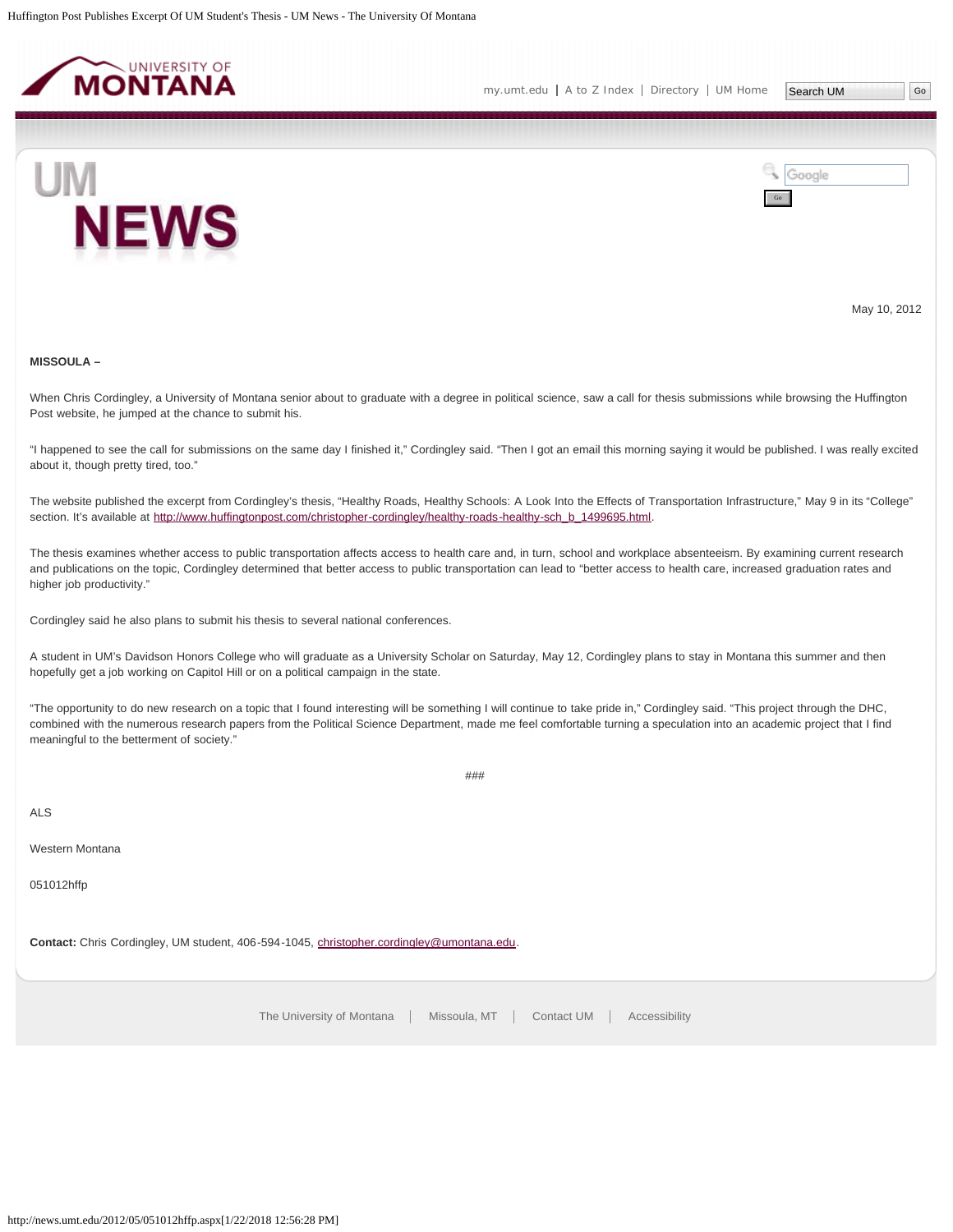<span id="page-28-0"></span>



May 10, 2012

# **MISSOULA –**

The American College Dance Festival Association chose The University of Montana Dance Program to perform at the National College Dance Festival to be held May 24-27 at The John F. Kennedy Center for the Performing Arts, in Washington, D.C.

The biennial national festival showcases 30 dance pieces selected by adjudicators at regional conferences based on outstanding artistic excellence and merit.

After performing two pieces in March at the ACDFA Northwest conference at the University of Utah in Salt Lake City, UM dancers were selected to perform at the national festival. While both pieces were eligible for selection, three renowned adjudicators chose "MEAT" to be performed on the national stage.

Missoula native and former UM student Brian Gerke co-choreographed the piece with his dance partner Steinunn Ketilsdottir for 11 UM dancers. Dancers include Clare Antonioli of Missoula; Collin Ranf of Lincoln; Roxanne Madler of Whitefish; Amanda Pool of Hamilton; Claire Christensen of Missoula; Allison Herther of Aberdeen, S.D.; Richard Cline of Cut Bank; Megan Mullowney of Billings; Regina Rawlings of Victor, Idaho; Kaitlin McEwen of Kalispell; and Brooke Carlisle of Hillsboro, Ore.

This is the second consecutive national festival for the UM Dance Program. At the 2010 festival, UM dancers performed "Prey," a piece created by internationally acclaimed choreographer Bebe Miller.

###

ALL

Local, Western Montana, Hometowns

051012dnce

**Contact:** Peggy Nesbitt, assistant to the dean, UM College of Visual and Performing Arts, 406-243-4971, [peggy.nesbitt@mso.umt.edu](mailto:peggy.nesbitt@mso.umt.edu); Nicole Bradley Browning, associate professor, UM College of Visual and Performing Arts, 406-243-2682, [nicole.bradleybrowning@umontana.edu.](mailto:nicole.bradleybrowning@umontana.edu)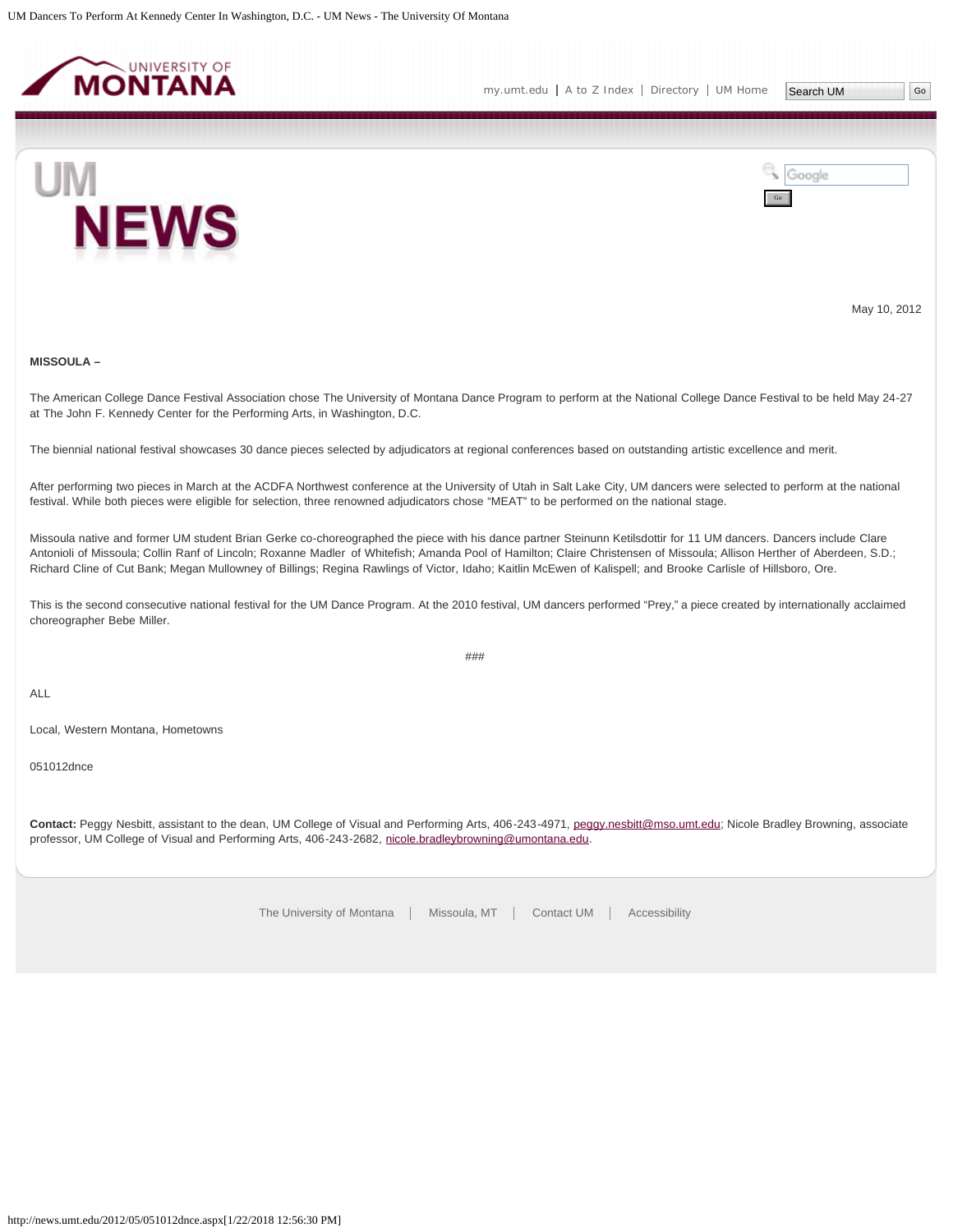<span id="page-29-0"></span>



May 09, 2012

# **MISSOULA –**

About 150 high school students from Montana and Alaska will converge on The University of Montana campus for the eighth annual "Air Toxics Under the Big Sky" science symposium from 9 a.m. to 2 p.m. Tuesday, May 22, in the North Underground Lecture Hall.

Hosted by UM's Center for Environmental Health Sciences and Department of Chemistry, the event showcases student research projects on indoor air-quality issues, such as the effects different household heating sources can have on particulate-matter levels.

The symposium will feature oral and poster presentations on air-quality investigations the students conducted, giving them a chance to communicate their research findings to peers, teachers, University mentors and the public.

"Air Toxics Under the Big Sky" also provides opportunities for students to work alongside UM scientists to examine components of air pollution, giving them real-world experience to address problems relevant to their communities and to encourage further education in environmental and biomedical sciences.

The Montana Department of Environmental Quality and the National Center for Research Resources, a division of the National Institutes of Health, provide major funding for the symposium, which serves as an important regional gathering for students, educators and community groups interested in raising public awareness of environmental health issues.

More information is available online at [http://cehsweb.health.umt.edu/education/k-12/air-toxics.](http://cehsweb.health.umt.edu/education/k-12/air-toxics)

 $###$ 

DV/als

Western Montana

050912toxc

**Contact:** Diana Vanek, outreach coordinator, UM Center for Environmental Health Sciences, 406-546-4254, [diana.vanek@umontana.edu.](mailto:diana.vanek@umontana.edu)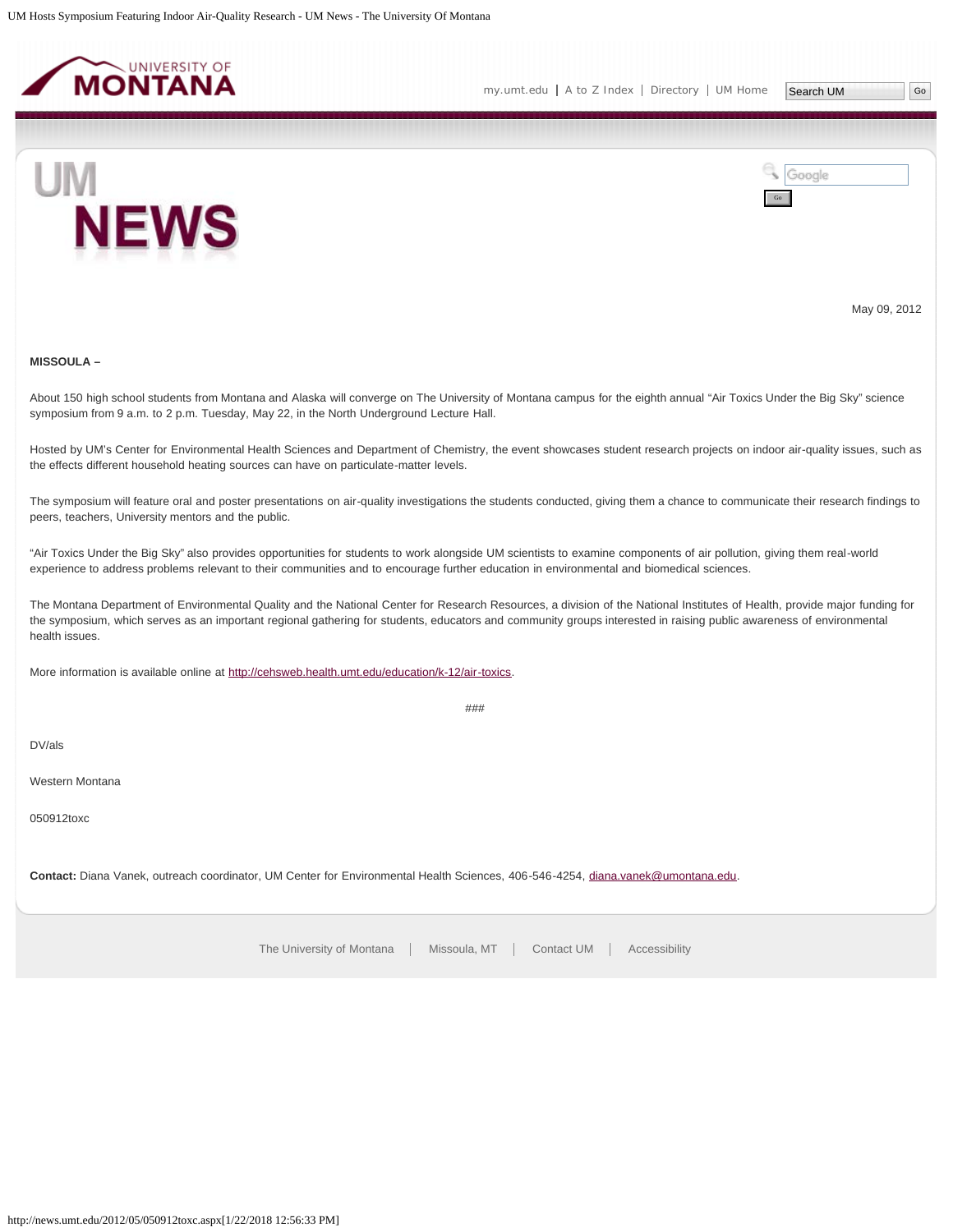<span id="page-30-0"></span>



May 09, 2012

#### **MISSOULA –**

Low-income and first-generation high school students will continue to receive crucial college prep assistance through 2017 thanks to a renewed grant to fund the TRiO-Upward Bound program at The University of Montana.

Joseph Hickman, director of UM's TRiO Programs, received a letter May 8 from the office of U.S. Sen. Max Baucus confirming the program received more than \$1.6 million in funding for the next five years.

TRiO-Upward Bound is a U.S. Department of Education program that serves high school students from low-income families and those from families in which neither parent holds a bachelor's degree. Its main goal is to increase the rate of participants graduating from high school and enrolling at and succeeding in higher education institutions. It is a component of the federal TRiO Programs, designed to identify and provide services for individuals from disadvantaged backgrounds.

"UM's TRiO-Upward Bound program has a long history of helping at-risk students, who do not normally attend college, prepare for college and succeed in their postsecondary education goals," Hickman said. "This announcement allows us to continue that legacy and assist students in Montana who need our program."

Established in 1966, UM's TRiO-Upward Bound program serves at least 75 students each year from Hellgate, Big Sky and Browning high schools. It provides all participants with academic-year support services at the high schools and a summer instructional program at UM. Qualifying students also are able to get a head start on college by enrolling in UM courses during the summer after their senior year through the Bridge Scholars Program.

More than 95 percent of UM TRiO-Upward Bound participants graduate from high school every year, and 75 percent pursue postsecondary education immediately after graduation. Nationally, only 24 percent of low-income and first-generation high school graduates immediately pursue higher education.

###

ALS

Western Montana, Glacier Reporter

050812upbd

**Contact:** Joseph Hickman, director, UM TRiO Programs, 406-243-4202, [joseph.hickman@umontana.edu.](mailto:joseph.hickman@umontana.edu)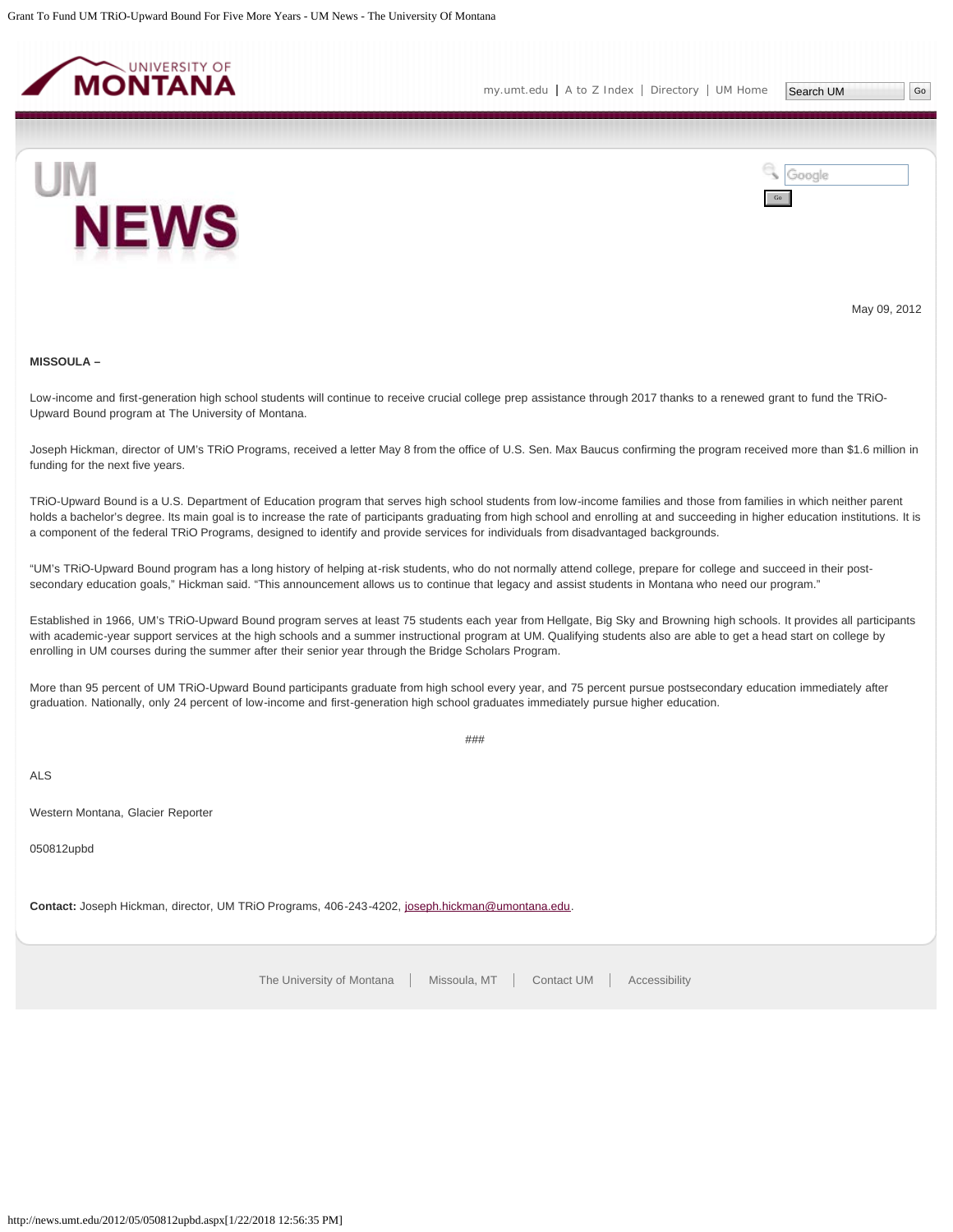<span id="page-31-0"></span>



May 08, 2012

# **MISSOULA –**

For those who can't attend in person, The University of Montana will offer live online video of its 115th Commencement ceremony on Saturday, May 12, in Washington-Grizzly Stadium.

Video streaming will begin at 8:15 a.m., and the ceremony starts at 10 a.m. The video can be accessed at<http://umt.edu/commencement>.

Several campus classrooms will display the video live during Commencement. They are the North Underground Lecture Hall, Urey Lecture Hall, Clapp Building Room 131, Chemistry Building Room 123, Liberal Arts Building Room 11, Social Science Building Rooms 352 and 356, and McGill Hall Room 210.

More than 3,700 graduates and degree candidates are invited to participate in Commencement. Sheila Stearns, outgoing Montana commissioner of higher education and a 1968 UM graduate, will deliver this year's Commencement address. UM will present an Honorary Doctor of Humane Letters to A. Warren Wilcox, a Missoula native and UM alumnus who has played an active role in many local businesses and community organizations.

###

CS/all

Local, Western Montana, dailies

050412strm

**Contact:** Ed Johnson, UM registrar, 406-243-2412, [edwin.johnson@umontana.edu](mailto:edwin.johnson@umontana.edu).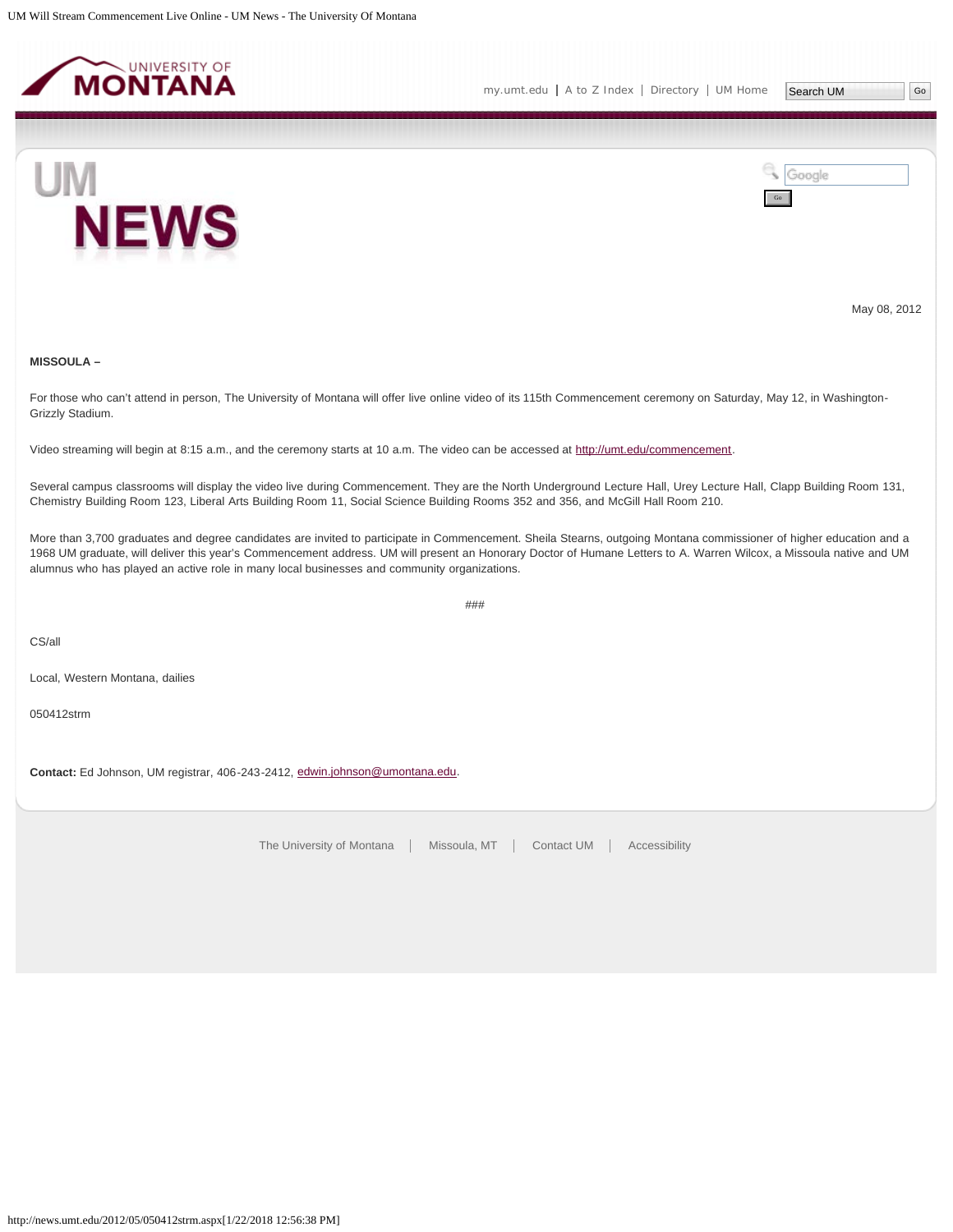<span id="page-32-0"></span>



May 08, 2012

# **MISSOULA** –

Thousands of people are flocking to eastern Montana and western North Dakota, looking for work in the Bakken oil boom. Towns like Sidney, Mont., and Williston, N.D., are struggling to deal with the increase in population, crime and traffic. Students in The University of Montana Department of Radio-Television traveled to the Williston basin this spring to document the boom and bring the story to viewers across the state.

"Boom! Behind the Bakken" will premiere at 7 p.m. Friday, May 11, in the University Center Theater. The screening is free and open to the public, and a reception will follow. The documentary also will air on MontanaPBS at 7 p.m. Thursday, May 17.

Thirteen students spoke with oil workers and landowners, bartenders and cops, school teachers and children to learn how the boom has impacted their lives. They met longtime locals who call the boom a double-edged sword, bringing both jobs and money along with drugs and crime. They met newcomers to the area, anxious for jobs but finding no place to live in the struggling towns.

###

For more information about the student documentary, visit [http://www.behindtheboom.com.](http://www.behindtheboom.com/)

DD/js

Local, state

050712docu

**Contact:** Denise Dowling, UM radio-television associate professor, 406-243-4143, [denise.dowling@umontana.edu.](mailto:denise.dowling@umontana.edu)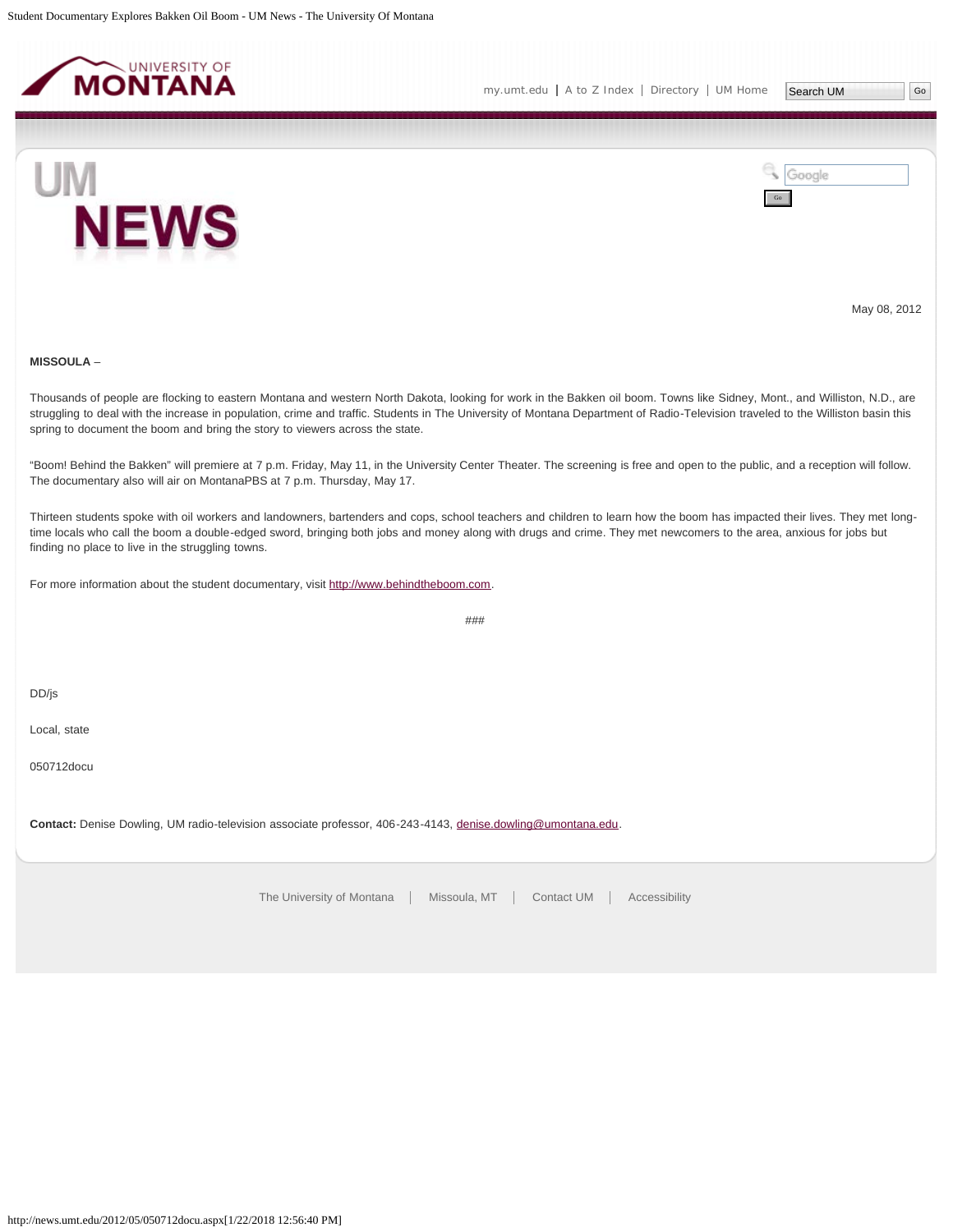<span id="page-33-0"></span>



May 08, 2012

#### **MISSOULA –**

The University of Montana's Central and Southwest Asian Studies Center will once again host an Arabic language and cultures summer immersion program for Montana high school students, thanks to a recent grant from the National Security Language Initiative.

The nearly \$100,000 award from the initiative's STARTALK program will allow UM Arabic Professors Samir Bitar and Khaled Huthaily to teach two levels of the language at the Montana Arabic Summer Institute.

The institute will offer one course for students who have no previous knowledge of Arabic (Level 1) and one for students who have studied the language before (Level 2). Students will develop both Arabic language skills and cultural knowledge and competence.

Courses are limited to 15 students each and will run weekdays June 18-July 13 for four hours a day. The UM center will pay for tuition, instructional materials and field trip transportation. Each student who successfully completes the program will receive five college credits and a \$50 stipend.

"This is our fifth year of receiving the STARTALK grant," Bitar said. "It's very important to our country and government to develop a pool of Americans who can learn this language and who can advance to superior levels, so they can build bridges between cultures."

Bitar said the UM institute already has several success stories to show for past grants, including graduates who received full-ride scholarships to study intensive Arabic in countries such as Morocco and Oman.

Established in 2006 by President George W. Bush, STARTALK is the National Security Language Initiative's newest component and seeks to expand and improve teaching and learning of strategically important world languages not widely taught in the U.S.

Montana students interested in applying should speak with a language teacher at their high school, call Bitar at 406-243-4385 or email [samir.bitar@umontana.edu](mailto:samir.bitar@umontana.edu). Students who will be juniors and seniors during the 2012-13 school year are preferred, but younger applicants will be considered. The application requires an essay submission.

More information also is available online at [http://www.umt.edu/cswa/arabic.](http://www.umt.edu/cswa/arabic)

###

ALS

Local, dailies, weeklies

050812arbc

**Contact:** Samir Bitar, UM Arabic professor, 406-243-4385, [samir.bitar@umontana.edu](mailto:samir.bitar@umontana.edu).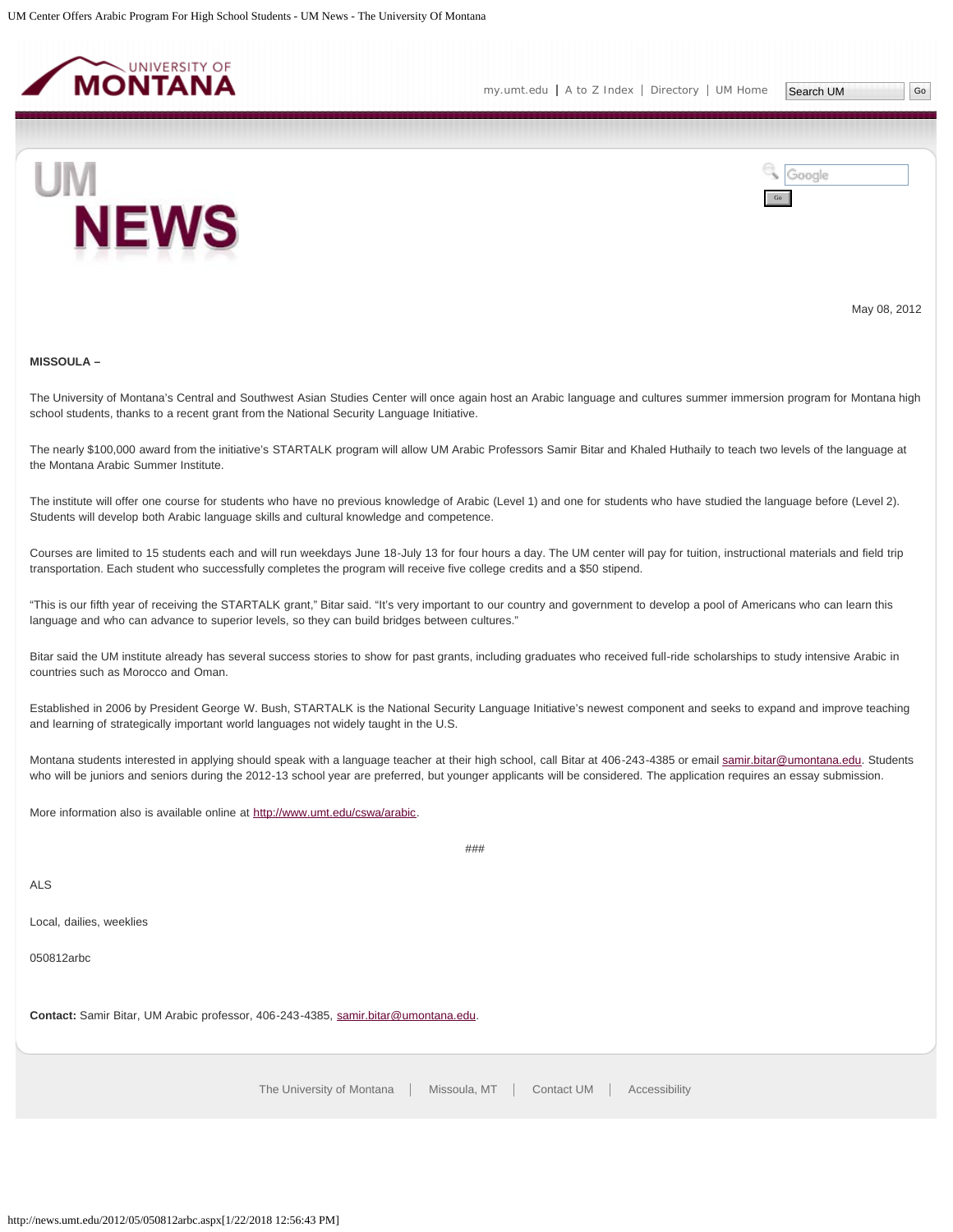<span id="page-34-0"></span>



May 08, 2012

#### **MISSOULA –**

MontanaPBS has earned 11 regional Emmy award nominations. The winners will be announced June 2 in Snoqualmie, Wash.

The Emmys are presented by the Northwest Chapter of the National Academy of Television Arts and Sciences. MontanaPBS is a collaborative service of KUFM-TV at The University of Montana in Missoula and KUSM-TV at Montana State University in Bozeman.

"All of us at MontanaPBS are very proud of these accomplishments," said William Marcus, director of UM's Broadcast Media Center. "The Emmy nominations represent a great body of work."

#### The nominees are:

- **Arts/Entertainment Program Special:** "Backroads of Montana: Harlo to Huntley"; William Marcus, producer; John Twiggs, producer; Ray Ekness, producer.
- **Health/Science Program/Special:** "Clearing the Smoke: The Science of Cannabis," Anna Rau, producer/writer/editor.
- **Writer Program:** "Clearing the Smoke: The Science of Cannabis," Anna Rau.
- **Documentary Cultural:** "3 Miles an Hour"; John Twiggs, director/writer; Alison Perkins, co-producer.
- **Director Post Production:** "3 Miles an Hour," John Twiggs.
- **Documentary Topical:** "Facing the Storm: Story of the American Bison"; Daniel Dauterive, producer; Doug Hawes-Davis, producer/director; Rita Pastore, producer.
- **Promotion Program Campaign:** "Facing The Storm: Story of the American Bison –Promos," Daniel Dauterive, producer/director.
- **Director Post Production:** "Without Words," Scott Sterling, producer.
- **Photographer Program:** "Without Words" Scott Sterling and Michael Ballard, videographers.
- **Editor Program:** "Without Words," Scott Sterling, video editor.
- **Audio:** "11th & Grant with Eric Funk," Jeremiah Slovarp, sound producer.

###

**CBS** 

State

050812emmy

**Contact:** William Marcus, director, UM Broadcast Media Center, 406-243-4154, [william.marcus@umontana.edu.](mailto:william.marcus@umontana.edu)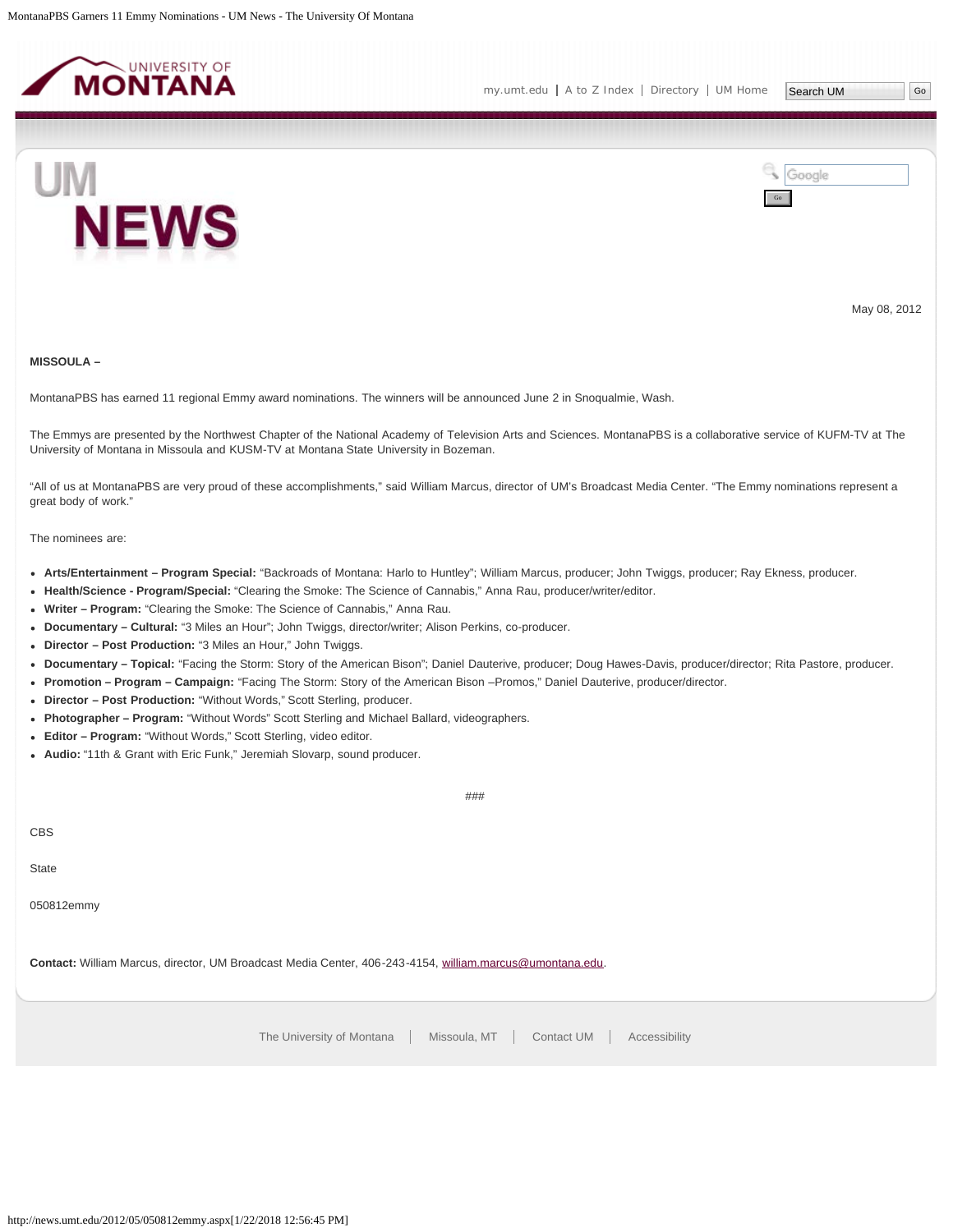<span id="page-35-0"></span>



May 07, 2012

# **MISSOULA –**

The University of Montana College of Arts and Sciences recently announced the winners of its inaugural Richard Drake Award to honor written excellence in the humanities, specifically history, literature, philosophy, religion, politics and the classics.

David Baker, a senior history major from Coeur d'Alene, Idaho, and Craig Rigdon, a history graduate student from Wexford, Pa., received the first awards and \$750 each.

Students were invited to submit a paper dealing with any theme based on a humanistic discipline. Submissions were judged on the basis of excellence in writing, imagination in research and force of argument.

Baker's winning submission was titled "Minority Rules: How Being Black Saved Joan Little's Life and Unified Feminism." Rigdon won the graduate student prize with his submission, "The Flaming Front of History: The Historiographical Impact of Stephen Pyne."

One undergraduate and one graduate student will be eligible for the honor every year. The award, established this year with a generous donation from Helen Cappadocia, honors Drake, a UM history professor. Drake currently teaches modern European history and the history of terrorism.

###

JM/all

Local, hometowns

050712drke

**Contact:** Jenny McNulty, associate dean, UM College of Arts and Sciences, 406-243-4458, [mcnulty@mso.umt.edu](mailto:mcnulty@mso.umt.edu).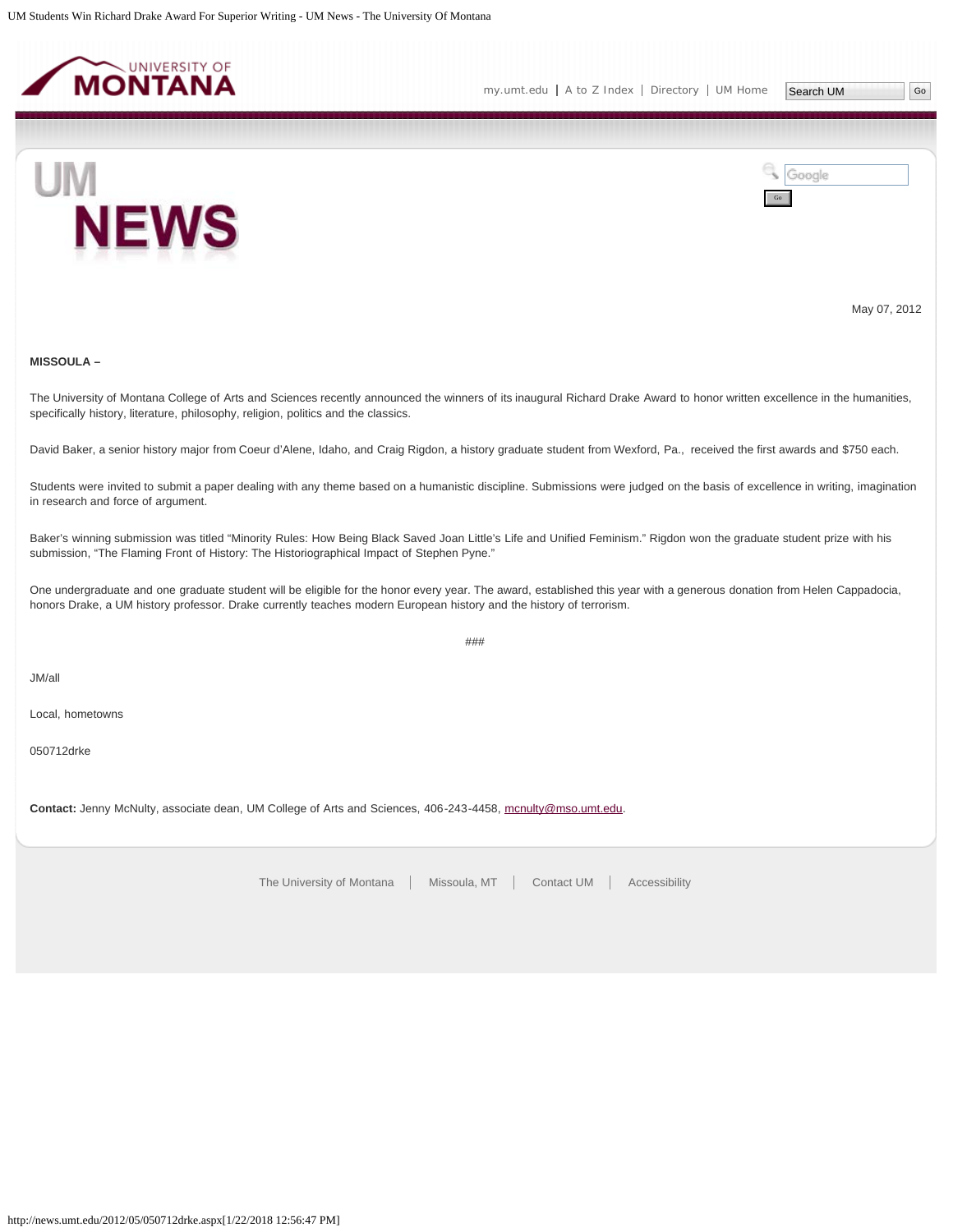<span id="page-36-0"></span>



May 07, 2012

#### **MISSOULA –**

Certain plant and animal species survived past ice ages tucked away in the complex terrain of mountainous regions. Scientists want to locate and understand these areas that harbored biodiversity despite significant population changes in surrounding areas. Studying these "refugia" will help inform predictions about the future impacts of climate change on biological systems.

Solomon Dobrowski, assistant professor of forest landscape ecology at The University of Montana, along with faculty from the University of Oregon and the University of Illinois, recently received a \$600,000 grant from the National Science Foundation to reconstruct refugia locations and species migration routes in northern Idaho during the most recent glacial cycle. Dobrowski will receive \$167,000.

"By looking into the past to see how tree species survived climate changes, we can better understand what the future might hold," Dobrowski said.

Dobrowski also is collaborating with Zack Holden, a scientist from U.S. Forest Service Region 1, who has deployed temperature-logging instruments throughout the region. Data from the instruments will help relate large-scale climate data to the microscale.

The researchers will investigate how and where mountainous terrain may have buffered two critical tree species, western red cedar and mountain hemlock, during past climate changes. They will use three interdisciplinary scientific approaches to locate both refugia and migration routes: DNA-sequencing to show the species' migration pathways; paleoecological records of pollen to reveal what climate and plant species existed in the region during the coldest periods of the past 50,000 years; and historical models of climate and data on the climatic tolerance of the species to show where species were likely located.

This approach combines three distinct skill sets – genetics, paleoecology and landscape modeling – to train graduate and undergraduate students in biogeography. Results also will be shared in a curriculum workshop for high school science teachers in Oregon. Dobrowski will use the research and results in the summer landscape ecology class he teaches at UM's Flathead Lake Biological Station. Those students spend two weeks in the field, including in Glacier National Park's Avalanche Creek area, an example of a western red cedar refugia.

###

LS/js

Western Montana

050412refu

**Contact:** Solomon Dobrowski, UM assistant professor of forest landscape ecology, 406-243-6068, [solomon.dobrowski@cfc.umt.edu;](mailto:solomon.dobrowski@cfc.umt.edu) Leana Schelvan, UM College of Forestry and Conservation, 406-243-6777, [leana.schelvan@cfc.umt.edu](mailto:leana.schelvan@cfc.umt.edu).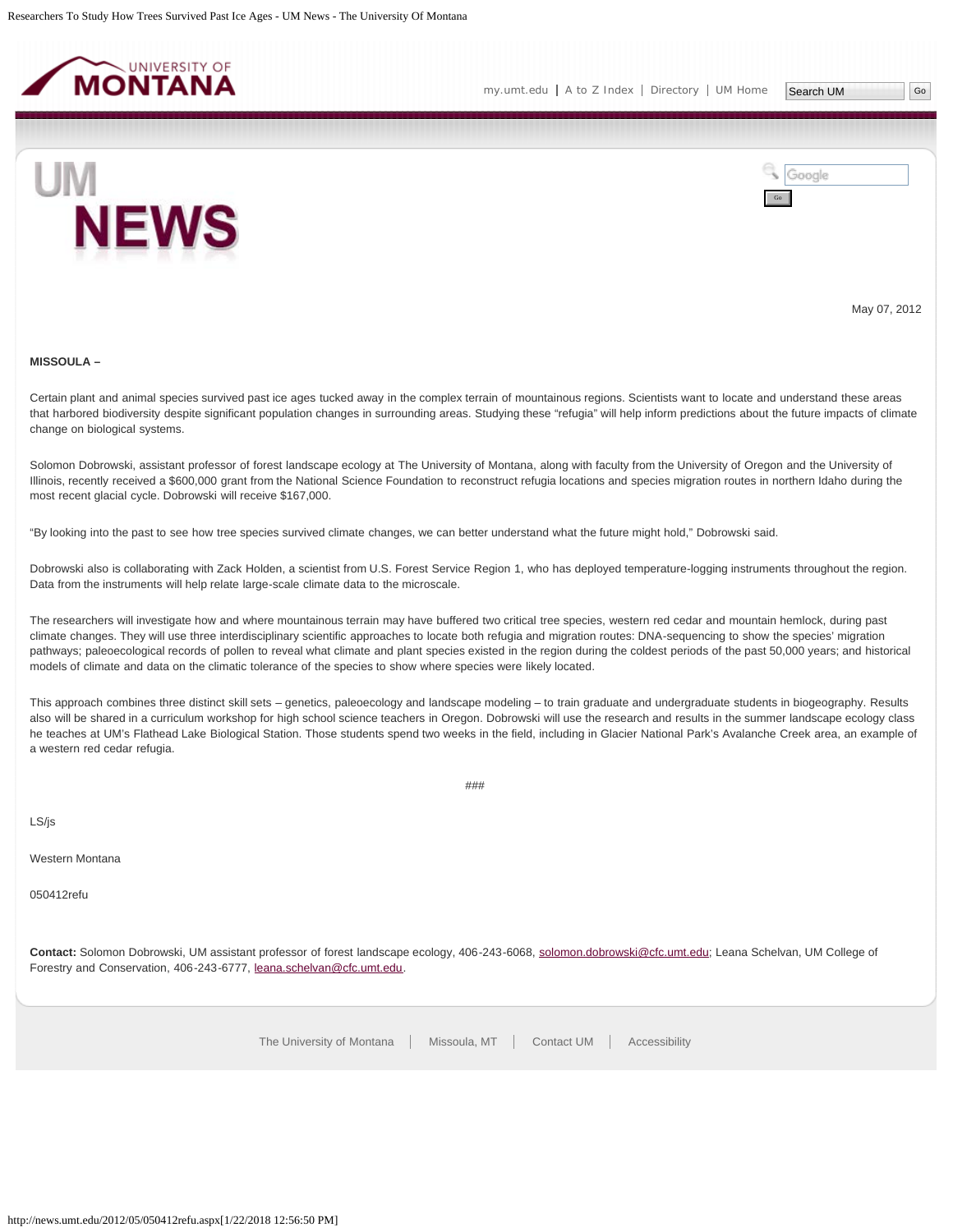<span id="page-37-0"></span>



May 04, 2012

#### **MISSOULA –**

The University of Montana and Missoula County Public Schools will showcase several innovative and collaborative educational programs at a half-day conference titled "MSLAedu" on Wednesday, May 9.

Local academic leaders in both K-12 and higher education systems, as well as Missoula business professionals, will convene at the University Center from 8 a.m. to noon to see first-hand how education is being transformed by programs that exemplify UM' strategic plan, "UM 2020: Building a University for the Global Century" and the school district's "21st Century Model of Change."

Both initiatives call for providing students with more engaged learning opportunities in real-world environments, challenging them to think critically and successfully navigate today's global society.

During this unique four-hour conference, attendees will learn about innovative programs that represent collaborations and partnerships between K-12 and post-secondary educators. Many of these programs impact teaching models, transform classrooms and create new experiences for today's students. More than 30 educators will share their work. UM President Royce Engstrom and MCPS Superintendent Alex Apostle will provide opening and closing remarks during the event.

A sample of the exciting programs that will be featured include the Montana Digital Academy, CREATE Missoula Festival, Montana Arabic Summer Institute, flipped classrooms, student engagement Web portal, Cell Phone Cinema project and more.

The conference will provide an opportunity for Missoula business professionals and leaders to share insights with educators about the importance of creativity and innovation in today's business world and to make suggestions about how schools and universities can better prepare students for the 21st century workforce.

Local entrepreneurs will learn how they can be more involved in these educational programs, as well as understand how educators at all levels can adapt to the influences of the 21st century and global economy. The showcase of presentations will exhibit how the University and the Missoula school district are cooperatively laying the groundwork to produce graduates who are more creative and entrepreneurial.

Speakers will stimulate thinking and generate discussion about education for the "global century" and how educators can build creative capacity to further position Missoula on the leading edge of business and education.

For more information call Lisa Blank, UM professor of curriculum and instruction, at 406-243-5304 or Jane Bennett, principal at Willard School, at 406-728-2400 ext. 4750. The conference website is [http://www.mslaedu.org](http://www.mslaedu.org/).

###

LB/cbs

Local

050412msla

Contact: Lisa Blank, UM curriculum and instruction professor, 406-243-5304, [lisa.blank@umontana.edu;](mailto:lisa.blank@umontana.edu) Lesli Brassfield, MCPS director of public affairs, 406-728-2400 ext. 1024, [lbrassfield@mcps.k12.mt.us](mailto:lbrassfield@mcps.k12.mt.us) .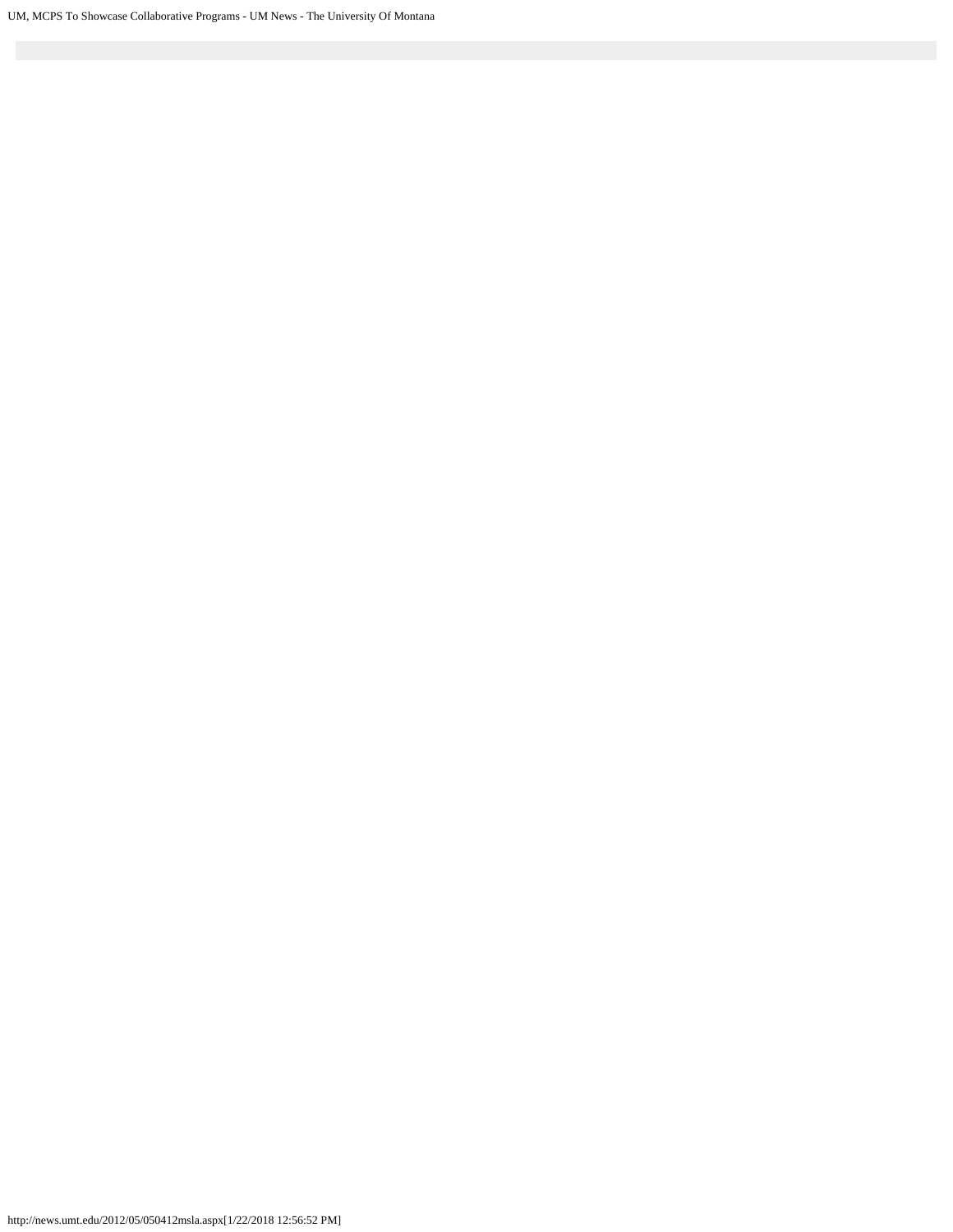<span id="page-39-0"></span>



May 04, 2012

#### **MISSOULA –**

A ceremony to rename the University Theatre in honor of former University of Montana President George Dennison and his wife, Jane, will be held at 3:30 p.m. Friday, May 11, on the steps of the theater.

Dennison, the longest-serving UM president, and his wife will be recognized for their contributions to the University, and they both will address the audience.

A memorial plaque also will be dedicated to Keith Dukes, a carpenter who was killed during the remodel of the theater. Dukes' widow, Traci, will be present at the event, along with her family and friends.

The ceremony will kick off with a performance by a quintet of student musicians, and a reception will follow. Stephen Kalm, dean of UM's College of Visual and Performing Arts, will emcee the event, and President Royce Engstrom will provide remarks and reveal new lettering on the theater.

Originally built in the 1930s as a student union, the building's construction was prompted by UM students to meet the campus need for a dance hall, large auditorium, larger bookstore and place to gather for relaxation and entertainment.

In 1956 the University opened a new student union, and the existing building became home to the art and drama departments, which until then had been squirreled away in the nooks and crannies of the University.

From 1996 to 1997, under Dennison's direction, the theater was renovated to accommodate more production capabilities. Since the first show in 1997, many artists have taken the stage, including Lucinda Williams, Emmylou Harris, John Prine, Lyle Lovett, Alison Krauss and Union Station, Greg Brown, Richard Thompson, Joan Baez, Taj Mahal, Widespread Panic, Ween, Sonic Youth, Leo Kottke, Jimmy Cliff, Modest Mouse, Pearl Jam, Steve Earle, Jimmy Vaughan and Doc Severinson.

Several famous actors and actresses got their start on the University Theatre stage, the most notable being Carroll O'Connor '56, who is best known for his television roles in "All in the Family" and "In the Heat of the Night."

The University Theatre has hosted lectures by Tom Brokaw, Sandra Day O'Connor and numerous other dignitaries.

Throughout its long history, Broadway shows such as "Grease," "Rent," "Cabaret," "Fiddler on the Roof," "Saturday Night Fever" and many others have been performed in the space.

###

ALL

Local, dailies

050312name

**Contact:** Stephen Kalm, dean, UM College of Visual and Performing Arts, 406-243-4970, [stephen.kalm@umontana.edu](mailto:stephen.kalm@umontana.edu).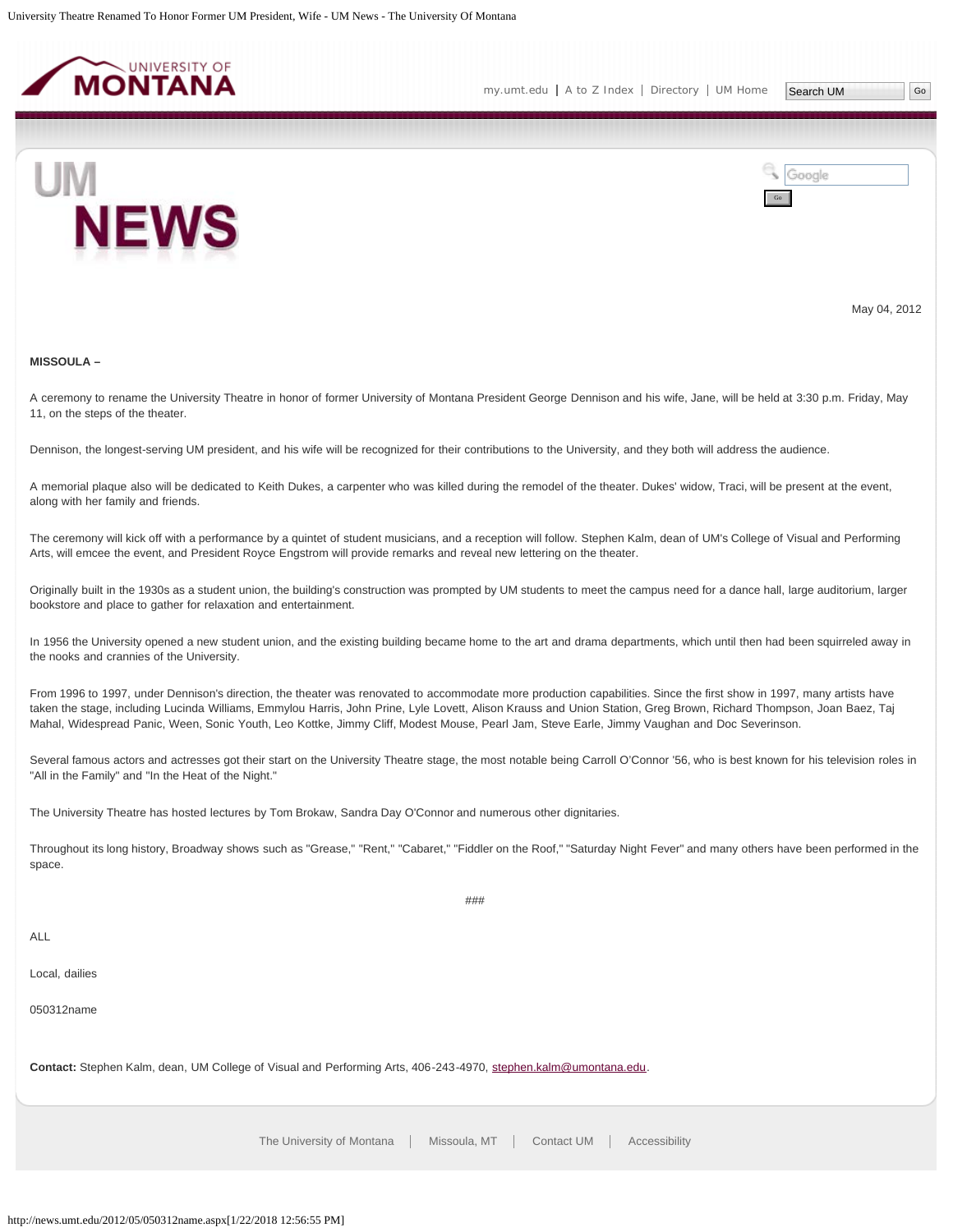<span id="page-40-0"></span>

[my.umt.edu](http://my.umt.edu/) | [A to Z Index](http://www.umt.edu/search/atoz/) | [Directory](http://www.umt.edu/directory/) | [UM Home](http://www.umt.edu/)

Search UM |Go



Google Go

May 04, 2012

# **MISSOULA –**

Fox News Channel recently named two University of Montana broadcast journalism students the winners of the network's College Challenge.

Alexandra Schwier of **Bozeman** and Kyle Schmauch of **Kalispell** produced a television news story on Montana's controversial wolf hunt that won the national contest.

Schwier, Schmauch and UM Professor Ray Ekness flew to New York City and appeared on FNC's morning entertainment news program "FOX and Friends" on April 27 to accept the award.

###

For winning the College Challenge, Schwier and Schmauch split a \$10,000 award. UM's radio-television department received a matching \$10,000 gift. Following the appearance on "FOX and Friends," the students took a tour of the FNC building and studios, met with network executives and interviewed for summer internships.

The winning submission can be viewed online at<http://www.foxnews.com/fncu/college-challenge>.

RE/all

State, Bozeman, Kalispell

050212foxn

Contact: Ray Ekness, professor, UM School of Journalism, 406-243-4088, [ray.ekness@umontana.edu.](mailto:ray.ekness@umontana.edu)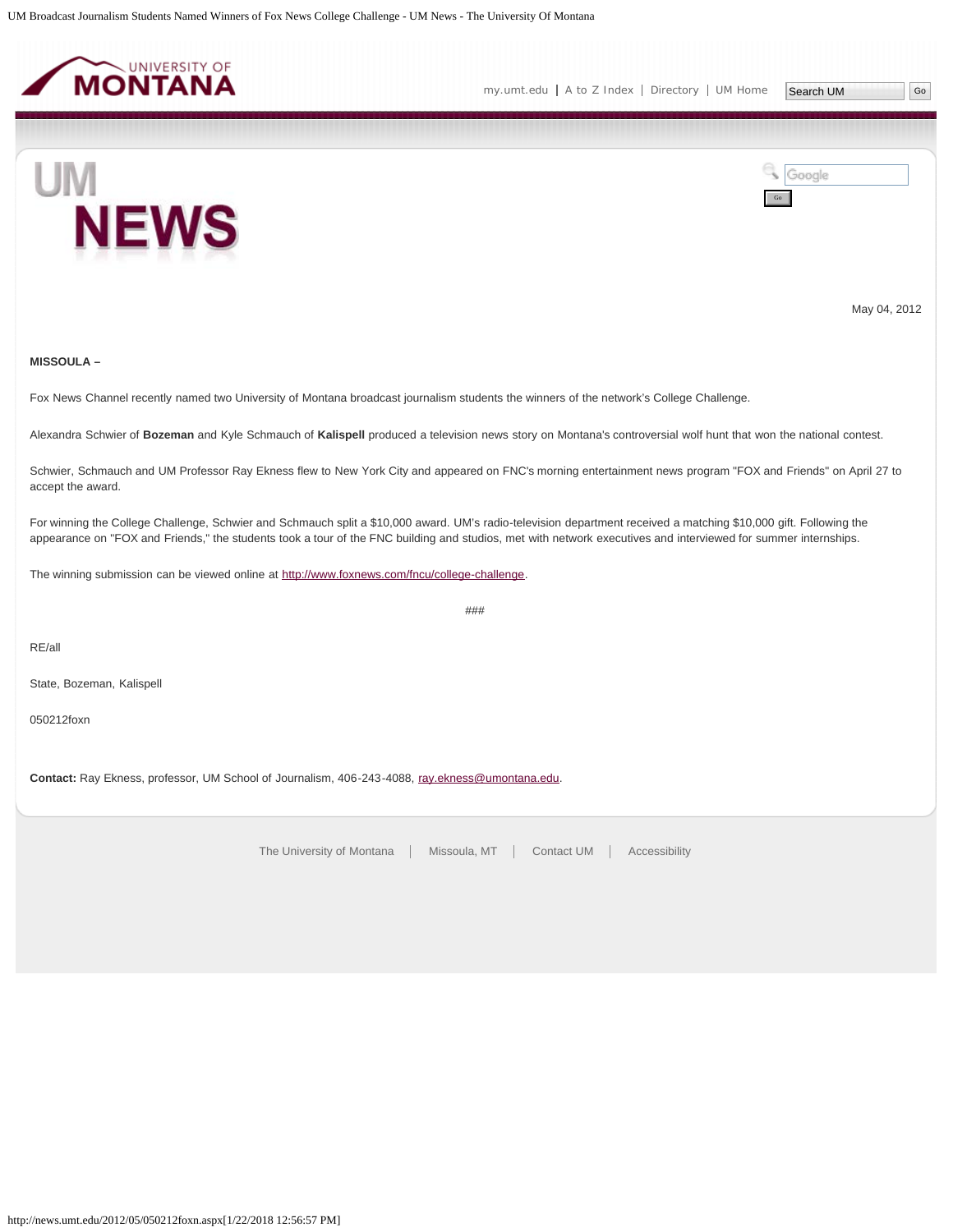<span id="page-41-0"></span>





May 04, 2012

#### **MISSOULA ―**

The University of Montana's School of Extended & Lifelong Learning will offer an experiential learning opportunity unique in nature and curriculum this summer. The course, Discover the Crown of the Continent: A Glacier National Park Experience, will take participants on a three-day journey Monday through Wednesday, June 18-20, through areas of Glacier not often explored by the average park visitor.

UM geography lecturer Rick Graetz and scientists from the Glacier Institute will lead the noncredit course, giving participants an insider's view of Glacier National Park through their combined years of research, observation and first-hand knowledge.

Graetz, founder of Montana Magazine and American Geographic Publishing, is a writer, photographer and world traveler whose focus is the geography of each land he visits. Graetz also helped develop the Crown of the Continent Initiative, which seeks to "make important and interesting information about the Crown available to the general public in a variety of accessible forms."

In the same vein, course participants will stay at the Glacier Institute Big Creek Camp, located on the park's western border, and take day trips from there. The physical activity required is suitable for most people who exercise regularly. Hiking will be limited to less than 4 miles, though there will be opportunities for more strenuous hikes for those who wish to participate.

Discover the Crown of the Continent: A Glacier National Park Experience costs \$465, including all lodging and meals. It is a non-credit course, and space is limited. The course will begin at 9 a.m. Monday, June 18, so most participants will need to arrive at the Big Creek Camp by the evening of Sunday, June 17.

To learn more or to register for this once-in-a-lifetime experience, go to [http://www.umt.edu/ce/programs/glacier.aspx.](http://www.umt.edu/ce/programs/glacier.aspx)

###

CM/als

Western Montana

050312crwn

**Contact:** Candi Merrill, program director, UM School of Extended and Lifelong Learning, 406-243-6431, [candi.merrill@mso.umt.edu.](mailto:candi.merrill@mso.umt.edu)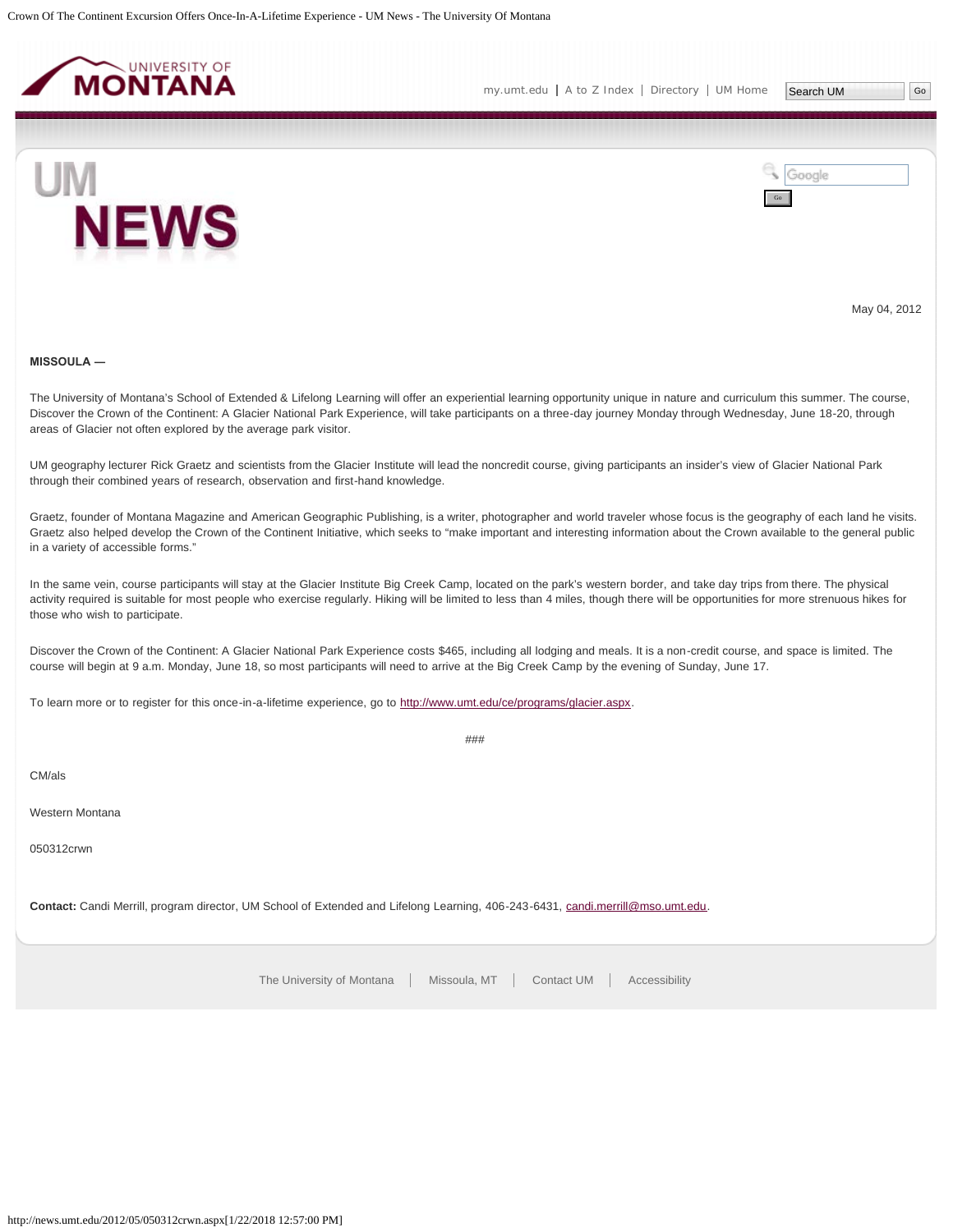<span id="page-42-0"></span>



May 04, 2012

# **MISSOULA –**

A University of Montana Dining Services student employee recently received a regional award for her outstanding work performance.

Jessica Maytum, who also was named UDS' Student Employee of the Year, received the 2012 Sam Brooks Student Employee of the Year award for the Continental Region of the National Association of College and University Food Services. She is a senior from **Chester, Calif.**, majoring in English.

Maytum earned the award, given annually to an exemplary food-service student employee from a regional institution, for her work and leadership at UM Concessions and the Cascade Country Store. She will receive a \$500 scholarship provided by the Sam Brooks Scholarship Fund.

"Once again, an outstanding UDS student employee has advanced to the NACUFS National Student Employee of the Year competition," said Mark LoParco, UDS director. "We are very proud of Jessica and her accomplishments and wish her well as she competes with the other fine students for the top honor."

A panel headed by the association's past president will select a national winner from the six regional finalists in early July. The national winner will receive a \$5,000 scholarship.

###

JO/als

Local, hometown

050312seoy

**Contact:** Jerry O'Malley, director of marketing, University Dining Services, 406-243-6433, [gerald.omalley@mso.umt.edu.](mailto:gerald.omalley@mso.umt.edu)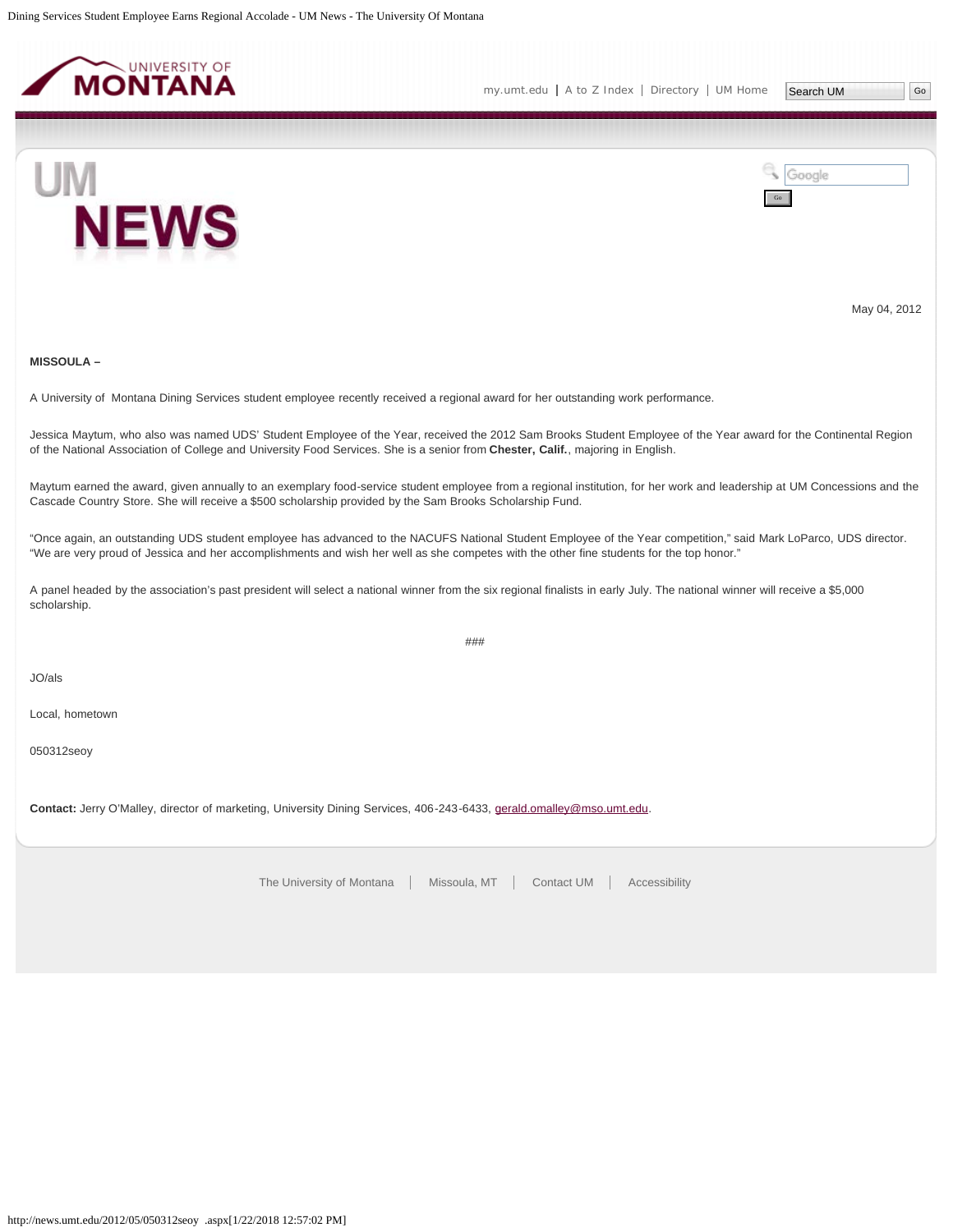<span id="page-43-0"></span>

[my.umt.edu](http://my.umt.edu/) | [A to Z Index](http://www.umt.edu/search/atoz/) | [Directory](http://www.umt.edu/directory/) | [UM Home](http://www.umt.edu/)



Go

Google



May 03, 2012

# **MISSOULA –**

Bill Neukom, an attorney who served as Microsoft's chief legal officer for 25 years and founded the World Justice Project, will speak at The University of Montana School of Law graduation and hooding ceremony this month.

The ceremony will take place at 10 a.m. Saturday, May 19, in the University Theatre. It is free and open to the public.

"We are delighted that Mr. Neukom has accepted our invitation to speak at our graduation and hooding ceremony," said law school Dean Irma Russell. "I am grateful that this year's graduates, their families and our community can benefit from his experience and service."

As Microsoft's lead lawyer, Neukom headed the company's legal, government affairs and philanthropic activities. He served the American Bar Association in several capacities, including as its president from 2007 to 2008.

In 2006, Neukom established the World Justice Project, a multinational, multidisciplinary initiative to strengthen the rule of law worldwide. The project conducts research, develops a comprehensive rule-of-law index of countries and supports on-the-ground projects to enhance and extend the rule of law in the U.S. and around the world.

In 1995, Neukom, along with his four children, founded the Neukom Family Foundation, which supports not-for-profit organizations in the fields of health and human services, education, justice, and the environment.

###

ALS

Local

050312umls

**Contact:** Patience Woodill, UM School of Law program coordinator, 406-243-6509, [patience.woodill@umontana.edu.](mailto:patience.woodill@umontana.edu)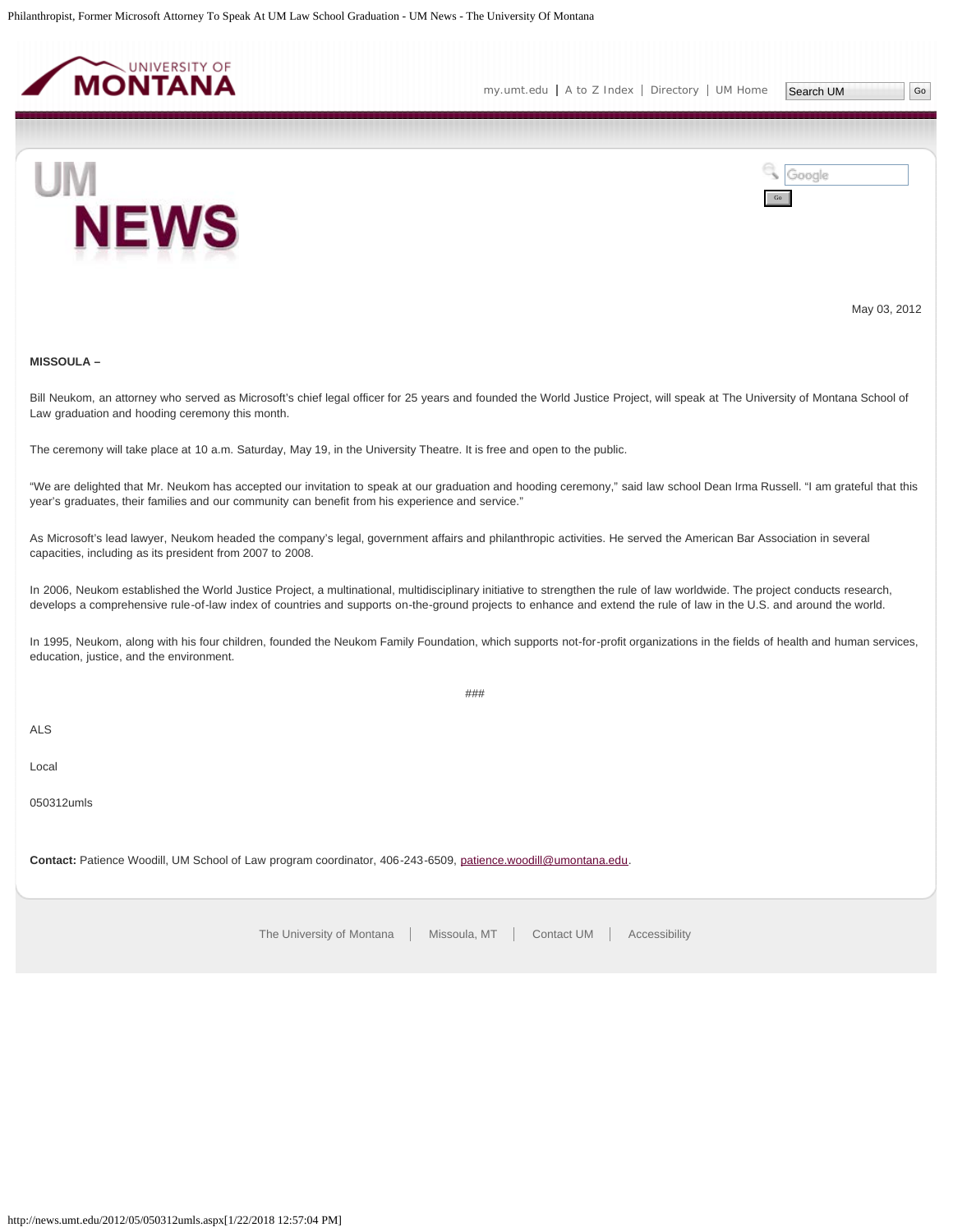<span id="page-44-0"></span>



May 02, 2012

#### **MISSOULA –**

Big trees 3 or more feet in diameter accounted for nearly half the biomass measured at a Yosemite National Park study site, yet represented only 1 percent of the trees growing there.

Andrew Larson, a University of Montana assistant professor of forest ecology, is part of the research team reporting this new finding.

"These trees are the elites of the forest," Larson said. "Just a few individual trees per acre, especially sugar pines, store a disproportionately large amount of the carbon in this forest."

Larson is co-author of a paper on the largest quantitative study yet of the importance of big trees in temperate forests. It was published May 2 in PLoS ONE, an online peerreviewed journal, and can be found at<http://dx.plos.org/10.1371/journal.pone.0036131>.

Larson's research partners included James Lutz and James Freund of the University of Washington and Mark Swanson of Washington State. The Smithsonian Center for Tropical Forest Science funded the research.

"As trees become very large, their ecological importance increases dramatically," Larson said. "They also become increasingly difficult to replace when lost to natural or human-caused mortality."

Trees in the western U.S. with trunks more than 3 feet across typically are at least 200 years old. Many forests that were heavily harvested in the 19th and 20th centuries, or those that are used as commercial forest lands today, don't generally have large-diameter trees, snags or large wood on the ground.

In 2009, Larson and other scientists reported that the rate of large-tree mortality had increased during recent decades in old-growth forests across the West. Scientists, including Lutz, also found that density of large-diameter trees declined nearly 25 percent between the 1930s and 1990s in Yosemite National Park, even though the area was never logged. Because of this, scientists have wanted to study a plot large enough to detect forest ecosystem changes involving large trees, including the effects of climate variability and change – possible culprits in the declines.

The new 63-acre study site in the western part of Yosemite National Park is one of the largest, fully mapped plots in the world and the largest old-growth plot in North America. The tally of what's there, including the counting and tagging of 34,500 live trees, was done by citizen scientists, mainly undergraduate college students, led by Larson, Lutz, Swanson and Freund.

The tally included all above-ground biomass such as live trees, snags, downed woody debris, litter and what's called duff, the decaying plant matter on the ground under trees. Even when big trees die, they continue to dominate biomass in different ways. For example, 12 percent of standing snags were the remains of large-diameter trees, but they still accounted for 60 percent of the total biomass of snags.

Live and dead biomass totaled 280 tons per acre (652 metric tons per hectare), a figure unmatched by any other forest in the Smithsonian Center for Tropical Forest Science network, a global group of 42 tropical and temperate forest plots that includes the one in Yosemite.

One implication of the research is that land managers may want to pay more attention to existing big trees, the co-authors said. Last year in Yosemite, for example, managers planning to set fires to clear out overgrown brush and densely packed small trees first used data from the study plot to figure out how many large trees to protect. Fire crews then reduced fuels near the base of large trees before igniting the prescribed fire.

"Before the fires were started, crews raked around some of the large trees so debris wouldn't just sit and burn at the base of the tree and kill the cambium, the tissue under the bark that sustains trees," Lutz said.

Another finding from the new work is that forest models based either on scaling theory or competition theory, which are useful for younger, more uniform forests, fail to capture how and where large trees occur in forests.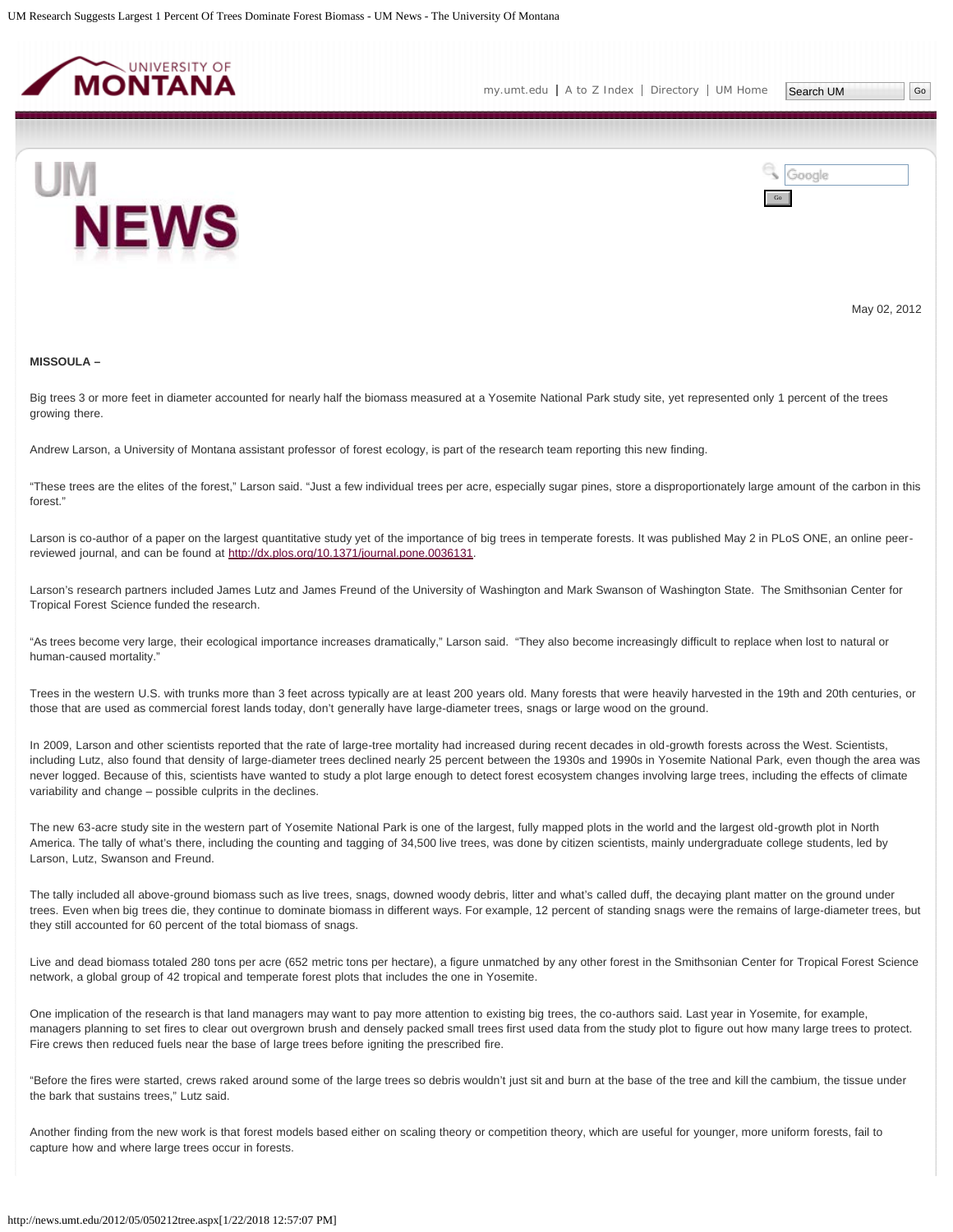# UM Research Suggests Largest 1 Percent Of Trees Dominate Forest Biomass - UM News - The University Of Montana

"The findings of Dr. Larson and his colleagues reveal the central role that science and research collaborations will play in guiding society through our common challenges in managing global carbon budgets," said James Burchfield, dean of the UM forestry college. "These types of discoveries will allow us to make better decisions about how we manage our forests, so future generations might continue to benefit from these extraordinary ecosystems."

### **Suggested websites**: Facebook page for Yosemite plot: <http://www.facebook.com/pages/Yosemite-Forest-Dynamics-Plot/117620576445> Homepage for Yosemite plot: <http://depts.washington.edu/yfdp> SH/cbs **State** 050212tree **Contact:** Andrew Larson, UM assistant professor of forest ecology, 406-243-5532, [andrew.larson@cfc.umt.edu, http://www.cfc.umt.edu/rc/Details.php?ID=1710](mailto:andrew.larson@cfc.umt.edu, http://www.cfc.umt.edu/rc/Details.php?ID=1710).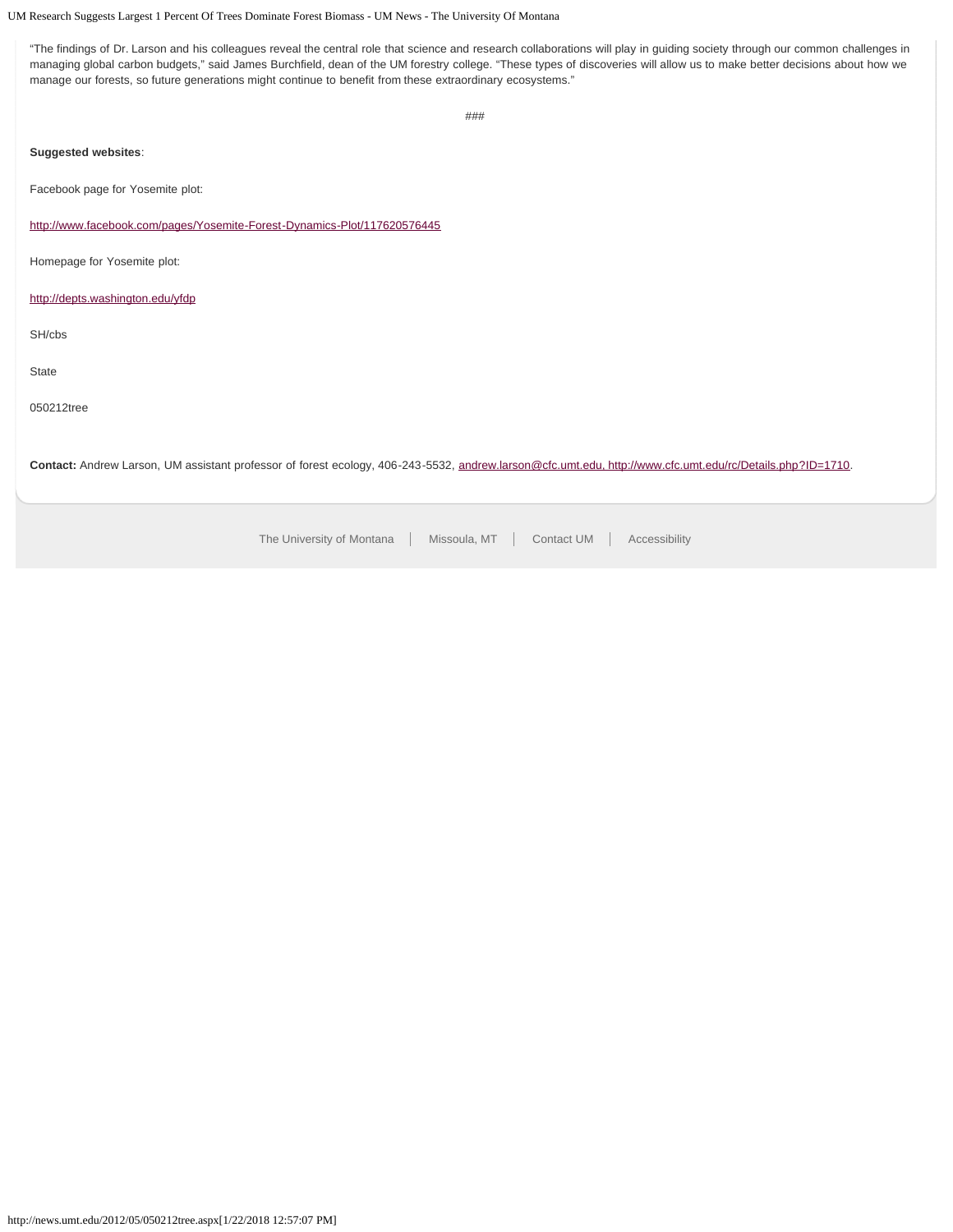<span id="page-46-0"></span>



May 02, 2012

# **MISSOULA –**

University of Montana students and members of the Blackfeet for Enrollment Amendment Reform, or B.E.A.R., will host a meeting at The University of Montana to inform community members of issues surrounding the tribe's potential enrollment reform.

The meeting will be held from 4 to 7 p.m., Thursday, May 3, in The Payne Family Native American Center's Bonnie HeavyRunner Gathering Place.

B.E.A.R. is working to amend the Blackfeet constitution, to extend enrollment requirements from minimum one-fourth blood quantum to documented lineal descent. Currently there are many descendants unable to vote on tribal issues because they are not formally enrolled members.

At the meeting, organizers will give presentations on B.E.A.R.'s purpose, enrollment reform, the nature of a secretarial election petition and how a secretarial election works. An open forum will follow the presentations, and attendees are encouraged to share their views regardless of their position.

The event is free and open to the public, and refreshments will be served. Event organizers encourage non-enrolled Blackfeet Tribal members, University and Missoula community members to attend.

A petition will be available to sign requesting the Bureau of Indian Affairs begin the secretarial election process so that enrolled Blackfeet Tribe members can vote on amending the constitution. UM students interested in signing the petition but unable to attend can do so between 1 and 4 p.m.in the Native American center's Main Office.

###

ALL

Campus, local

050112bear

**Contact:** Robert Hall, UM student and event organizer, 406-450-5354, [geebuckseeseemim@gmail.com](mailto:geebuckseeseemim@gmail.com).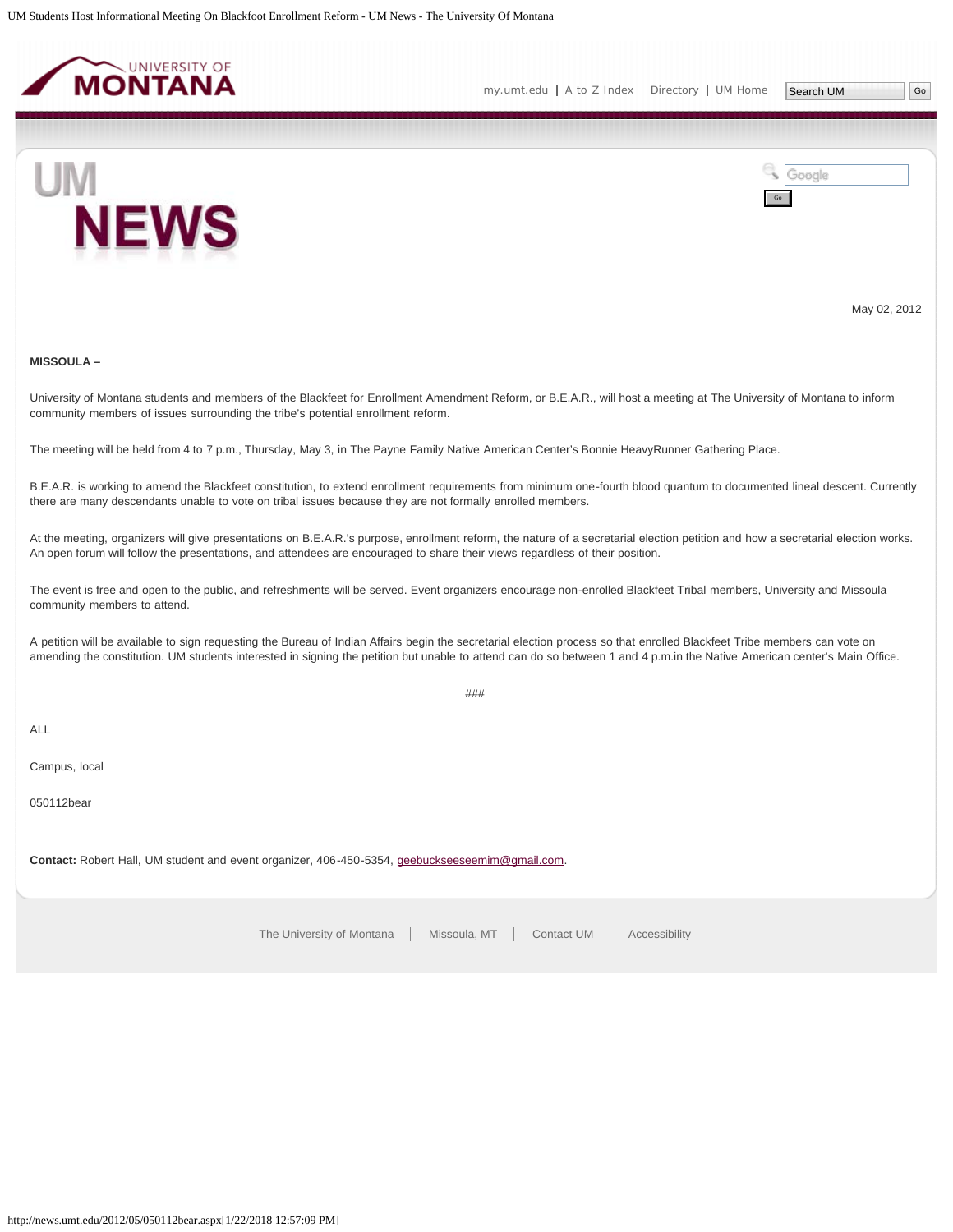<span id="page-47-0"></span>



May 01, 2012

# **MISSOULA –**

The University of Montana's Entertainment Management Program will host the 10th annual Festival on the Oval from 11 a.m. to 1:30 p.m. Friday, May 4. The event serves as the finale for the program's semester-long Spring Thaw series.

The festival, which is free and open to the public, will feature entertainment, including a chance to soak UM instructors and students in a dunk tank from 11 a.m. to 1 p.m., a giant game of musical chairs, a mini-golf course, sumo wrestling, a rock climbing wall and more.

Entertainment Management students will sell raffle tickets at the event for \$2 each. Prizes include two rounds of golf at the Ranch Club, Griz basketball season tickets, Big Sky Brewing Co. swag and more. Each ticket also includes a \$2 Good Food Store coupon.

Local vendors, including Thai Spicy, Big Dipper and Polka Dot Patties, will sell food, and Missoula band 3J Rap Sword will perform from noon to 1 p.m. Festival on the Oval supporters KBGA College Radio 89.9 FM, The Trail 103.3, Zootown Arts Community Center and BackCountry Rack and Skis will be on hand.

A division of UM's School of Business Administration, the Entertainment Management Program is dedicated to building community by producing high-quality events. The program connects students with the entertainment profession by providing real-world experience in and out of the classroom.

More information on Festival on the Oval is online at [https://www.facebook.com/events/157958967666564/.](https://www.facebook.com/events/157958967666564/) More information on the Entertainment Management Program can be found at<http://www.business.umt.edu/degreesprograms/UMEM/About/Overview.aspx>.

 $#HH$ 

RZ/als

Local

050112fest

**Contact:** Rachel Zerger, public relations committee, UM Entertainment Management Program, 406-390-4905, [umspringthaw@gmail.com.](mailto:umspringthaw@gmail.com)